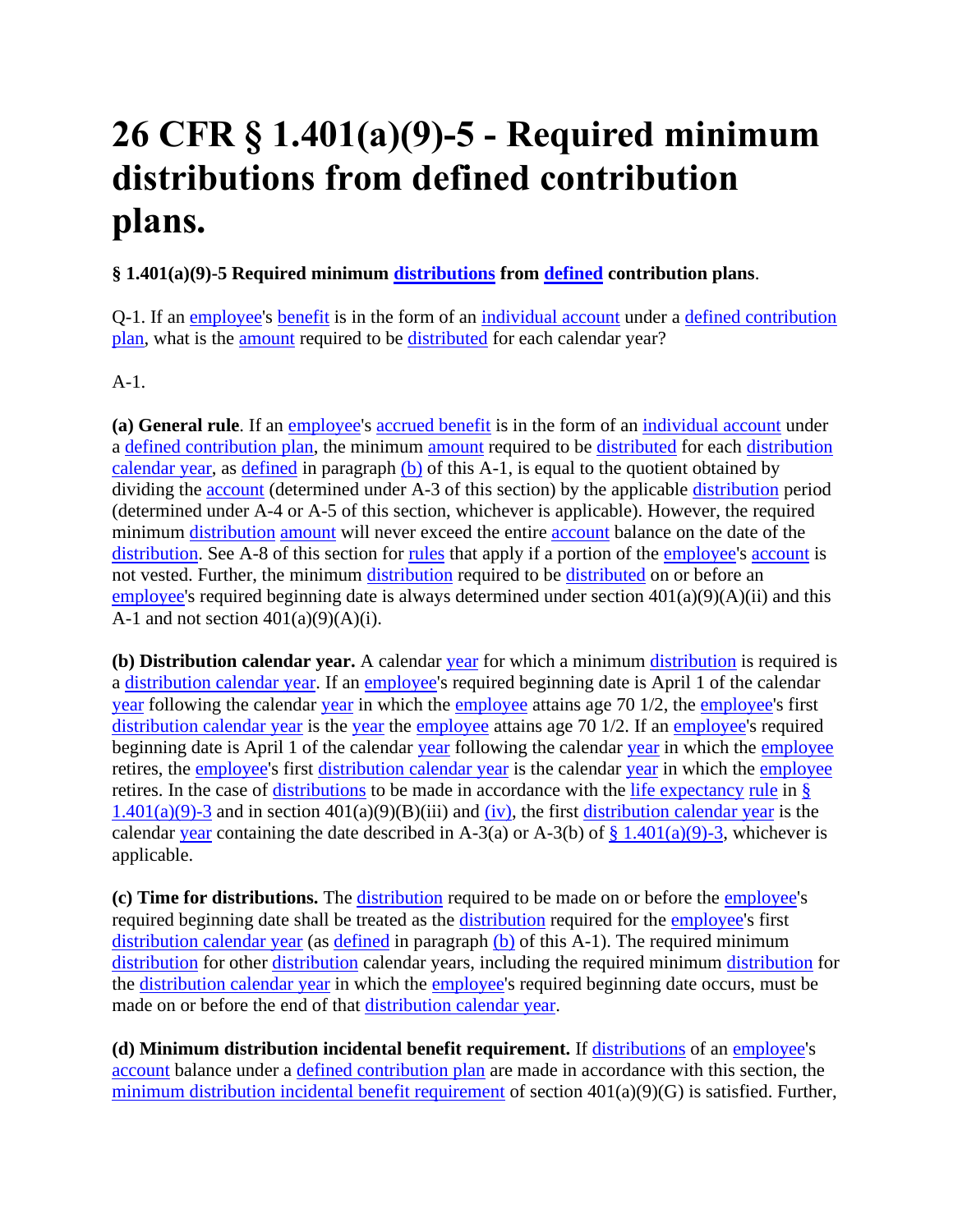with respect to the retirement **benefits** provided by that **account** balance, to the extent the incidental [benefit](https://www.law.cornell.edu/definitions/index.php?width=840&height=800&iframe=true&def_id=d182633c42c881f75c8112278d830a5d&term_occur=999&term_src=Title:26:Chapter:I:Subchapter:A:Part:1:Subjgrp:2:1.401(a)(9)-5) [requirement](https://www.law.cornell.edu/definitions/index.php?width=840&height=800&iframe=true&def_id=8bfdb5dd604822c3890c066ce09cf1e2&term_occur=999&term_src=Title:26:Chapter:I:Subchapter:A:Part:1:Subjgrp:2:1.401(a)(9)-5) of  $§ 1.401-1(b)(1)(i)$  requires a [distribution,](https://www.law.cornell.edu/definitions/index.php?width=840&height=800&iframe=true&def_id=c77697945d34b55b17c827aaeb8358b9&term_occur=999&term_src=Title:26:Chapter:I:Subchapter:A:Part:1:Subjgrp:2:1.401(a)(9)-5) that [requirement](https://www.law.cornell.edu/definitions/index.php?width=840&height=800&iframe=true&def_id=8bfdb5dd604822c3890c066ce09cf1e2&term_occur=999&term_src=Title:26:Chapter:I:Subchapter:A:Part:1:Subjgrp:2:1.401(a)(9)-5) is deemed to be satisfied if [distributions](https://www.law.cornell.edu/definitions/index.php?width=840&height=800&iframe=true&def_id=e8d476c1b4aba17778317e7d24ab594a&term_occur=999&term_src=Title:26:Chapter:I:Subchapter:A:Part:1:Subjgrp:2:1.401(a)(9)-5) satisfy the [minimum distribution incidental benefit](https://www.law.cornell.edu/definitions/index.php?width=840&height=800&iframe=true&def_id=b8a31064fb2bbbb549062f8b13acb45c&term_occur=999&term_src=Title:26:Chapter:I:Subchapter:A:Part:1:Subjgrp:2:1.401(a)(9)-5)  [requirement](https://www.law.cornell.edu/definitions/index.php?width=840&height=800&iframe=true&def_id=b8a31064fb2bbbb549062f8b13acb45c&term_occur=999&term_src=Title:26:Chapter:I:Subchapter:A:Part:1:Subjgrp:2:1.401(a)(9)-5) of section  $401(a)(9)(G)$  and this section.

**(e) Annuity contracts.** Instead of satisfying this A-1, the minimum [distribution requirement](https://www.law.cornell.edu/definitions/index.php?width=840&height=800&iframe=true&def_id=e76cb742fa6e0d0f87c8aa705eba5d0a&term_occur=999&term_src=Title:26:Chapter:I:Subchapter:A:Part:1:Subjgrp:2:1.401(a)(9)-5) may be satisfied by the [purchase](https://www.law.cornell.edu/definitions/index.php?width=840&height=800&iframe=true&def_id=570a968cf649330ff96f4e57c45f1922&term_occur=999&term_src=Title:26:Chapter:I:Subchapter:A:Part:1:Subjgrp:2:1.401(a)(9)-5) of an [annuity contract](https://www.law.cornell.edu/definitions/index.php?width=840&height=800&iframe=true&def_id=15078a40eb4c0ca19773d5f6beb1ec78&term_occur=999&term_src=Title:26:Chapter:I:Subchapter:A:Part:1:Subjgrp:2:1.401(a)(9)-5) from an [insurance company](https://www.law.cornell.edu/definitions/index.php?width=840&height=800&iframe=true&def_id=f9022d7111d179cc0a1801020e57da5c&term_occur=999&term_src=Title:26:Chapter:I:Subchapter:A:Part:1:Subjgrp:2:1.401(a)(9)-5) in accordance with A-4 of  $\S$  1.401(a)(9)-6 with the [employee'](https://www.law.cornell.edu/definitions/index.php?width=840&height=800&iframe=true&def_id=5d8fbd8ea279aa8f9f55233cd860b35d&term_occur=999&term_src=Title:26:Chapter:I:Subchapter:A:Part:1:Subjgrp:2:1.401(a)(9)-5)s entire [individual account.](https://www.law.cornell.edu/definitions/index.php?width=840&height=800&iframe=true&def_id=35b582a493b393a320c977ceaae6cc93&term_occur=999&term_src=Title:26:Chapter:I:Subchapter:A:Part:1:Subjgrp:2:1.401(a)(9)-5) If such an annuity is [purchased](https://www.law.cornell.edu/definitions/index.php?width=840&height=800&iframe=true&def_id=570a968cf649330ff96f4e57c45f1922&term_occur=999&term_src=Title:26:Chapter:I:Subchapter:A:Part:1:Subjgrp:2:1.401(a)(9)-5) after [distributions](https://www.law.cornell.edu/definitions/index.php?width=840&height=800&iframe=true&def_id=e8d476c1b4aba17778317e7d24ab594a&term_occur=999&term_src=Title:26:Chapter:I:Subchapter:A:Part:1:Subjgrp:2:1.401(a)(9)-5) are required to commence (the required beginning date, in the case of [distributions](https://www.law.cornell.edu/definitions/index.php?width=840&height=800&iframe=true&def_id=e8d476c1b4aba17778317e7d24ab594a&term_occur=999&term_src=Title:26:Chapter:I:Subchapter:A:Part:1:Subjgrp:2:1.401(a)(9)-5) commencing before death, or the date determined under A-3 of  $\S$  1.401(a)(9)-3, in the case of [distributions](https://www.law.cornell.edu/definitions/index.php?width=840&height=800&iframe=true&def_id=e8d476c1b4aba17778317e7d24ab594a&term_occur=999&term_src=Title:26:Chapter:I:Subchapter:A:Part:1:Subjgrp:2:1.401(a)(9)-5) commencing after death), [payments](https://www.law.cornell.edu/definitions/index.php?width=840&height=800&iframe=true&def_id=1ee8b271eb9ee59e360e16676f011b3d&term_occur=999&term_src=Title:26:Chapter:I:Subchapter:A:Part:1:Subjgrp:2:1.401(a)(9)-5) under the [annuity contract](https://www.law.cornell.edu/definitions/index.php?width=840&height=800&iframe=true&def_id=15078a40eb4c0ca19773d5f6beb1ec78&term_occur=999&term_src=Title:26:Chapter:I:Subchapter:A:Part:1:Subjgrp:2:1.401(a)(9)-5) [purchased](https://www.law.cornell.edu/definitions/index.php?width=840&height=800&iframe=true&def_id=570a968cf649330ff96f4e57c45f1922&term_occur=999&term_src=Title:26:Chapter:I:Subchapter:A:Part:1:Subjgrp:2:1.401(a)(9)-5) will satisfy section 401(a)(9) for [distribution calendar years](https://www.law.cornell.edu/definitions/index.php?width=840&height=800&iframe=true&def_id=1368c1115b8accd5c0299dd351c5ce12&term_occur=999&term_src=Title:26:Chapter:I:Subchapter:A:Part:1:Subjgrp:2:1.401(a)(9)-5) after the calendar [year](https://www.law.cornell.edu/definitions/index.php?width=840&height=800&iframe=true&def_id=41a60a8d42ad9f7a78551674b98031a8&term_occur=999&term_src=Title:26:Chapter:I:Subchapter:A:Part:1:Subjgrp:2:1.401(a)(9)-5) of the [purchase](https://www.law.cornell.edu/definitions/index.php?width=840&height=800&iframe=true&def_id=570a968cf649330ff96f4e57c45f1922&term_occur=999&term_src=Title:26:Chapter:I:Subchapter:A:Part:1:Subjgrp:2:1.401(a)(9)-5) if [payments](https://www.law.cornell.edu/definitions/index.php?width=840&height=800&iframe=true&def_id=1ee8b271eb9ee59e360e16676f011b3d&term_occur=999&term_src=Title:26:Chapter:I:Subchapter:A:Part:1:Subjgrp:2:1.401(a)(9)-5) under the [annuity contract](https://www.law.cornell.edu/definitions/index.php?width=840&height=800&iframe=true&def_id=15078a40eb4c0ca19773d5f6beb1ec78&term_occur=999&term_src=Title:26:Chapter:I:Subchapter:A:Part:1:Subjgrp:2:1.401(a)(9)-5) are made in accordance with  $\S 1.401(a)(9)$ -[6T.](https://www.law.cornell.edu/cfr/text/26/1.401#a_9) In such a case, [payments](https://www.law.cornell.edu/definitions/index.php?width=840&height=800&iframe=true&def_id=1ee8b271eb9ee59e360e16676f011b3d&term_occur=999&term_src=Title:26:Chapter:I:Subchapter:A:Part:1:Subjgrp:2:1.401(a)(9)-5) under the [annuity contract](https://www.law.cornell.edu/definitions/index.php?width=840&height=800&iframe=true&def_id=15078a40eb4c0ca19773d5f6beb1ec78&term_occur=999&term_src=Title:26:Chapter:I:Subchapter:A:Part:1:Subjgrp:2:1.401(a)(9)-5) will be treated as [distributions](https://www.law.cornell.edu/definitions/index.php?width=840&height=800&iframe=true&def_id=e8d476c1b4aba17778317e7d24ab594a&term_occur=999&term_src=Title:26:Chapter:I:Subchapter:A:Part:1:Subjgrp:2:1.401(a)(9)-5) from the [individual account](https://www.law.cornell.edu/definitions/index.php?width=840&height=800&iframe=true&def_id=35b582a493b393a320c977ceaae6cc93&term_occur=999&term_src=Title:26:Chapter:I:Subchapter:A:Part:1:Subjgrp:2:1.401(a)(9)-5) for [purposes](https://www.law.cornell.edu/definitions/index.php?width=840&height=800&iframe=true&def_id=0ad2de56cb198dce23b0b55179137f16&term_occur=999&term_src=Title:26:Chapter:I:Subchapter:A:Part:1:Subjgrp:2:1.401(a)(9)-5) of determining if the [individual account](https://www.law.cornell.edu/definitions/index.php?width=840&height=800&iframe=true&def_id=35b582a493b393a320c977ceaae6cc93&term_occur=999&term_src=Title:26:Chapter:I:Subchapter:A:Part:1:Subjgrp:2:1.401(a)(9)-5) satisfies section  $401(a)(9)$  for the calendar [year](https://www.law.cornell.edu/definitions/index.php?width=840&height=800&iframe=true&def_id=41a60a8d42ad9f7a78551674b98031a8&term_occur=999&term_src=Title:26:Chapter:I:Subchapter:A:Part:1:Subjgrp:2:1.401(a)(9)-5) of the [purchase.](https://www.law.cornell.edu/definitions/index.php?width=840&height=800&iframe=true&def_id=570a968cf649330ff96f4e57c45f1922&term_occur=999&term_src=Title:26:Chapter:I:Subchapter:A:Part:1:Subjgrp:2:1.401(a)(9)-5) An [employee](https://www.law.cornell.edu/definitions/index.php?width=840&height=800&iframe=true&def_id=5d8fbd8ea279aa8f9f55233cd860b35d&term_occur=999&term_src=Title:26:Chapter:I:Subchapter:A:Part:1:Subjgrp:2:1.401(a)(9)-5) may also [purchase](https://www.law.cornell.edu/definitions/index.php?width=840&height=800&iframe=true&def_id=570a968cf649330ff96f4e57c45f1922&term_occur=999&term_src=Title:26:Chapter:I:Subchapter:A:Part:1:Subjgrp:2:1.401(a)(9)-5) an annuity [contract](https://www.law.cornell.edu/definitions/index.php?width=840&height=800&iframe=true&def_id=15078a40eb4c0ca19773d5f6beb1ec78&term_occur=999&term_src=Title:26:Chapter:I:Subchapter:A:Part:1:Subjgrp:2:1.401(a)(9)-5) with a portion of the [employee's](https://www.law.cornell.edu/definitions/index.php?width=840&height=800&iframe=true&def_id=5d8fbd8ea279aa8f9f55233cd860b35d&term_occur=999&term_src=Title:26:Chapter:I:Subchapter:A:Part:1:Subjgrp:2:1.401(a)(9)-5) [account](https://www.law.cornell.edu/definitions/index.php?width=840&height=800&iframe=true&def_id=c3b57a31fc226d7b84e26175afe251f2&term_occur=999&term_src=Title:26:Chapter:I:Subchapter:A:Part:1:Subjgrp:2:1.401(a)(9)-5) under the [rules](https://www.law.cornell.edu/definitions/index.php?width=840&height=800&iframe=true&def_id=46bcdb5568d6a75306ff954291e17ab8&term_occur=999&term_src=Title:26:Chapter:I:Subchapter:A:Part:1:Subjgrp:2:1.401(a)(9)-5) of A-2(a)(3) of  $\S 1.401(a)(9)$ -8.

Q-2. If an [employee's](https://www.law.cornell.edu/definitions/index.php?width=840&height=800&iframe=true&def_id=5d8fbd8ea279aa8f9f55233cd860b35d&term_occur=999&term_src=Title:26:Chapter:I:Subchapter:A:Part:1:Subjgrp:2:1.401(a)(9)-5) [benefit](https://www.law.cornell.edu/definitions/index.php?width=840&height=800&iframe=true&def_id=d182633c42c881f75c8112278d830a5d&term_occur=999&term_src=Title:26:Chapter:I:Subchapter:A:Part:1:Subjgrp:2:1.401(a)(9)-5) is in the form of an [individual account](https://www.law.cornell.edu/definitions/index.php?width=840&height=800&iframe=true&def_id=35b582a493b393a320c977ceaae6cc93&term_occur=999&term_src=Title:26:Chapter:I:Subchapter:A:Part:1:Subjgrp:2:1.401(a)(9)-5) and, in any calendar [year,](https://www.law.cornell.edu/definitions/index.php?width=840&height=800&iframe=true&def_id=41a60a8d42ad9f7a78551674b98031a8&term_occur=999&term_src=Title:26:Chapter:I:Subchapter:A:Part:1:Subjgrp:2:1.401(a)(9)-5) the [amount](https://www.law.cornell.edu/definitions/index.php?width=840&height=800&iframe=true&def_id=661fb5529bda5e7b12e0c516a1a1473f&term_occur=999&term_src=Title:26:Chapter:I:Subchapter:A:Part:1:Subjgrp:2:1.401(a)(9)-5) [distributed](https://www.law.cornell.edu/definitions/index.php?width=840&height=800&iframe=true&def_id=04e98b7c1e36a49ad26f498d5f78fe8c&term_occur=999&term_src=Title:26:Chapter:I:Subchapter:A:Part:1:Subjgrp:2:1.401(a)(9)-5) exceeds the minimum required, will credit be given in subsequent calendar [years](https://www.law.cornell.edu/definitions/index.php?width=840&height=800&iframe=true&def_id=41a60a8d42ad9f7a78551674b98031a8&term_occur=999&term_src=Title:26:Chapter:I:Subchapter:A:Part:1:Subjgrp:2:1.401(a)(9)-5) for such excess distribution?

A-2. If, for any [distribution calendar year,](https://www.law.cornell.edu/definitions/index.php?width=840&height=800&iframe=true&def_id=1368c1115b8accd5c0299dd351c5ce12&term_occur=999&term_src=Title:26:Chapter:I:Subchapter:A:Part:1:Subjgrp:2:1.401(a)(9)-5) the [amount](https://www.law.cornell.edu/definitions/index.php?width=840&height=800&iframe=true&def_id=661fb5529bda5e7b12e0c516a1a1473f&term_occur=999&term_src=Title:26:Chapter:I:Subchapter:A:Part:1:Subjgrp:2:1.401(a)(9)-5) [distributed](https://www.law.cornell.edu/definitions/index.php?width=840&height=800&iframe=true&def_id=04e98b7c1e36a49ad26f498d5f78fe8c&term_occur=999&term_src=Title:26:Chapter:I:Subchapter:A:Part:1:Subjgrp:2:1.401(a)(9)-5) exceeds the minimum required, no credit will be given in subsequent calendar [years](https://www.law.cornell.edu/definitions/index.php?width=840&height=800&iframe=true&def_id=41a60a8d42ad9f7a78551674b98031a8&term_occur=999&term_src=Title:26:Chapter:I:Subchapter:A:Part:1:Subjgrp:2:1.401(a)(9)-5) for such excess [distribution.](https://www.law.cornell.edu/definitions/index.php?width=840&height=800&iframe=true&def_id=c77697945d34b55b17c827aaeb8358b9&term_occur=999&term_src=Title:26:Chapter:I:Subchapter:A:Part:1:Subjgrp:2:1.401(a)(9)-5)

Q-3. What is the [amount](https://www.law.cornell.edu/definitions/index.php?width=840&height=800&iframe=true&def_id=661fb5529bda5e7b12e0c516a1a1473f&term_occur=999&term_src=Title:26:Chapter:I:Subchapter:A:Part:1:Subjgrp:2:1.401(a)(9)-5) of the [account](https://www.law.cornell.edu/definitions/index.php?width=840&height=800&iframe=true&def_id=c3b57a31fc226d7b84e26175afe251f2&term_occur=999&term_src=Title:26:Chapter:I:Subchapter:A:Part:1:Subjgrp:2:1.401(a)(9)-5) of an [employee used](https://www.law.cornell.edu/definitions/index.php?width=840&height=800&iframe=true&def_id=36e9f62dc0e79a23e0c35a226d981a0c&term_occur=999&term_src=Title:26:Chapter:I:Subchapter:A:Part:1:Subjgrp:2:1.401(a)(9)-5) for determining the [employee's](https://www.law.cornell.edu/definitions/index.php?width=840&height=800&iframe=true&def_id=5d8fbd8ea279aa8f9f55233cd860b35d&term_occur=999&term_src=Title:26:Chapter:I:Subchapter:A:Part:1:Subjgrp:2:1.401(a)(9)-5) required minimum [distribution](https://www.law.cornell.edu/definitions/index.php?width=840&height=800&iframe=true&def_id=c77697945d34b55b17c827aaeb8358b9&term_occur=999&term_src=Title:26:Chapter:I:Subchapter:A:Part:1:Subjgrp:2:1.401(a)(9)-5) in the case of an individual account?

A-3. [\(a\)](https://www.law.cornell.edu/definitions/index.php?width=840&height=800&iframe=true&def_id=28d9b815ea16fe793464da930bb213be&term_occur=999&term_src=Title:26:Chapter:I:Subchapter:A:Part:1:Subjgrp:2:1.401(a)(9)-5) In the case of an [individual account,](https://www.law.cornell.edu/definitions/index.php?width=840&height=800&iframe=true&def_id=35b582a493b393a320c977ceaae6cc93&term_occur=999&term_src=Title:26:Chapter:I:Subchapter:A:Part:1:Subjgrp:2:1.401(a)(9)-5) the [benefit](https://www.law.cornell.edu/definitions/index.php?width=840&height=800&iframe=true&def_id=d182633c42c881f75c8112278d830a5d&term_occur=999&term_src=Title:26:Chapter:I:Subchapter:A:Part:1:Subjgrp:2:1.401(a)(9)-5) used in determining the required minimum [distribution](https://www.law.cornell.edu/definitions/index.php?width=840&height=800&iframe=true&def_id=c77697945d34b55b17c827aaeb8358b9&term_occur=999&term_src=Title:26:Chapter:I:Subchapter:A:Part:1:Subjgrp:2:1.401(a)(9)-5) for a [distribution calendar year](https://www.law.cornell.edu/definitions/index.php?width=840&height=800&iframe=true&def_id=1368c1115b8accd5c0299dd351c5ce12&term_occur=999&term_src=Title:26:Chapter:I:Subchapter:A:Part:1:Subjgrp:2:1.401(a)(9)-5) is the [account](https://www.law.cornell.edu/definitions/index.php?width=840&height=800&iframe=true&def_id=c3b57a31fc226d7b84e26175afe251f2&term_occur=999&term_src=Title:26:Chapter:I:Subchapter:A:Part:1:Subjgrp:2:1.401(a)(9)-5) balance as of the last [valuation date](https://www.law.cornell.edu/definitions/index.php?width=840&height=800&iframe=true&def_id=d4d28019d195dfe9cf0c31c1c3934cd4&term_occur=999&term_src=Title:26:Chapter:I:Subchapter:A:Part:1:Subjgrp:2:1.401(a)(9)-5) in the calendar [year](https://www.law.cornell.edu/definitions/index.php?width=840&height=800&iframe=true&def_id=41a60a8d42ad9f7a78551674b98031a8&term_occur=999&term_src=Title:26:Chapter:I:Subchapter:A:Part:1:Subjgrp:2:1.401(a)(9)-5) immediately preceding that [distribution calendar year](https://www.law.cornell.edu/definitions/index.php?width=840&height=800&iframe=true&def_id=1368c1115b8accd5c0299dd351c5ce12&term_occur=999&term_src=Title:26:Chapter:I:Subchapter:A:Part:1:Subjgrp:2:1.401(a)(9)-5) (valuation calendar year) adjusted in accordance with paragraphs [\(b\),](https://www.law.cornell.edu/definitions/index.php?width=840&height=800&iframe=true&def_id=6aef00213f9cf73eb008d8bb08598aca&term_occur=999&term_src=Title:26:Chapter:I:Subchapter:A:Part:1:Subjgrp:2:1.401(a)(9)-5) [\(c\),](https://www.law.cornell.edu/definitions/index.php?width=840&height=800&iframe=true&def_id=05ab4cc0bf13cc5bcef83d3950eefb63&term_occur=999&term_src=Title:26:Chapter:I:Subchapter:A:Part:1:Subjgrp:2:1.401(a)(9)-5) and [\(d\)](https://www.law.cornell.edu/definitions/index.php?width=840&height=800&iframe=true&def_id=78ef4a7ec4a9e68106ed263f66d68ba6&term_occur=999&term_src=Title:26:Chapter:I:Subchapter:A:Part:1:Subjgrp:2:1.401(a)(9)-5) of this A-3.

**(b)** The [account](https://www.law.cornell.edu/definitions/index.php?width=840&height=800&iframe=true&def_id=c3b57a31fc226d7b84e26175afe251f2&term_occur=999&term_src=Title:26:Chapter:I:Subchapter:A:Part:1:Subjgrp:2:1.401(a)(9)-5) balance is increased by the [amount](https://www.law.cornell.edu/definitions/index.php?width=840&height=800&iframe=true&def_id=661fb5529bda5e7b12e0c516a1a1473f&term_occur=999&term_src=Title:26:Chapter:I:Subchapter:A:Part:1:Subjgrp:2:1.401(a)(9)-5) of any contributions or forfeitures allocated to the [account](https://www.law.cornell.edu/definitions/index.php?width=840&height=800&iframe=true&def_id=c3b57a31fc226d7b84e26175afe251f2&term_occur=999&term_src=Title:26:Chapter:I:Subchapter:A:Part:1:Subjgrp:2:1.401(a)(9)-5) balance as of dates in the [valuation](https://www.law.cornell.edu/definitions/index.php?width=840&height=800&iframe=true&def_id=1045e4a55810db8f8b430bbb11344abf&term_occur=999&term_src=Title:26:Chapter:I:Subchapter:A:Part:1:Subjgrp:2:1.401(a)(9)-5) calendar [year](https://www.law.cornell.edu/definitions/index.php?width=840&height=800&iframe=true&def_id=41a60a8d42ad9f7a78551674b98031a8&term_occur=999&term_src=Title:26:Chapter:I:Subchapter:A:Part:1:Subjgrp:2:1.401(a)(9)-5) after the [valuation date.](https://www.law.cornell.edu/definitions/index.php?width=840&height=800&iframe=true&def_id=d4d28019d195dfe9cf0c31c1c3934cd4&term_occur=999&term_src=Title:26:Chapter:I:Subchapter:A:Part:1:Subjgrp:2:1.401(a)(9)-5) For this [purpose,](https://www.law.cornell.edu/definitions/index.php?width=840&height=800&iframe=true&def_id=8e7a841e0b1b57eefeaeda24b0307077&term_occur=999&term_src=Title:26:Chapter:I:Subchapter:A:Part:1:Subjgrp:2:1.401(a)(9)-5) contributions that are allocated to the [account](https://www.law.cornell.edu/definitions/index.php?width=840&height=800&iframe=true&def_id=c3b57a31fc226d7b84e26175afe251f2&term_occur=999&term_src=Title:26:Chapter:I:Subchapter:A:Part:1:Subjgrp:2:1.401(a)(9)-5) balance as of dates in the [valuation](https://www.law.cornell.edu/definitions/index.php?width=840&height=800&iframe=true&def_id=1045e4a55810db8f8b430bbb11344abf&term_occur=999&term_src=Title:26:Chapter:I:Subchapter:A:Part:1:Subjgrp:2:1.401(a)(9)-5) calendar [year](https://www.law.cornell.edu/definitions/index.php?width=840&height=800&iframe=true&def_id=41a60a8d42ad9f7a78551674b98031a8&term_occur=999&term_src=Title:26:Chapter:I:Subchapter:A:Part:1:Subjgrp:2:1.401(a)(9)-5) after the [valuation date,](https://www.law.cornell.edu/definitions/index.php?width=840&height=800&iframe=true&def_id=d4d28019d195dfe9cf0c31c1c3934cd4&term_occur=999&term_src=Title:26:Chapter:I:Subchapter:A:Part:1:Subjgrp:2:1.401(a)(9)-5) but that are not actually made during the [valuation](https://www.law.cornell.edu/definitions/index.php?width=840&height=800&iframe=true&def_id=1045e4a55810db8f8b430bbb11344abf&term_occur=999&term_src=Title:26:Chapter:I:Subchapter:A:Part:1:Subjgrp:2:1.401(a)(9)-5) calendar [year,](https://www.law.cornell.edu/definitions/index.php?width=840&height=800&iframe=true&def_id=41a60a8d42ad9f7a78551674b98031a8&term_occur=999&term_src=Title:26:Chapter:I:Subchapter:A:Part:1:Subjgrp:2:1.401(a)(9)-5) are permitted to be excluded.

**(c)** The [account](https://www.law.cornell.edu/definitions/index.php?width=840&height=800&iframe=true&def_id=c3b57a31fc226d7b84e26175afe251f2&term_occur=999&term_src=Title:26:Chapter:I:Subchapter:A:Part:1:Subjgrp:2:1.401(a)(9)-5) balance is decreased by [distributions](https://www.law.cornell.edu/definitions/index.php?width=840&height=800&iframe=true&def_id=e8d476c1b4aba17778317e7d24ab594a&term_occur=999&term_src=Title:26:Chapter:I:Subchapter:A:Part:1:Subjgrp:2:1.401(a)(9)-5) made in the [valuation](https://www.law.cornell.edu/definitions/index.php?width=840&height=800&iframe=true&def_id=1045e4a55810db8f8b430bbb11344abf&term_occur=999&term_src=Title:26:Chapter:I:Subchapter:A:Part:1:Subjgrp:2:1.401(a)(9)-5) calendar [year](https://www.law.cornell.edu/definitions/index.php?width=840&height=800&iframe=true&def_id=41a60a8d42ad9f7a78551674b98031a8&term_occur=999&term_src=Title:26:Chapter:I:Subchapter:A:Part:1:Subjgrp:2:1.401(a)(9)-5) after the [valuation date.](https://www.law.cornell.edu/definitions/index.php?width=840&height=800&iframe=true&def_id=d4d28019d195dfe9cf0c31c1c3934cd4&term_occur=999&term_src=Title:26:Chapter:I:Subchapter:A:Part:1:Subjgrp:2:1.401(a)(9)-5)

**(d)** The [account](https://www.law.cornell.edu/definitions/index.php?width=840&height=800&iframe=true&def_id=c3b57a31fc226d7b84e26175afe251f2&term_occur=999&term_src=Title:26:Chapter:I:Subchapter:A:Part:1:Subjgrp:2:1.401(a)(9)-5) balance does not include the [value](https://www.law.cornell.edu/definitions/index.php?width=840&height=800&iframe=true&def_id=6835fc02ac053f3a944233ed2f208269&term_occur=999&term_src=Title:26:Chapter:I:Subchapter:A:Part:1:Subjgrp:2:1.401(a)(9)-5) of any qualifying longevity [annuity contract](https://www.law.cornell.edu/definitions/index.php?width=840&height=800&iframe=true&def_id=15078a40eb4c0ca19773d5f6beb1ec78&term_occur=999&term_src=Title:26:Chapter:I:Subchapter:A:Part:1:Subjgrp:2:1.401(a)(9)-5) (QLAC), [defined](https://www.law.cornell.edu/definitions/index.php?width=840&height=800&iframe=true&def_id=9bc15e20ef3eaa4f45fd661aa756d465&term_occur=999&term_src=Title:26:Chapter:I:Subchapter:A:Part:1:Subjgrp:2:1.401(a)(9)-5) in A-17 of  $\S$  1.401(a)(9)-6, that is held under the [plan.](https://www.law.cornell.edu/definitions/index.php?width=840&height=800&iframe=true&def_id=09908080a1bd91313e828e95ed7dad15&term_occur=999&term_src=Title:26:Chapter:I:Subchapter:A:Part:1:Subjgrp:2:1.401(a)(9)-5) This paragraph [\(d\)](https://www.law.cornell.edu/definitions/index.php?width=840&height=800&iframe=true&def_id=78ef4a7ec4a9e68106ed263f66d68ba6&term_occur=999&term_src=Title:26:Chapter:I:Subchapter:A:Part:1:Subjgrp:2:1.401(a)(9)-5) applies only to [contracts](https://www.law.cornell.edu/definitions/index.php?width=840&height=800&iframe=true&def_id=1cc802b55be2484dc63db0dc247aa463&term_occur=999&term_src=Title:26:Chapter:I:Subchapter:A:Part:1:Subjgrp:2:1.401(a)(9)-5) [purchased](https://www.law.cornell.edu/definitions/index.php?width=840&height=800&iframe=true&def_id=570a968cf649330ff96f4e57c45f1922&term_occur=999&term_src=Title:26:Chapter:I:Subchapter:A:Part:1:Subjgrp:2:1.401(a)(9)-5) on or after July 2, 2014.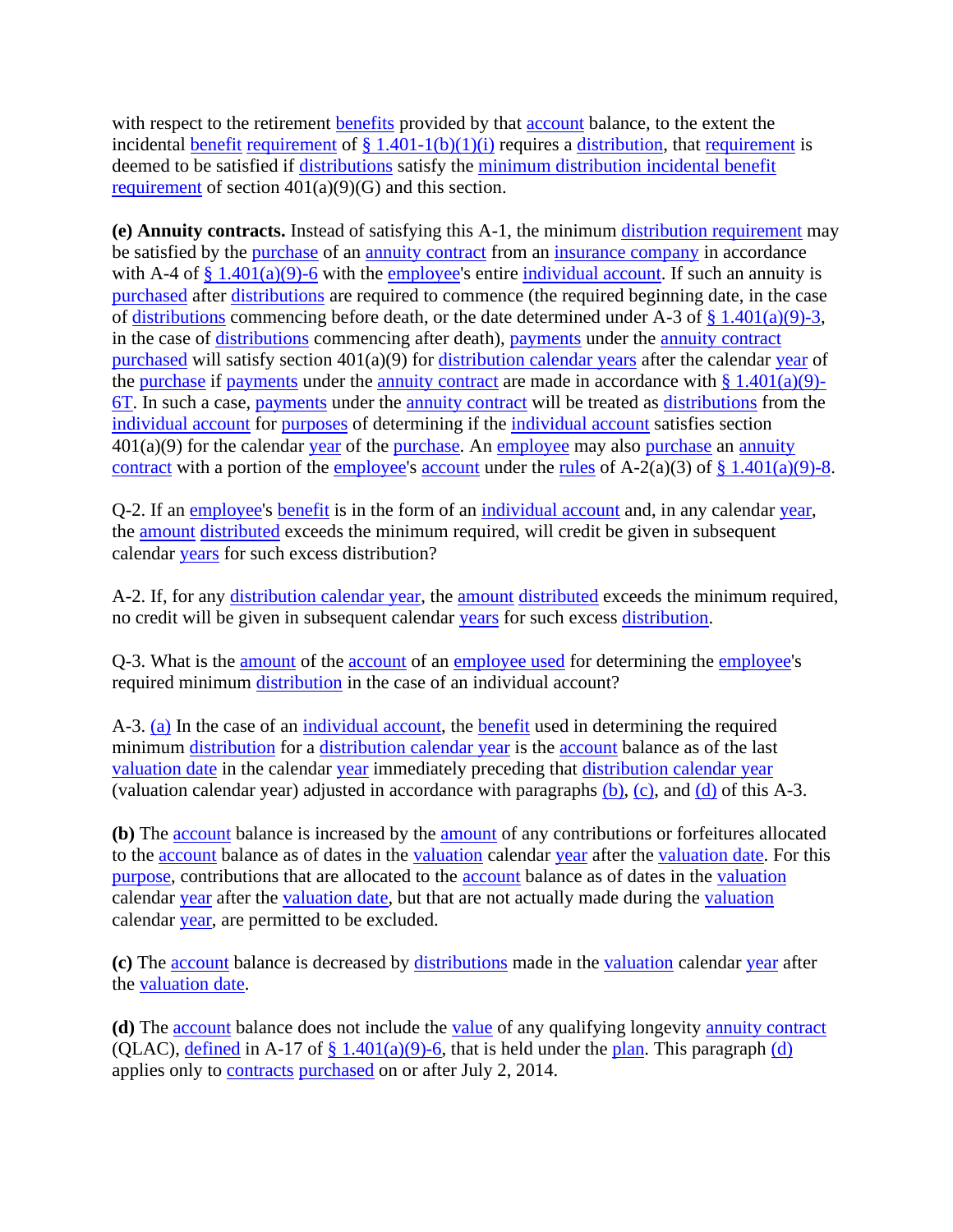**(e)** If an [amount](https://www.law.cornell.edu/definitions/index.php?width=840&height=800&iframe=true&def_id=661fb5529bda5e7b12e0c516a1a1473f&term_occur=999&term_src=Title:26:Chapter:I:Subchapter:A:Part:1:Subjgrp:2:1.401(a)(9)-5) is [distributed](https://www.law.cornell.edu/definitions/index.php?width=840&height=800&iframe=true&def_id=04e98b7c1e36a49ad26f498d5f78fe8c&term_occur=999&term_src=Title:26:Chapter:I:Subchapter:A:Part:1:Subjgrp:2:1.401(a)(9)-5) from a [plan](https://www.law.cornell.edu/definitions/index.php?width=840&height=800&iframe=true&def_id=09908080a1bd91313e828e95ed7dad15&term_occur=999&term_src=Title:26:Chapter:I:Subchapter:A:Part:1:Subjgrp:2:1.401(a)(9)-5) and rolled over to another [plan](https://www.law.cornell.edu/definitions/index.php?width=840&height=800&iframe=true&def_id=09908080a1bd91313e828e95ed7dad15&term_occur=999&term_src=Title:26:Chapter:I:Subchapter:A:Part:1:Subjgrp:2:1.401(a)(9)-5) (receiving plan), A-2 of  $\S$  1.401(a)(9)-7 provides [additional rules](https://www.law.cornell.edu/definitions/index.php?width=840&height=800&iframe=true&def_id=b48623b0a9c26b6da15bb8f7ee02a962&term_occur=999&term_src=Title:26:Chapter:I:Subchapter:A:Part:1:Subjgrp:2:1.401(a)(9)-5) for determining the [benefit](https://www.law.cornell.edu/definitions/index.php?width=840&height=800&iframe=true&def_id=d182633c42c881f75c8112278d830a5d&term_occur=999&term_src=Title:26:Chapter:I:Subchapter:A:Part:1:Subjgrp:2:1.401(a)(9)-5) and required minimum [distribution](https://www.law.cornell.edu/definitions/index.php?width=840&height=800&iframe=true&def_id=c77697945d34b55b17c827aaeb8358b9&term_occur=999&term_src=Title:26:Chapter:I:Subchapter:A:Part:1:Subjgrp:2:1.401(a)(9)-5) under the receiving [plan.](https://www.law.cornell.edu/definitions/index.php?width=840&height=800&iframe=true&def_id=09908080a1bd91313e828e95ed7dad15&term_occur=999&term_src=Title:26:Chapter:I:Subchapter:A:Part:1:Subjgrp:2:1.401(a)(9)-5) If an [amount](https://www.law.cornell.edu/definitions/index.php?width=840&height=800&iframe=true&def_id=661fb5529bda5e7b12e0c516a1a1473f&term_occur=999&term_src=Title:26:Chapter:I:Subchapter:A:Part:1:Subjgrp:2:1.401(a)(9)-5) is [transferred](https://www.law.cornell.edu/definitions/index.php?width=840&height=800&iframe=true&def_id=4cba463023ee77fb70acd1cd1848efd9&term_occur=999&term_src=Title:26:Chapter:I:Subchapter:A:Part:1:Subjgrp:2:1.401(a)(9)-5) from one [plan](https://www.law.cornell.edu/definitions/index.php?width=840&height=800&iframe=true&def_id=09908080a1bd91313e828e95ed7dad15&term_occur=999&term_src=Title:26:Chapter:I:Subchapter:A:Part:1:Subjgrp:2:1.401(a)(9)-5) (transferor plan) to another [plan](https://www.law.cornell.edu/definitions/index.php?width=840&height=800&iframe=true&def_id=09908080a1bd91313e828e95ed7dad15&term_occur=999&term_src=Title:26:Chapter:I:Subchapter:A:Part:1:Subjgrp:2:1.401(a)(9)-5) (transferee plan) in a [transfer](https://www.law.cornell.edu/definitions/index.php?width=840&height=800&iframe=true&def_id=4cba463023ee77fb70acd1cd1848efd9&term_occur=999&term_src=Title:26:Chapter:I:Subchapter:A:Part:1:Subjgrp:2:1.401(a)(9)-5) to which section 414(l) applies, A-3 and A-4 of  $\S$  $1.401(a)(9)$ -7 provide [additional rules](https://www.law.cornell.edu/definitions/index.php?width=840&height=800&iframe=true&def_id=b48623b0a9c26b6da15bb8f7ee02a962&term_occur=999&term_src=Title:26:Chapter:I:Subchapter:A:Part:1:Subjgrp:2:1.401(a)(9)-5) for determining the [amount](https://www.law.cornell.edu/definitions/index.php?width=840&height=800&iframe=true&def_id=661fb5529bda5e7b12e0c516a1a1473f&term_occur=999&term_src=Title:26:Chapter:I:Subchapter:A:Part:1:Subjgrp:2:1.401(a)(9)-5) of the required minimum [distribution](https://www.law.cornell.edu/definitions/index.php?width=840&height=800&iframe=true&def_id=c77697945d34b55b17c827aaeb8358b9&term_occur=999&term_src=Title:26:Chapter:I:Subchapter:A:Part:1:Subjgrp:2:1.401(a)(9)-5) and the **benefit** under both the transferor and **transferee** plans.

Q-4. For required minimum [distributions](https://www.law.cornell.edu/definitions/index.php?width=840&height=800&iframe=true&def_id=e8d476c1b4aba17778317e7d24ab594a&term_occur=999&term_src=Title:26:Chapter:I:Subchapter:A:Part:1:Subjgrp:2:1.401(a)(9)-5) during an [employee's](https://www.law.cornell.edu/definitions/index.php?width=840&height=800&iframe=true&def_id=5d8fbd8ea279aa8f9f55233cd860b35d&term_occur=999&term_src=Title:26:Chapter:I:Subchapter:A:Part:1:Subjgrp:2:1.401(a)(9)-5) lifetime, what is the applicable [distribution](https://www.law.cornell.edu/definitions/index.php?width=840&height=800&iframe=true&def_id=c77697945d34b55b17c827aaeb8358b9&term_occur=999&term_src=Title:26:Chapter:I:Subchapter:A:Part:1:Subjgrp:2:1.401(a)(9)-5) period?

### $A-4$ .

**(a) General rule.** Except as provided in paragraph [\(b\)](https://www.law.cornell.edu/definitions/index.php?width=840&height=800&iframe=true&def_id=6aef00213f9cf73eb008d8bb08598aca&term_occur=999&term_src=Title:26:Chapter:I:Subchapter:A:Part:1:Subjgrp:2:1.401(a)(9)-5) of this A-4, the applicable [distribution](https://www.law.cornell.edu/definitions/index.php?width=840&height=800&iframe=true&def_id=c77697945d34b55b17c827aaeb8358b9&term_occur=999&term_src=Title:26:Chapter:I:Subchapter:A:Part:1:Subjgrp:2:1.401(a)(9)-5) period for required minimum [distributions](https://www.law.cornell.edu/definitions/index.php?width=840&height=800&iframe=true&def_id=e8d476c1b4aba17778317e7d24ab594a&term_occur=999&term_src=Title:26:Chapter:I:Subchapter:A:Part:1:Subjgrp:2:1.401(a)(9)-5) for [distribution calendar years](https://www.law.cornell.edu/definitions/index.php?width=840&height=800&iframe=true&def_id=1368c1115b8accd5c0299dd351c5ce12&term_occur=999&term_src=Title:26:Chapter:I:Subchapter:A:Part:1:Subjgrp:2:1.401(a)(9)-5) up to and including the [distribution calendar year](https://www.law.cornell.edu/definitions/index.php?width=840&height=800&iframe=true&def_id=1368c1115b8accd5c0299dd351c5ce12&term_occur=999&term_src=Title:26:Chapter:I:Subchapter:A:Part:1:Subjgrp:2:1.401(a)(9)-5) that includes the [employee'](https://www.law.cornell.edu/definitions/index.php?width=840&height=800&iframe=true&def_id=5d8fbd8ea279aa8f9f55233cd860b35d&term_occur=999&term_src=Title:26:Chapter:I:Subchapter:A:Part:1:Subjgrp:2:1.401(a)(9)-5)s date of death is determined using the Uniform Lifetime [Table](https://www.law.cornell.edu/definitions/index.php?width=840&height=800&iframe=true&def_id=e0f490f5b6f2989f3924fc26d7522917&term_occur=999&term_src=Title:26:Chapter:I:Subchapter:A:Part:1:Subjgrp:2:1.401(a)(9)-5) in A-2 of  $\S 1.401(a)(9)$ -9 for the [employee's](https://www.law.cornell.edu/definitions/index.php?width=840&height=800&iframe=true&def_id=5d8fbd8ea279aa8f9f55233cd860b35d&term_occur=999&term_src=Title:26:Chapter:I:Subchapter:A:Part:1:Subjgrp:2:1.401(a)(9)-5) age as of the employee's birthday in the relevant [distribution calendar year.](https://www.law.cornell.edu/definitions/index.php?width=840&height=800&iframe=true&def_id=1368c1115b8accd5c0299dd351c5ce12&term_occur=999&term_src=Title:26:Chapter:I:Subchapter:A:Part:1:Subjgrp:2:1.401(a)(9)-5) If an [employee](https://www.law.cornell.edu/definitions/index.php?width=840&height=800&iframe=true&def_id=5d8fbd8ea279aa8f9f55233cd860b35d&term_occur=999&term_src=Title:26:Chapter:I:Subchapter:A:Part:1:Subjgrp:2:1.401(a)(9)-5) dies on or after the required beginning date, the [distribution](https://www.law.cornell.edu/definitions/index.php?width=840&height=800&iframe=true&def_id=c77697945d34b55b17c827aaeb8358b9&term_occur=999&term_src=Title:26:Chapter:I:Subchapter:A:Part:1:Subjgrp:2:1.401(a)(9)-5) period applicable for calculating the [amount](https://www.law.cornell.edu/definitions/index.php?width=840&height=800&iframe=true&def_id=661fb5529bda5e7b12e0c516a1a1473f&term_occur=999&term_src=Title:26:Chapter:I:Subchapter:A:Part:1:Subjgrp:2:1.401(a)(9)-5) that must be [distributed](https://www.law.cornell.edu/definitions/index.php?width=840&height=800&iframe=true&def_id=04e98b7c1e36a49ad26f498d5f78fe8c&term_occur=999&term_src=Title:26:Chapter:I:Subchapter:A:Part:1:Subjgrp:2:1.401(a)(9)-5) during the [distribution calendar year](https://www.law.cornell.edu/definitions/index.php?width=840&height=800&iframe=true&def_id=1368c1115b8accd5c0299dd351c5ce12&term_occur=999&term_src=Title:26:Chapter:I:Subchapter:A:Part:1:Subjgrp:2:1.401(a)(9)-5) that includes the [employee'](https://www.law.cornell.edu/definitions/index.php?width=840&height=800&iframe=true&def_id=5d8fbd8ea279aa8f9f55233cd860b35d&term_occur=999&term_src=Title:26:Chapter:I:Subchapter:A:Part:1:Subjgrp:2:1.401(a)(9)-5)s death is determined as if the [employee](https://www.law.cornell.edu/definitions/index.php?width=840&height=800&iframe=true&def_id=5d8fbd8ea279aa8f9f55233cd860b35d&term_occur=999&term_src=Title:26:Chapter:I:Subchapter:A:Part:1:Subjgrp:2:1.401(a)(9)-5) had lived throughout that [year.](https://www.law.cornell.edu/definitions/index.php?width=840&height=800&iframe=true&def_id=41a60a8d42ad9f7a78551674b98031a8&term_occur=999&term_src=Title:26:Chapter:I:Subchapter:A:Part:1:Subjgrp:2:1.401(a)(9)-5) Thus, a minimum required [distribution,](https://www.law.cornell.edu/definitions/index.php?width=840&height=800&iframe=true&def_id=c77697945d34b55b17c827aaeb8358b9&term_occur=999&term_src=Title:26:Chapter:I:Subchapter:A:Part:1:Subjgrp:2:1.401(a)(9)-5) determined as if the [employee](https://www.law.cornell.edu/definitions/index.php?width=840&height=800&iframe=true&def_id=5d8fbd8ea279aa8f9f55233cd860b35d&term_occur=999&term_src=Title:26:Chapter:I:Subchapter:A:Part:1:Subjgrp:2:1.401(a)(9)-5) had lived throughout that [year,](https://www.law.cornell.edu/definitions/index.php?width=840&height=800&iframe=true&def_id=41a60a8d42ad9f7a78551674b98031a8&term_occur=999&term_src=Title:26:Chapter:I:Subchapter:A:Part:1:Subjgrp:2:1.401(a)(9)-5) is required for the [year](https://www.law.cornell.edu/definitions/index.php?width=840&height=800&iframe=true&def_id=41a60a8d42ad9f7a78551674b98031a8&term_occur=999&term_src=Title:26:Chapter:I:Subchapter:A:Part:1:Subjgrp:2:1.401(a)(9)-5) of the [employee's](https://www.law.cornell.edu/definitions/index.php?width=840&height=800&iframe=true&def_id=5d8fbd8ea279aa8f9f55233cd860b35d&term_occur=999&term_src=Title:26:Chapter:I:Subchapter:A:Part:1:Subjgrp:2:1.401(a)(9)-5) death and that [amount](https://www.law.cornell.edu/definitions/index.php?width=840&height=800&iframe=true&def_id=661fb5529bda5e7b12e0c516a1a1473f&term_occur=999&term_src=Title:26:Chapter:I:Subchapter:A:Part:1:Subjgrp:2:1.401(a)(9)-5) must be [distributed](https://www.law.cornell.edu/definitions/index.php?width=840&height=800&iframe=true&def_id=04e98b7c1e36a49ad26f498d5f78fe8c&term_occur=999&term_src=Title:26:Chapter:I:Subchapter:A:Part:1:Subjgrp:2:1.401(a)(9)-5) to a [beneficiary](https://www.law.cornell.edu/definitions/index.php?width=840&height=800&iframe=true&def_id=3ed0119947cfa6b0cca603e2e59b3ba7&term_occur=999&term_src=Title:26:Chapter:I:Subchapter:A:Part:1:Subjgrp:2:1.401(a)(9)-5) to the extent it has not already been [distributed](https://www.law.cornell.edu/definitions/index.php?width=840&height=800&iframe=true&def_id=04e98b7c1e36a49ad26f498d5f78fe8c&term_occur=999&term_src=Title:26:Chapter:I:Subchapter:A:Part:1:Subjgrp:2:1.401(a)(9)-5) to the [employee.](https://www.law.cornell.edu/definitions/index.php?width=840&height=800&iframe=true&def_id=5d8fbd8ea279aa8f9f55233cd860b35d&term_occur=999&term_src=Title:26:Chapter:I:Subchapter:A:Part:1:Subjgrp:2:1.401(a)(9)-5)

# **(b) Spouse is sole beneficiary -**

**(1) General rule.** Except as otherwise provided in paragraph (b)(2) of this A-4, if the sole designated [beneficiary](https://www.law.cornell.edu/definitions/index.php?width=840&height=800&iframe=true&def_id=3ed0119947cfa6b0cca603e2e59b3ba7&term_occur=999&term_src=Title:26:Chapter:I:Subchapter:A:Part:1:Subjgrp:2:1.401(a)(9)-5) of an [employee](https://www.law.cornell.edu/definitions/index.php?width=840&height=800&iframe=true&def_id=5d8fbd8ea279aa8f9f55233cd860b35d&term_occur=999&term_src=Title:26:Chapter:I:Subchapter:A:Part:1:Subjgrp:2:1.401(a)(9)-5) is the [employee's](https://www.law.cornell.edu/definitions/index.php?width=840&height=800&iframe=true&def_id=5d8fbd8ea279aa8f9f55233cd860b35d&term_occur=999&term_src=Title:26:Chapter:I:Subchapter:A:Part:1:Subjgrp:2:1.401(a)(9)-5) [surviving spouse,](https://www.law.cornell.edu/definitions/index.php?width=840&height=800&iframe=true&def_id=0cbb89e68631ba525f4ea35c739b3afc&term_occur=999&term_src=Title:26:Chapter:I:Subchapter:A:Part:1:Subjgrp:2:1.401(a)(9)-5) for required minimum [distributions](https://www.law.cornell.edu/definitions/index.php?width=840&height=800&iframe=true&def_id=e8d476c1b4aba17778317e7d24ab594a&term_occur=999&term_src=Title:26:Chapter:I:Subchapter:A:Part:1:Subjgrp:2:1.401(a)(9)-5) during the [employee's](https://www.law.cornell.edu/definitions/index.php?width=840&height=800&iframe=true&def_id=5d8fbd8ea279aa8f9f55233cd860b35d&term_occur=999&term_src=Title:26:Chapter:I:Subchapter:A:Part:1:Subjgrp:2:1.401(a)(9)-5) lifetime, the applicable [distribution](https://www.law.cornell.edu/definitions/index.php?width=840&height=800&iframe=true&def_id=c77697945d34b55b17c827aaeb8358b9&term_occur=999&term_src=Title:26:Chapter:I:Subchapter:A:Part:1:Subjgrp:2:1.401(a)(9)-5) period is the longer of the [distribution](https://www.law.cornell.edu/definitions/index.php?width=840&height=800&iframe=true&def_id=c77697945d34b55b17c827aaeb8358b9&term_occur=999&term_src=Title:26:Chapter:I:Subchapter:A:Part:1:Subjgrp:2:1.401(a)(9)-5) period determined in accordance with paragraph [\(a\)](https://www.law.cornell.edu/definitions/index.php?width=840&height=800&iframe=true&def_id=28d9b815ea16fe793464da930bb213be&term_occur=999&term_src=Title:26:Chapter:I:Subchapter:A:Part:1:Subjgrp:2:1.401(a)(9)-5) of this A-4 or the joint life [expectancy](https://www.law.cornell.edu/definitions/index.php?width=840&height=800&iframe=true&def_id=564d30d03abc28ceb49b7968bc972770&term_occur=999&term_src=Title:26:Chapter:I:Subchapter:A:Part:1:Subjgrp:2:1.401(a)(9)-5) of the [employee](https://www.law.cornell.edu/definitions/index.php?width=840&height=800&iframe=true&def_id=5d8fbd8ea279aa8f9f55233cd860b35d&term_occur=999&term_src=Title:26:Chapter:I:Subchapter:A:Part:1:Subjgrp:2:1.401(a)(9)-5) and [spouse](https://www.law.cornell.edu/definitions/index.php?width=840&height=800&iframe=true&def_id=df3f52dca6c967f082ef92c1fb9cb881&term_occur=999&term_src=Title:26:Chapter:I:Subchapter:A:Part:1:Subjgrp:2:1.401(a)(9)-5) using the [employee's](https://www.law.cornell.edu/definitions/index.php?width=840&height=800&iframe=true&def_id=5d8fbd8ea279aa8f9f55233cd860b35d&term_occur=999&term_src=Title:26:Chapter:I:Subchapter:A:Part:1:Subjgrp:2:1.401(a)(9)-5) and [spouse's](https://www.law.cornell.edu/definitions/index.php?width=840&height=800&iframe=true&def_id=df3f52dca6c967f082ef92c1fb9cb881&term_occur=999&term_src=Title:26:Chapter:I:Subchapter:A:Part:1:Subjgrp:2:1.401(a)(9)-5) attained ages as of the [employee's](https://www.law.cornell.edu/definitions/index.php?width=840&height=800&iframe=true&def_id=5d8fbd8ea279aa8f9f55233cd860b35d&term_occur=999&term_src=Title:26:Chapter:I:Subchapter:A:Part:1:Subjgrp:2:1.401(a)(9)-5) and the [spouse'](https://www.law.cornell.edu/definitions/index.php?width=840&height=800&iframe=true&def_id=df3f52dca6c967f082ef92c1fb9cb881&term_occur=999&term_src=Title:26:Chapter:I:Subchapter:A:Part:1:Subjgrp:2:1.401(a)(9)-5)s birthdays in the [distribution calendar year.](https://www.law.cornell.edu/definitions/index.php?width=840&height=800&iframe=true&def_id=1368c1115b8accd5c0299dd351c5ce12&term_occur=999&term_src=Title:26:Chapter:I:Subchapter:A:Part:1:Subjgrp:2:1.401(a)(9)-5) The [spouse](https://www.law.cornell.edu/definitions/index.php?width=840&height=800&iframe=true&def_id=df3f52dca6c967f082ef92c1fb9cb881&term_occur=999&term_src=Title:26:Chapter:I:Subchapter:A:Part:1:Subjgrp:2:1.401(a)(9)-5) is sole designated [beneficiary](https://www.law.cornell.edu/definitions/index.php?width=840&height=800&iframe=true&def_id=3ed0119947cfa6b0cca603e2e59b3ba7&term_occur=999&term_src=Title:26:Chapter:I:Subchapter:A:Part:1:Subjgrp:2:1.401(a)(9)-5) for [purposes](https://www.law.cornell.edu/definitions/index.php?width=840&height=800&iframe=true&def_id=0ad2de56cb198dce23b0b55179137f16&term_occur=999&term_src=Title:26:Chapter:I:Subchapter:A:Part:1:Subjgrp:2:1.401(a)(9)-5) of determining the applicable [distribution](https://www.law.cornell.edu/definitions/index.php?width=840&height=800&iframe=true&def_id=c77697945d34b55b17c827aaeb8358b9&term_occur=999&term_src=Title:26:Chapter:I:Subchapter:A:Part:1:Subjgrp:2:1.401(a)(9)-5) period for a [distribution calendar year](https://www.law.cornell.edu/definitions/index.php?width=840&height=800&iframe=true&def_id=1368c1115b8accd5c0299dd351c5ce12&term_occur=999&term_src=Title:26:Chapter:I:Subchapter:A:Part:1:Subjgrp:2:1.401(a)(9)-5) during the [employee's](https://www.law.cornell.edu/definitions/index.php?width=840&height=800&iframe=true&def_id=5d8fbd8ea279aa8f9f55233cd860b35d&term_occur=999&term_src=Title:26:Chapter:I:Subchapter:A:Part:1:Subjgrp:2:1.401(a)(9)-5) lifetime only if the [spouse](https://www.law.cornell.edu/definitions/index.php?width=840&height=800&iframe=true&def_id=df3f52dca6c967f082ef92c1fb9cb881&term_occur=999&term_src=Title:26:Chapter:I:Subchapter:A:Part:1:Subjgrp:2:1.401(a)(9)-5) is the sole [beneficiary](https://www.law.cornell.edu/definitions/index.php?width=840&height=800&iframe=true&def_id=3ed0119947cfa6b0cca603e2e59b3ba7&term_occur=999&term_src=Title:26:Chapter:I:Subchapter:A:Part:1:Subjgrp:2:1.401(a)(9)-5) of the [employee's](https://www.law.cornell.edu/definitions/index.php?width=840&height=800&iframe=true&def_id=5d8fbd8ea279aa8f9f55233cd860b35d&term_occur=999&term_src=Title:26:Chapter:I:Subchapter:A:Part:1:Subjgrp:2:1.401(a)(9)-5) [entire interest](https://www.law.cornell.edu/definitions/index.php?width=840&height=800&iframe=true&def_id=c71fca2e992056cc1ca216dba4b6d56a&term_occur=999&term_src=Title:26:Chapter:I:Subchapter:A:Part:1:Subjgrp:2:1.401(a)(9)-5) at all times during the [distribution calendar year.](https://www.law.cornell.edu/definitions/index.php?width=840&height=800&iframe=true&def_id=1368c1115b8accd5c0299dd351c5ce12&term_occur=999&term_src=Title:26:Chapter:I:Subchapter:A:Part:1:Subjgrp:2:1.401(a)(9)-5)

**(2) Change in marital status.** If the [employee](https://www.law.cornell.edu/definitions/index.php?width=840&height=800&iframe=true&def_id=5d8fbd8ea279aa8f9f55233cd860b35d&term_occur=999&term_src=Title:26:Chapter:I:Subchapter:A:Part:1:Subjgrp:2:1.401(a)(9)-5) and the [employee's](https://www.law.cornell.edu/definitions/index.php?width=840&height=800&iframe=true&def_id=5d8fbd8ea279aa8f9f55233cd860b35d&term_occur=999&term_src=Title:26:Chapter:I:Subchapter:A:Part:1:Subjgrp:2:1.401(a)(9)-5) [spouse](https://www.law.cornell.edu/definitions/index.php?width=840&height=800&iframe=true&def_id=df3f52dca6c967f082ef92c1fb9cb881&term_occur=999&term_src=Title:26:Chapter:I:Subchapter:A:Part:1:Subjgrp:2:1.401(a)(9)-5) are married on January 1 of a [distribution calendar year,](https://www.law.cornell.edu/definitions/index.php?width=840&height=800&iframe=true&def_id=1368c1115b8accd5c0299dd351c5ce12&term_occur=999&term_src=Title:26:Chapter:I:Subchapter:A:Part:1:Subjgrp:2:1.401(a)(9)-5) but do not remain married throughout that [year](https://www.law.cornell.edu/definitions/index.php?width=840&height=800&iframe=true&def_id=41a60a8d42ad9f7a78551674b98031a8&term_occur=999&term_src=Title:26:Chapter:I:Subchapter:A:Part:1:Subjgrp:2:1.401(a)(9)-5) (i.e., the [employee](https://www.law.cornell.edu/definitions/index.php?width=840&height=800&iframe=true&def_id=5d8fbd8ea279aa8f9f55233cd860b35d&term_occur=999&term_src=Title:26:Chapter:I:Subchapter:A:Part:1:Subjgrp:2:1.401(a)(9)-5) or the [employee'](https://www.law.cornell.edu/definitions/index.php?width=840&height=800&iframe=true&def_id=5d8fbd8ea279aa8f9f55233cd860b35d&term_occur=999&term_src=Title:26:Chapter:I:Subchapter:A:Part:1:Subjgrp:2:1.401(a)(9)-5)s [spouse](https://www.law.cornell.edu/definitions/index.php?width=840&height=800&iframe=true&def_id=df3f52dca6c967f082ef92c1fb9cb881&term_occur=999&term_src=Title:26:Chapter:I:Subchapter:A:Part:1:Subjgrp:2:1.401(a)(9)-5) die or they become divorced during that year), the [employee](https://www.law.cornell.edu/definitions/index.php?width=840&height=800&iframe=true&def_id=5d8fbd8ea279aa8f9f55233cd860b35d&term_occur=999&term_src=Title:26:Chapter:I:Subchapter:A:Part:1:Subjgrp:2:1.401(a)(9)-5) will not fail to have a [spouse](https://www.law.cornell.edu/definitions/index.php?width=840&height=800&iframe=true&def_id=df3f52dca6c967f082ef92c1fb9cb881&term_occur=999&term_src=Title:26:Chapter:I:Subchapter:A:Part:1:Subjgrp:2:1.401(a)(9)-5) as the [employee's](https://www.law.cornell.edu/definitions/index.php?width=840&height=800&iframe=true&def_id=5d8fbd8ea279aa8f9f55233cd860b35d&term_occur=999&term_src=Title:26:Chapter:I:Subchapter:A:Part:1:Subjgrp:2:1.401(a)(9)-5) sole [beneficiary](https://www.law.cornell.edu/definitions/index.php?width=840&height=800&iframe=true&def_id=3ed0119947cfa6b0cca603e2e59b3ba7&term_occur=999&term_src=Title:26:Chapter:I:Subchapter:A:Part:1:Subjgrp:2:1.401(a)(9)-5) for that [year](https://www.law.cornell.edu/definitions/index.php?width=840&height=800&iframe=true&def_id=41a60a8d42ad9f7a78551674b98031a8&term_occur=999&term_src=Title:26:Chapter:I:Subchapter:A:Part:1:Subjgrp:2:1.401(a)(9)-5) merely because they are not married throughout that [year.](https://www.law.cornell.edu/definitions/index.php?width=840&height=800&iframe=true&def_id=41a60a8d42ad9f7a78551674b98031a8&term_occur=999&term_src=Title:26:Chapter:I:Subchapter:A:Part:1:Subjgrp:2:1.401(a)(9)-5) If an [employee's](https://www.law.cornell.edu/definitions/index.php?width=840&height=800&iframe=true&def_id=5d8fbd8ea279aa8f9f55233cd860b35d&term_occur=999&term_src=Title:26:Chapter:I:Subchapter:A:Part:1:Subjgrp:2:1.401(a)(9)-5) [spouse](https://www.law.cornell.edu/definitions/index.php?width=840&height=800&iframe=true&def_id=df3f52dca6c967f082ef92c1fb9cb881&term_occur=999&term_src=Title:26:Chapter:I:Subchapter:A:Part:1:Subjgrp:2:1.401(a)(9)-5) predeceases the [employee,](https://www.law.cornell.edu/definitions/index.php?width=840&height=800&iframe=true&def_id=5d8fbd8ea279aa8f9f55233cd860b35d&term_occur=999&term_src=Title:26:Chapter:I:Subchapter:A:Part:1:Subjgrp:2:1.401(a)(9)-5) the [spouse](https://www.law.cornell.edu/definitions/index.php?width=840&height=800&iframe=true&def_id=df3f52dca6c967f082ef92c1fb9cb881&term_occur=999&term_src=Title:26:Chapter:I:Subchapter:A:Part:1:Subjgrp:2:1.401(a)(9)-5) will not fail to be the [employee's](https://www.law.cornell.edu/definitions/index.php?width=840&height=800&iframe=true&def_id=5d8fbd8ea279aa8f9f55233cd860b35d&term_occur=999&term_src=Title:26:Chapter:I:Subchapter:A:Part:1:Subjgrp:2:1.401(a)(9)-5) sole [beneficiary](https://www.law.cornell.edu/definitions/index.php?width=840&height=800&iframe=true&def_id=3ed0119947cfa6b0cca603e2e59b3ba7&term_occur=999&term_src=Title:26:Chapter:I:Subchapter:A:Part:1:Subjgrp:2:1.401(a)(9)-5) for the [distribution calendar year](https://www.law.cornell.edu/definitions/index.php?width=840&height=800&iframe=true&def_id=1368c1115b8accd5c0299dd351c5ce12&term_occur=999&term_src=Title:26:Chapter:I:Subchapter:A:Part:1:Subjgrp:2:1.401(a)(9)-5) that includes the date of the [spouse'](https://www.law.cornell.edu/definitions/index.php?width=840&height=800&iframe=true&def_id=df3f52dca6c967f082ef92c1fb9cb881&term_occur=999&term_src=Title:26:Chapter:I:Subchapter:A:Part:1:Subjgrp:2:1.401(a)(9)-5)s death solely because, for the period remaining in that [year](https://www.law.cornell.edu/definitions/index.php?width=840&height=800&iframe=true&def_id=41a60a8d42ad9f7a78551674b98031a8&term_occur=999&term_src=Title:26:Chapter:I:Subchapter:A:Part:1:Subjgrp:2:1.401(a)(9)-5) after the [spouse's](https://www.law.cornell.edu/definitions/index.php?width=840&height=800&iframe=true&def_id=df3f52dca6c967f082ef92c1fb9cb881&term_occur=999&term_src=Title:26:Chapter:I:Subchapter:A:Part:1:Subjgrp:2:1.401(a)(9)-5) death, someone other than the [spouse](https://www.law.cornell.edu/definitions/index.php?width=840&height=800&iframe=true&def_id=df3f52dca6c967f082ef92c1fb9cb881&term_occur=999&term_src=Title:26:Chapter:I:Subchapter:A:Part:1:Subjgrp:2:1.401(a)(9)-5) is [named](https://www.law.cornell.edu/definitions/index.php?width=840&height=800&iframe=true&def_id=9367dd48fec782ca959fb745034a940d&term_occur=999&term_src=Title:26:Chapter:I:Subchapter:A:Part:1:Subjgrp:2:1.401(a)(9)-5) as [beneficiary.](https://www.law.cornell.edu/definitions/index.php?width=840&height=800&iframe=true&def_id=3ed0119947cfa6b0cca603e2e59b3ba7&term_occur=999&term_src=Title:26:Chapter:I:Subchapter:A:Part:1:Subjgrp:2:1.401(a)(9)-5) However, the change in [beneficiary](https://www.law.cornell.edu/definitions/index.php?width=840&height=800&iframe=true&def_id=3ed0119947cfa6b0cca603e2e59b3ba7&term_occur=999&term_src=Title:26:Chapter:I:Subchapter:A:Part:1:Subjgrp:2:1.401(a)(9)-5) due to the death or divorce of the [spouse](https://www.law.cornell.edu/definitions/index.php?width=840&height=800&iframe=true&def_id=df3f52dca6c967f082ef92c1fb9cb881&term_occur=999&term_src=Title:26:Chapter:I:Subchapter:A:Part:1:Subjgrp:2:1.401(a)(9)-5) will be effective for [purposes](https://www.law.cornell.edu/definitions/index.php?width=840&height=800&iframe=true&def_id=0ad2de56cb198dce23b0b55179137f16&term_occur=999&term_src=Title:26:Chapter:I:Subchapter:A:Part:1:Subjgrp:2:1.401(a)(9)-5) of determining the applicable [distribution](https://www.law.cornell.edu/definitions/index.php?width=840&height=800&iframe=true&def_id=c77697945d34b55b17c827aaeb8358b9&term_occur=999&term_src=Title:26:Chapter:I:Subchapter:A:Part:1:Subjgrp:2:1.401(a)(9)-5) period under section 401(a)(9) in the [distribution calendar](https://www.law.cornell.edu/definitions/index.php?width=840&height=800&iframe=true&def_id=1368c1115b8accd5c0299dd351c5ce12&term_occur=999&term_src=Title:26:Chapter:I:Subchapter:A:Part:1:Subjgrp:2:1.401(a)(9)-5)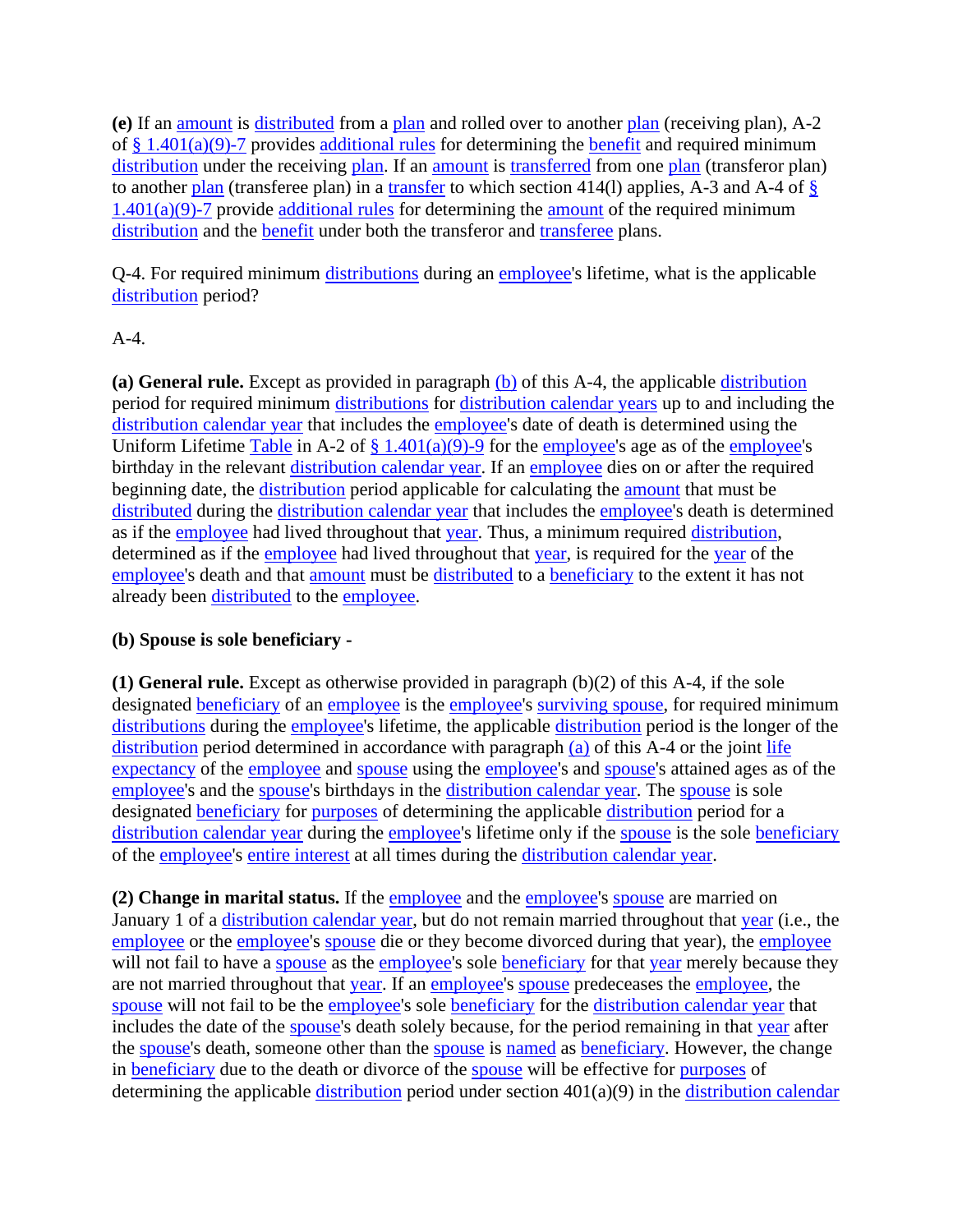[year](https://www.law.cornell.edu/definitions/index.php?width=840&height=800&iframe=true&def_id=1368c1115b8accd5c0299dd351c5ce12&term_occur=999&term_src=Title:26:Chapter:I:Subchapter:A:Part:1:Subjgrp:2:1.401(a)(9)-5) following the [distribution calendar year](https://www.law.cornell.edu/definitions/index.php?width=840&height=800&iframe=true&def_id=1368c1115b8accd5c0299dd351c5ce12&term_occur=999&term_src=Title:26:Chapter:I:Subchapter:A:Part:1:Subjgrp:2:1.401(a)(9)-5) that includes the date of the [spouse's](https://www.law.cornell.edu/definitions/index.php?width=840&height=800&iframe=true&def_id=df3f52dca6c967f082ef92c1fb9cb881&term_occur=999&term_src=Title:26:Chapter:I:Subchapter:A:Part:1:Subjgrp:2:1.401(a)(9)-5) death or divorce.

Q-5. For required minimum [distributions](https://www.law.cornell.edu/definitions/index.php?width=840&height=800&iframe=true&def_id=e8d476c1b4aba17778317e7d24ab594a&term_occur=999&term_src=Title:26:Chapter:I:Subchapter:A:Part:1:Subjgrp:2:1.401(a)(9)-5) after an [employee'](https://www.law.cornell.edu/definitions/index.php?width=840&height=800&iframe=true&def_id=5d8fbd8ea279aa8f9f55233cd860b35d&term_occur=999&term_src=Title:26:Chapter:I:Subchapter:A:Part:1:Subjgrp:2:1.401(a)(9)-5)s death, what is the applicable [distribution](https://www.law.cornell.edu/definitions/index.php?width=840&height=800&iframe=true&def_id=c77697945d34b55b17c827aaeb8358b9&term_occur=999&term_src=Title:26:Chapter:I:Subchapter:A:Part:1:Subjgrp:2:1.401(a)(9)-5) period?

A-5.

**(a) Death on or after the employee's required beginning date.** If an [employee](https://www.law.cornell.edu/definitions/index.php?width=840&height=800&iframe=true&def_id=5d8fbd8ea279aa8f9f55233cd860b35d&term_occur=999&term_src=Title:26:Chapter:I:Subchapter:A:Part:1:Subjgrp:2:1.401(a)(9)-5) dies after [distribution](https://www.law.cornell.edu/definitions/index.php?width=840&height=800&iframe=true&def_id=c77697945d34b55b17c827aaeb8358b9&term_occur=999&term_src=Title:26:Chapter:I:Subchapter:A:Part:1:Subjgrp:2:1.401(a)(9)-5) has begun as determined under A-6 of  $\S 1.401(a)(9)$ -2 (generally on or after the [employee's](https://www.law.cornell.edu/definitions/index.php?width=840&height=800&iframe=true&def_id=5d8fbd8ea279aa8f9f55233cd860b35d&term_occur=999&term_src=Title:26:Chapter:I:Subchapter:A:Part:1:Subjgrp:2:1.401(a)(9)-5) required beginning date), in order to satisfy section  $401(a)(9)(B)(i)$ , the applicable [distribution](https://www.law.cornell.edu/definitions/index.php?width=840&height=800&iframe=true&def_id=c77697945d34b55b17c827aaeb8358b9&term_occur=999&term_src=Title:26:Chapter:I:Subchapter:A:Part:1:Subjgrp:2:1.401(a)(9)-5) period for [distribution calendar years](https://www.law.cornell.edu/definitions/index.php?width=840&height=800&iframe=true&def_id=1368c1115b8accd5c0299dd351c5ce12&term_occur=999&term_src=Title:26:Chapter:I:Subchapter:A:Part:1:Subjgrp:2:1.401(a)(9)-5) after the [distribution calendar year](https://www.law.cornell.edu/definitions/index.php?width=840&height=800&iframe=true&def_id=1368c1115b8accd5c0299dd351c5ce12&term_occur=999&term_src=Title:26:Chapter:I:Subchapter:A:Part:1:Subjgrp:2:1.401(a)(9)-5) containing the [employee's](https://www.law.cornell.edu/definitions/index.php?width=840&height=800&iframe=true&def_id=5d8fbd8ea279aa8f9f55233cd860b35d&term_occur=999&term_src=Title:26:Chapter:I:Subchapter:A:Part:1:Subjgrp:2:1.401(a)(9)-5) date of death is either -

**(1)** If the [employee](https://www.law.cornell.edu/definitions/index.php?width=840&height=800&iframe=true&def_id=5d8fbd8ea279aa8f9f55233cd860b35d&term_occur=999&term_src=Title:26:Chapter:I:Subchapter:A:Part:1:Subjgrp:2:1.401(a)(9)-5) has a designated [beneficiary](https://www.law.cornell.edu/definitions/index.php?width=840&height=800&iframe=true&def_id=3ed0119947cfa6b0cca603e2e59b3ba7&term_occur=999&term_src=Title:26:Chapter:I:Subchapter:A:Part:1:Subjgrp:2:1.401(a)(9)-5) as of the date determined under A-4 of [§](https://www.law.cornell.edu/cfr/text/26/1.401#a_9)   $1.401(a)(9) - 4$ , the longer of -

**(i)** The remaining [life expectancy](https://www.law.cornell.edu/definitions/index.php?width=840&height=800&iframe=true&def_id=564d30d03abc28ceb49b7968bc972770&term_occur=999&term_src=Title:26:Chapter:I:Subchapter:A:Part:1:Subjgrp:2:1.401(a)(9)-5) of the [employee'](https://www.law.cornell.edu/definitions/index.php?width=840&height=800&iframe=true&def_id=5d8fbd8ea279aa8f9f55233cd860b35d&term_occur=999&term_src=Title:26:Chapter:I:Subchapter:A:Part:1:Subjgrp:2:1.401(a)(9)-5)s designated [beneficiary](https://www.law.cornell.edu/definitions/index.php?width=840&height=800&iframe=true&def_id=3ed0119947cfa6b0cca603e2e59b3ba7&term_occur=999&term_src=Title:26:Chapter:I:Subchapter:A:Part:1:Subjgrp:2:1.401(a)(9)-5) determined in accordance with paragraph  $(c)(1)$  or  $(2)$  of this A-5; and

**(ii)** The remaining [life expectancy](https://www.law.cornell.edu/definitions/index.php?width=840&height=800&iframe=true&def_id=564d30d03abc28ceb49b7968bc972770&term_occur=999&term_src=Title:26:Chapter:I:Subchapter:A:Part:1:Subjgrp:2:1.401(a)(9)-5) of the [employee](https://www.law.cornell.edu/definitions/index.php?width=840&height=800&iframe=true&def_id=5d8fbd8ea279aa8f9f55233cd860b35d&term_occur=999&term_src=Title:26:Chapter:I:Subchapter:A:Part:1:Subjgrp:2:1.401(a)(9)-5) determined in accordance with paragraph  $(c)(3)$  of this A-5; or

**(2)** If the [employee](https://www.law.cornell.edu/definitions/index.php?width=840&height=800&iframe=true&def_id=5d8fbd8ea279aa8f9f55233cd860b35d&term_occur=999&term_src=Title:26:Chapter:I:Subchapter:A:Part:1:Subjgrp:2:1.401(a)(9)-5) does not have a designated [beneficiary](https://www.law.cornell.edu/definitions/index.php?width=840&height=800&iframe=true&def_id=3ed0119947cfa6b0cca603e2e59b3ba7&term_occur=999&term_src=Title:26:Chapter:I:Subchapter:A:Part:1:Subjgrp:2:1.401(a)(9)-5) as of the date determined under A-4 of  $\S 1.401(a)(9)$ -4, the remaining [life expectancy](https://www.law.cornell.edu/definitions/index.php?width=840&height=800&iframe=true&def_id=564d30d03abc28ceb49b7968bc972770&term_occur=999&term_src=Title:26:Chapter:I:Subchapter:A:Part:1:Subjgrp:2:1.401(a)(9)-5) of the [employee](https://www.law.cornell.edu/definitions/index.php?width=840&height=800&iframe=true&def_id=5d8fbd8ea279aa8f9f55233cd860b35d&term_occur=999&term_src=Title:26:Chapter:I:Subchapter:A:Part:1:Subjgrp:2:1.401(a)(9)-5) determined in accordance with paragraph  $(c)(3)$  of this A-5.

**(b)** Death before an employee's required beginning date. If an [employee](https://www.law.cornell.edu/definitions/index.php?width=840&height=800&iframe=true&def_id=5d8fbd8ea279aa8f9f55233cd860b35d&term_occur=999&term_src=Title:26:Chapter:I:Subchapter:A:Part:1:Subjgrp:2:1.401(a)(9)-5) dies before [distribution](https://www.law.cornell.edu/definitions/index.php?width=840&height=800&iframe=true&def_id=c77697945d34b55b17c827aaeb8358b9&term_occur=999&term_src=Title:26:Chapter:I:Subchapter:A:Part:1:Subjgrp:2:1.401(a)(9)-5) has begun, as determined under A-5 of  $\S$  1.401(a)(9)-2 (generally before the [employee'](https://www.law.cornell.edu/definitions/index.php?width=840&height=800&iframe=true&def_id=5d8fbd8ea279aa8f9f55233cd860b35d&term_occur=999&term_src=Title:26:Chapter:I:Subchapter:A:Part:1:Subjgrp:2:1.401(a)(9)-5)s required beginning date), in order to satisfy section  $401(a)(9)(B)(iii)$  or [\(iv\)](https://www.law.cornell.edu/definitions/index.php?width=840&height=800&iframe=true&def_id=736ad18590d1eace09b8be117ccb7911&term_occur=999&term_src=Title:26:Chapter:I:Subchapter:A:Part:1:Subjgrp:2:1.401(a)(9)-5) and the [life expectancy](https://www.law.cornell.edu/definitions/index.php?width=840&height=800&iframe=true&def_id=564d30d03abc28ceb49b7968bc972770&term_occur=999&term_src=Title:26:Chapter:I:Subchapter:A:Part:1:Subjgrp:2:1.401(a)(9)-5) [rule](https://www.law.cornell.edu/definitions/index.php?width=840&height=800&iframe=true&def_id=46bcdb5568d6a75306ff954291e17ab8&term_occur=999&term_src=Title:26:Chapter:I:Subchapter:A:Part:1:Subjgrp:2:1.401(a)(9)-5) described in A-1 of  $\S 1.401(a)(9)-3$ , the applicable [distribution](https://www.law.cornell.edu/definitions/index.php?width=840&height=800&iframe=true&def_id=c77697945d34b55b17c827aaeb8358b9&term_occur=999&term_src=Title:26:Chapter:I:Subchapter:A:Part:1:Subjgrp:2:1.401(a)(9)-5) period for distribution calendar [years](https://www.law.cornell.edu/definitions/index.php?width=840&height=800&iframe=true&def_id=1368c1115b8accd5c0299dd351c5ce12&term_occur=999&term_src=Title:26:Chapter:I:Subchapter:A:Part:1:Subjgrp:2:1.401(a)(9)-5) after the [distribution calendar year](https://www.law.cornell.edu/definitions/index.php?width=840&height=800&iframe=true&def_id=1368c1115b8accd5c0299dd351c5ce12&term_occur=999&term_src=Title:26:Chapter:I:Subchapter:A:Part:1:Subjgrp:2:1.401(a)(9)-5) containing the [employee's](https://www.law.cornell.edu/definitions/index.php?width=840&height=800&iframe=true&def_id=5d8fbd8ea279aa8f9f55233cd860b35d&term_occur=999&term_src=Title:26:Chapter:I:Subchapter:A:Part:1:Subjgrp:2:1.401(a)(9)-5) date of death is determined in accordance with paragraph [\(c\)](https://www.law.cornell.edu/definitions/index.php?width=840&height=800&iframe=true&def_id=05ab4cc0bf13cc5bcef83d3950eefb63&term_occur=999&term_src=Title:26:Chapter:I:Subchapter:A:Part:1:Subjgrp:2:1.401(a)(9)-5) of this A-5. See A-4 of  $\S 1.401(a)(9)$ -3 to determine when the 5year [rule](https://www.law.cornell.edu/definitions/index.php?width=840&height=800&iframe=true&def_id=46bcdb5568d6a75306ff954291e17ab8&term_occur=999&term_src=Title:26:Chapter:I:Subchapter:A:Part:1:Subjgrp:2:1.401(a)(9)-5) in section 401(a)(9)(B)(ii) applies (e.g., there is [no designated beneficiary](https://www.law.cornell.edu/definitions/index.php?width=840&height=800&iframe=true&def_id=763e48bb090dc1369abfc2e83de39363&term_occur=999&term_src=Title:26:Chapter:I:Subchapter:A:Part:1:Subjgrp:2:1.401(a)(9)-5) or the 5-year [rule](https://www.law.cornell.edu/definitions/index.php?width=840&height=800&iframe=true&def_id=46bcdb5568d6a75306ff954291e17ab8&term_occur=999&term_src=Title:26:Chapter:I:Subchapter:A:Part:1:Subjgrp:2:1.401(a)(9)-5) is elected or specified by [plan](https://www.law.cornell.edu/definitions/index.php?width=840&height=800&iframe=true&def_id=09908080a1bd91313e828e95ed7dad15&term_occur=999&term_src=Title:26:Chapter:I:Subchapter:A:Part:1:Subjgrp:2:1.401(a)(9)-5) provision).

**(c)** Life expectancy -

**(1)** Nonspouse designated beneficiary. Except as otherwise provided in paragraph (c)(2), the applicable [distribution](https://www.law.cornell.edu/definitions/index.php?width=840&height=800&iframe=true&def_id=c77697945d34b55b17c827aaeb8358b9&term_occur=999&term_src=Title:26:Chapter:I:Subchapter:A:Part:1:Subjgrp:2:1.401(a)(9)-5) period measured by the [beneficiary's](https://www.law.cornell.edu/definitions/index.php?width=840&height=800&iframe=true&def_id=3ed0119947cfa6b0cca603e2e59b3ba7&term_occur=999&term_src=Title:26:Chapter:I:Subchapter:A:Part:1:Subjgrp:2:1.401(a)(9)-5) remaining [life expectancy](https://www.law.cornell.edu/definitions/index.php?width=840&height=800&iframe=true&def_id=564d30d03abc28ceb49b7968bc972770&term_occur=999&term_src=Title:26:Chapter:I:Subchapter:A:Part:1:Subjgrp:2:1.401(a)(9)-5) is determined using the [beneficiary's](https://www.law.cornell.edu/definitions/index.php?width=840&height=800&iframe=true&def_id=3ed0119947cfa6b0cca603e2e59b3ba7&term_occur=999&term_src=Title:26:Chapter:I:Subchapter:A:Part:1:Subjgrp:2:1.401(a)(9)-5) age as of the beneficiary's birthday in the calendar [year](https://www.law.cornell.edu/definitions/index.php?width=840&height=800&iframe=true&def_id=41a60a8d42ad9f7a78551674b98031a8&term_occur=999&term_src=Title:26:Chapter:I:Subchapter:A:Part:1:Subjgrp:2:1.401(a)(9)-5) immediately following the calendar [year](https://www.law.cornell.edu/definitions/index.php?width=840&height=800&iframe=true&def_id=41a60a8d42ad9f7a78551674b98031a8&term_occur=999&term_src=Title:26:Chapter:I:Subchapter:A:Part:1:Subjgrp:2:1.401(a)(9)-5) of the [employee's](https://www.law.cornell.edu/definitions/index.php?width=840&height=800&iframe=true&def_id=5d8fbd8ea279aa8f9f55233cd860b35d&term_occur=999&term_src=Title:26:Chapter:I:Subchapter:A:Part:1:Subjgrp:2:1.401(a)(9)-5) death. In subsequent calendar years, the applicable [distribution](https://www.law.cornell.edu/definitions/index.php?width=840&height=800&iframe=true&def_id=c77697945d34b55b17c827aaeb8358b9&term_occur=999&term_src=Title:26:Chapter:I:Subchapter:A:Part:1:Subjgrp:2:1.401(a)(9)-5) period is reduced by one for each calendar [year](https://www.law.cornell.edu/definitions/index.php?width=840&height=800&iframe=true&def_id=41a60a8d42ad9f7a78551674b98031a8&term_occur=999&term_src=Title:26:Chapter:I:Subchapter:A:Part:1:Subjgrp:2:1.401(a)(9)-5) that has elapsed after the calendar [year](https://www.law.cornell.edu/definitions/index.php?width=840&height=800&iframe=true&def_id=41a60a8d42ad9f7a78551674b98031a8&term_occur=999&term_src=Title:26:Chapter:I:Subchapter:A:Part:1:Subjgrp:2:1.401(a)(9)-5) immediately following the calendar year of the [employee's](https://www.law.cornell.edu/definitions/index.php?width=840&height=800&iframe=true&def_id=5d8fbd8ea279aa8f9f55233cd860b35d&term_occur=999&term_src=Title:26:Chapter:I:Subchapter:A:Part:1:Subjgrp:2:1.401(a)(9)-5) death.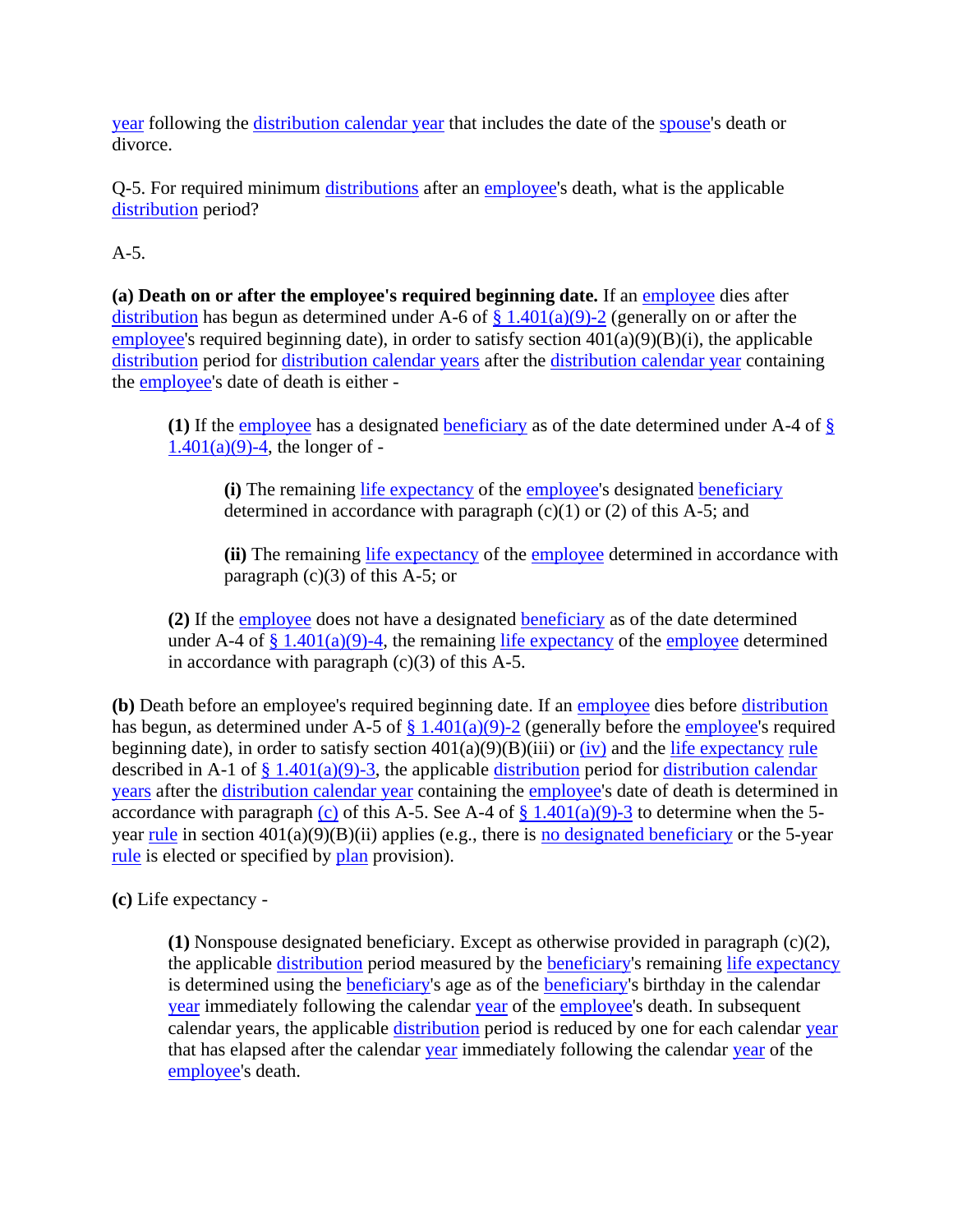**(2)** Spouse designated beneficiary. If the [surviving spouse](https://www.law.cornell.edu/definitions/index.php?width=840&height=800&iframe=true&def_id=0cbb89e68631ba525f4ea35c739b3afc&term_occur=999&term_src=Title:26:Chapter:I:Subchapter:A:Part:1:Subjgrp:2:1.401(a)(9)-5) of the [employee](https://www.law.cornell.edu/definitions/index.php?width=840&height=800&iframe=true&def_id=5d8fbd8ea279aa8f9f55233cd860b35d&term_occur=999&term_src=Title:26:Chapter:I:Subchapter:A:Part:1:Subjgrp:2:1.401(a)(9)-5) is the [employee's](https://www.law.cornell.edu/definitions/index.php?width=840&height=800&iframe=true&def_id=5d8fbd8ea279aa8f9f55233cd860b35d&term_occur=999&term_src=Title:26:Chapter:I:Subchapter:A:Part:1:Subjgrp:2:1.401(a)(9)-5) sole [beneficiary,](https://www.law.cornell.edu/definitions/index.php?width=840&height=800&iframe=true&def_id=3ed0119947cfa6b0cca603e2e59b3ba7&term_occur=999&term_src=Title:26:Chapter:I:Subchapter:A:Part:1:Subjgrp:2:1.401(a)(9)-5) the applicable [distribution](https://www.law.cornell.edu/definitions/index.php?width=840&height=800&iframe=true&def_id=c77697945d34b55b17c827aaeb8358b9&term_occur=999&term_src=Title:26:Chapter:I:Subchapter:A:Part:1:Subjgrp:2:1.401(a)(9)-5) period is measured by the [surviving spouse'](https://www.law.cornell.edu/definitions/index.php?width=840&height=800&iframe=true&def_id=0cbb89e68631ba525f4ea35c739b3afc&term_occur=999&term_src=Title:26:Chapter:I:Subchapter:A:Part:1:Subjgrp:2:1.401(a)(9)-5)s [life expectancy](https://www.law.cornell.edu/definitions/index.php?width=840&height=800&iframe=true&def_id=564d30d03abc28ceb49b7968bc972770&term_occur=999&term_src=Title:26:Chapter:I:Subchapter:A:Part:1:Subjgrp:2:1.401(a)(9)-5) using the [surviving spouse's](https://www.law.cornell.edu/definitions/index.php?width=840&height=800&iframe=true&def_id=0cbb89e68631ba525f4ea35c739b3afc&term_occur=999&term_src=Title:26:Chapter:I:Subchapter:A:Part:1:Subjgrp:2:1.401(a)(9)-5) birthday for each [distribution calendar year](https://www.law.cornell.edu/definitions/index.php?width=840&height=800&iframe=true&def_id=1368c1115b8accd5c0299dd351c5ce12&term_occur=999&term_src=Title:26:Chapter:I:Subchapter:A:Part:1:Subjgrp:2:1.401(a)(9)-5) after the calendar [year](https://www.law.cornell.edu/definitions/index.php?width=840&height=800&iframe=true&def_id=41a60a8d42ad9f7a78551674b98031a8&term_occur=999&term_src=Title:26:Chapter:I:Subchapter:A:Part:1:Subjgrp:2:1.401(a)(9)-5) of the [employee's](https://www.law.cornell.edu/definitions/index.php?width=840&height=800&iframe=true&def_id=5d8fbd8ea279aa8f9f55233cd860b35d&term_occur=999&term_src=Title:26:Chapter:I:Subchapter:A:Part:1:Subjgrp:2:1.401(a)(9)-5) death up through the calendar [year](https://www.law.cornell.edu/definitions/index.php?width=840&height=800&iframe=true&def_id=41a60a8d42ad9f7a78551674b98031a8&term_occur=999&term_src=Title:26:Chapter:I:Subchapter:A:Part:1:Subjgrp:2:1.401(a)(9)-5) of the [spouse's](https://www.law.cornell.edu/definitions/index.php?width=840&height=800&iframe=true&def_id=df3f52dca6c967f082ef92c1fb9cb881&term_occur=999&term_src=Title:26:Chapter:I:Subchapter:A:Part:1:Subjgrp:2:1.401(a)(9)-5) death. For calendar [years](https://www.law.cornell.edu/definitions/index.php?width=840&height=800&iframe=true&def_id=41a60a8d42ad9f7a78551674b98031a8&term_occur=999&term_src=Title:26:Chapter:I:Subchapter:A:Part:1:Subjgrp:2:1.401(a)(9)-5) after the calendar year of the [spouse's](https://www.law.cornell.edu/definitions/index.php?width=840&height=800&iframe=true&def_id=df3f52dca6c967f082ef92c1fb9cb881&term_occur=999&term_src=Title:26:Chapter:I:Subchapter:A:Part:1:Subjgrp:2:1.401(a)(9)-5) death, the applicable [distribution](https://www.law.cornell.edu/definitions/index.php?width=840&height=800&iframe=true&def_id=c77697945d34b55b17c827aaeb8358b9&term_occur=999&term_src=Title:26:Chapter:I:Subchapter:A:Part:1:Subjgrp:2:1.401(a)(9)-5) period is the [life expectancy](https://www.law.cornell.edu/definitions/index.php?width=840&height=800&iframe=true&def_id=564d30d03abc28ceb49b7968bc972770&term_occur=999&term_src=Title:26:Chapter:I:Subchapter:A:Part:1:Subjgrp:2:1.401(a)(9)-5) of the [spouse](https://www.law.cornell.edu/definitions/index.php?width=840&height=800&iframe=true&def_id=df3f52dca6c967f082ef92c1fb9cb881&term_occur=999&term_src=Title:26:Chapter:I:Subchapter:A:Part:1:Subjgrp:2:1.401(a)(9)-5) using the age of the [spouse](https://www.law.cornell.edu/definitions/index.php?width=840&height=800&iframe=true&def_id=df3f52dca6c967f082ef92c1fb9cb881&term_occur=999&term_src=Title:26:Chapter:I:Subchapter:A:Part:1:Subjgrp:2:1.401(a)(9)-5) as of the [spouse'](https://www.law.cornell.edu/definitions/index.php?width=840&height=800&iframe=true&def_id=df3f52dca6c967f082ef92c1fb9cb881&term_occur=999&term_src=Title:26:Chapter:I:Subchapter:A:Part:1:Subjgrp:2:1.401(a)(9)-5)s birthday in the calendar [year](https://www.law.cornell.edu/definitions/index.php?width=840&height=800&iframe=true&def_id=41a60a8d42ad9f7a78551674b98031a8&term_occur=999&term_src=Title:26:Chapter:I:Subchapter:A:Part:1:Subjgrp:2:1.401(a)(9)-5) of the [spouse's](https://www.law.cornell.edu/definitions/index.php?width=840&height=800&iframe=true&def_id=df3f52dca6c967f082ef92c1fb9cb881&term_occur=999&term_src=Title:26:Chapter:I:Subchapter:A:Part:1:Subjgrp:2:1.401(a)(9)-5) death, reduced by one for each calendar [year](https://www.law.cornell.edu/definitions/index.php?width=840&height=800&iframe=true&def_id=41a60a8d42ad9f7a78551674b98031a8&term_occur=999&term_src=Title:26:Chapter:I:Subchapter:A:Part:1:Subjgrp:2:1.401(a)(9)-5) that has elapsed after the calendar year of the [spouse's](https://www.law.cornell.edu/definitions/index.php?width=840&height=800&iframe=true&def_id=df3f52dca6c967f082ef92c1fb9cb881&term_occur=999&term_src=Title:26:Chapter:I:Subchapter:A:Part:1:Subjgrp:2:1.401(a)(9)-5) death.

**(3)** No designated beneficiary. If the [employee](https://www.law.cornell.edu/definitions/index.php?width=840&height=800&iframe=true&def_id=5d8fbd8ea279aa8f9f55233cd860b35d&term_occur=999&term_src=Title:26:Chapter:I:Subchapter:A:Part:1:Subjgrp:2:1.401(a)(9)-5) does not have a designated [beneficiary,](https://www.law.cornell.edu/definitions/index.php?width=840&height=800&iframe=true&def_id=3ed0119947cfa6b0cca603e2e59b3ba7&term_occur=999&term_src=Title:26:Chapter:I:Subchapter:A:Part:1:Subjgrp:2:1.401(a)(9)-5) the applicable [distribution](https://www.law.cornell.edu/definitions/index.php?width=840&height=800&iframe=true&def_id=c77697945d34b55b17c827aaeb8358b9&term_occur=999&term_src=Title:26:Chapter:I:Subchapter:A:Part:1:Subjgrp:2:1.401(a)(9)-5) period measured by the [employee'](https://www.law.cornell.edu/definitions/index.php?width=840&height=800&iframe=true&def_id=5d8fbd8ea279aa8f9f55233cd860b35d&term_occur=999&term_src=Title:26:Chapter:I:Subchapter:A:Part:1:Subjgrp:2:1.401(a)(9)-5)s remaining [life expectancy](https://www.law.cornell.edu/definitions/index.php?width=840&height=800&iframe=true&def_id=564d30d03abc28ceb49b7968bc972770&term_occur=999&term_src=Title:26:Chapter:I:Subchapter:A:Part:1:Subjgrp:2:1.401(a)(9)-5) is the [life expectancy](https://www.law.cornell.edu/definitions/index.php?width=840&height=800&iframe=true&def_id=564d30d03abc28ceb49b7968bc972770&term_occur=999&term_src=Title:26:Chapter:I:Subchapter:A:Part:1:Subjgrp:2:1.401(a)(9)-5) of the [employee](https://www.law.cornell.edu/definitions/index.php?width=840&height=800&iframe=true&def_id=5d8fbd8ea279aa8f9f55233cd860b35d&term_occur=999&term_src=Title:26:Chapter:I:Subchapter:A:Part:1:Subjgrp:2:1.401(a)(9)-5) using the age of the employee as of the [employee's](https://www.law.cornell.edu/definitions/index.php?width=840&height=800&iframe=true&def_id=5d8fbd8ea279aa8f9f55233cd860b35d&term_occur=999&term_src=Title:26:Chapter:I:Subchapter:A:Part:1:Subjgrp:2:1.401(a)(9)-5) birthday in the calendar [year](https://www.law.cornell.edu/definitions/index.php?width=840&height=800&iframe=true&def_id=41a60a8d42ad9f7a78551674b98031a8&term_occur=999&term_src=Title:26:Chapter:I:Subchapter:A:Part:1:Subjgrp:2:1.401(a)(9)-5) of the [employee's](https://www.law.cornell.edu/definitions/index.php?width=840&height=800&iframe=true&def_id=5d8fbd8ea279aa8f9f55233cd860b35d&term_occur=999&term_src=Title:26:Chapter:I:Subchapter:A:Part:1:Subjgrp:2:1.401(a)(9)-5) death. In subsequent calendar [years](https://www.law.cornell.edu/definitions/index.php?width=840&height=800&iframe=true&def_id=41a60a8d42ad9f7a78551674b98031a8&term_occur=999&term_src=Title:26:Chapter:I:Subchapter:A:Part:1:Subjgrp:2:1.401(a)(9)-5) the applicable [distribution](https://www.law.cornell.edu/definitions/index.php?width=840&height=800&iframe=true&def_id=c77697945d34b55b17c827aaeb8358b9&term_occur=999&term_src=Title:26:Chapter:I:Subchapter:A:Part:1:Subjgrp:2:1.401(a)(9)-5) period is reduced by one for each calendar [year](https://www.law.cornell.edu/definitions/index.php?width=840&height=800&iframe=true&def_id=41a60a8d42ad9f7a78551674b98031a8&term_occur=999&term_src=Title:26:Chapter:I:Subchapter:A:Part:1:Subjgrp:2:1.401(a)(9)-5) that has elapsed after the calendar [year](https://www.law.cornell.edu/definitions/index.php?width=840&height=800&iframe=true&def_id=41a60a8d42ad9f7a78551674b98031a8&term_occur=999&term_src=Title:26:Chapter:I:Subchapter:A:Part:1:Subjgrp:2:1.401(a)(9)-5) of the [employee'](https://www.law.cornell.edu/definitions/index.php?width=840&height=800&iframe=true&def_id=5d8fbd8ea279aa8f9f55233cd860b35d&term_occur=999&term_src=Title:26:Chapter:I:Subchapter:A:Part:1:Subjgrp:2:1.401(a)(9)-5)s death.

Q-6. What life expectancies must be used for [purposes](https://www.law.cornell.edu/definitions/index.php?width=840&height=800&iframe=true&def_id=0ad2de56cb198dce23b0b55179137f16&term_occur=999&term_src=Title:26:Chapter:I:Subchapter:A:Part:1:Subjgrp:2:1.401(a)(9)-5) of determining required minimum [distributions](https://www.law.cornell.edu/definitions/index.php?width=840&height=800&iframe=true&def_id=e8d476c1b4aba17778317e7d24ab594a&term_occur=999&term_src=Title:26:Chapter:I:Subchapter:A:Part:1:Subjgrp:2:1.401(a)(9)-5) under section 401(a)(9)?

A-6. Life expectancies for [purposes](https://www.law.cornell.edu/definitions/index.php?width=840&height=800&iframe=true&def_id=0ad2de56cb198dce23b0b55179137f16&term_occur=999&term_src=Title:26:Chapter:I:Subchapter:A:Part:1:Subjgrp:2:1.401(a)(9)-5) of determining required minimum [distributions](https://www.law.cornell.edu/definitions/index.php?width=840&height=800&iframe=true&def_id=e8d476c1b4aba17778317e7d24ab594a&term_occur=999&term_src=Title:26:Chapter:I:Subchapter:A:Part:1:Subjgrp:2:1.401(a)(9)-5) under section 401(a)(9) must be computed using the Single Life [Table](https://www.law.cornell.edu/definitions/index.php?width=840&height=800&iframe=true&def_id=e0f490f5b6f2989f3924fc26d7522917&term_occur=999&term_src=Title:26:Chapter:I:Subchapter:A:Part:1:Subjgrp:2:1.401(a)(9)-5) in A-1 of  $\S 1.401(a)(9)$ -9 and the Joint and Last Survivor [Table](https://www.law.cornell.edu/definitions/index.php?width=840&height=800&iframe=true&def_id=e0f490f5b6f2989f3924fc26d7522917&term_occur=999&term_src=Title:26:Chapter:I:Subchapter:A:Part:1:Subjgrp:2:1.401(a)(9)-5) in A-3 of  $\S 1.401(a)(9)$ -9.

Q-7. If an [employee](https://www.law.cornell.edu/definitions/index.php?width=840&height=800&iframe=true&def_id=5d8fbd8ea279aa8f9f55233cd860b35d&term_occur=999&term_src=Title:26:Chapter:I:Subchapter:A:Part:1:Subjgrp:2:1.401(a)(9)-5) has more than one designated [beneficiary,](https://www.law.cornell.edu/definitions/index.php?width=840&height=800&iframe=true&def_id=3ed0119947cfa6b0cca603e2e59b3ba7&term_occur=999&term_src=Title:26:Chapter:I:Subchapter:A:Part:1:Subjgrp:2:1.401(a)(9)-5) which designated [beneficiary'](https://www.law.cornell.edu/definitions/index.php?width=840&height=800&iframe=true&def_id=3ed0119947cfa6b0cca603e2e59b3ba7&term_occur=999&term_src=Title:26:Chapter:I:Subchapter:A:Part:1:Subjgrp:2:1.401(a)(9)-5)s [life expectancy](https://www.law.cornell.edu/definitions/index.php?width=840&height=800&iframe=true&def_id=564d30d03abc28ceb49b7968bc972770&term_occur=999&term_src=Title:26:Chapter:I:Subchapter:A:Part:1:Subjgrp:2:1.401(a)(9)-5) will be used to determine the applicable [distribution](https://www.law.cornell.edu/definitions/index.php?width=840&height=800&iframe=true&def_id=c77697945d34b55b17c827aaeb8358b9&term_occur=999&term_src=Title:26:Chapter:I:Subchapter:A:Part:1:Subjgrp:2:1.401(a)(9)-5) period?

# A-7.

**(a) General rule** - (1) Except as otherwise provided in paragraph [\(c\)](https://www.law.cornell.edu/definitions/index.php?width=840&height=800&iframe=true&def_id=05ab4cc0bf13cc5bcef83d3950eefb63&term_occur=999&term_src=Title:26:Chapter:I:Subchapter:A:Part:1:Subjgrp:2:1.401(a)(9)-5) of this A-7, if more than one individual is designated as a [beneficiary](https://www.law.cornell.edu/definitions/index.php?width=840&height=800&iframe=true&def_id=3ed0119947cfa6b0cca603e2e59b3ba7&term_occur=999&term_src=Title:26:Chapter:I:Subchapter:A:Part:1:Subjgrp:2:1.401(a)(9)-5) with respect to an [employee](https://www.law.cornell.edu/definitions/index.php?width=840&height=800&iframe=true&def_id=5d8fbd8ea279aa8f9f55233cd860b35d&term_occur=999&term_src=Title:26:Chapter:I:Subchapter:A:Part:1:Subjgrp:2:1.401(a)(9)-5) as of the applicable date for determining the designated [beneficiary](https://www.law.cornell.edu/definitions/index.php?width=840&height=800&iframe=true&def_id=3ed0119947cfa6b0cca603e2e59b3ba7&term_occur=999&term_src=Title:26:Chapter:I:Subchapter:A:Part:1:Subjgrp:2:1.401(a)(9)-5) under A-4 of  $\S$  1.401(a)(9)-4, the designated [beneficiary](https://www.law.cornell.edu/definitions/index.php?width=840&height=800&iframe=true&def_id=3ed0119947cfa6b0cca603e2e59b3ba7&term_occur=999&term_src=Title:26:Chapter:I:Subchapter:A:Part:1:Subjgrp:2:1.401(a)(9)-5) with the shortest [life expectancy](https://www.law.cornell.edu/definitions/index.php?width=840&height=800&iframe=true&def_id=564d30d03abc28ceb49b7968bc972770&term_occur=999&term_src=Title:26:Chapter:I:Subchapter:A:Part:1:Subjgrp:2:1.401(a)(9)-5) will be the designated [beneficiary](https://www.law.cornell.edu/definitions/index.php?width=840&height=800&iframe=true&def_id=3ed0119947cfa6b0cca603e2e59b3ba7&term_occur=999&term_src=Title:26:Chapter:I:Subchapter:A:Part:1:Subjgrp:2:1.401(a)(9)-5) for [purposes](https://www.law.cornell.edu/definitions/index.php?width=840&height=800&iframe=true&def_id=0ad2de56cb198dce23b0b55179137f16&term_occur=999&term_src=Title:26:Chapter:I:Subchapter:A:Part:1:Subjgrp:2:1.401(a)(9)-5) of determining the applicable [distribution](https://www.law.cornell.edu/definitions/index.php?width=840&height=800&iframe=true&def_id=c77697945d34b55b17c827aaeb8358b9&term_occur=999&term_src=Title:26:Chapter:I:Subchapter:A:Part:1:Subjgrp:2:1.401(a)(9)-5) period.

**(2)** See A-3 of [§ 1.401\(a\)\(9\)-4](https://www.law.cornell.edu/cfr/text/26/1.401#a_9) for [rules](https://www.law.cornell.edu/definitions/index.php?width=840&height=800&iframe=true&def_id=46bcdb5568d6a75306ff954291e17ab8&term_occur=999&term_src=Title:26:Chapter:I:Subchapter:A:Part:1:Subjgrp:2:1.401(a)(9)-5) that apply if a [person](https://www.law.cornell.edu/definitions/index.php?width=840&height=800&iframe=true&def_id=dfb083ce0cbaf165f6f86d67eb8f625c&term_occur=999&term_src=Title:26:Chapter:I:Subchapter:A:Part:1:Subjgrp:2:1.401(a)(9)-5) other than an individual is designated as a [beneficiary](https://www.law.cornell.edu/definitions/index.php?width=840&height=800&iframe=true&def_id=3ed0119947cfa6b0cca603e2e59b3ba7&term_occur=999&term_src=Title:26:Chapter:I:Subchapter:A:Part:1:Subjgrp:2:1.401(a)(9)-5) and see A-2 and A-3 of  $\S 1.401(a)(9)$ -8 for [special rules](https://www.law.cornell.edu/definitions/index.php?width=840&height=800&iframe=true&def_id=607b7c33820a4b436b097fc0c848d697&term_occur=999&term_src=Title:26:Chapter:I:Subchapter:A:Part:1:Subjgrp:2:1.401(a)(9)-5) that apply if an [employee'](https://www.law.cornell.edu/definitions/index.php?width=840&height=800&iframe=true&def_id=5d8fbd8ea279aa8f9f55233cd860b35d&term_occur=999&term_src=Title:26:Chapter:I:Subchapter:A:Part:1:Subjgrp:2:1.401(a)(9)-5)s [benefit](https://www.law.cornell.edu/definitions/index.php?width=840&height=800&iframe=true&def_id=d182633c42c881f75c8112278d830a5d&term_occur=999&term_src=Title:26:Chapter:I:Subchapter:A:Part:1:Subjgrp:2:1.401(a)(9)-5) under a [plan](https://www.law.cornell.edu/definitions/index.php?width=840&height=800&iframe=true&def_id=09908080a1bd91313e828e95ed7dad15&term_occur=999&term_src=Title:26:Chapter:I:Subchapter:A:Part:1:Subjgrp:2:1.401(a)(9)-5) is divided into separate [accounts](https://www.law.cornell.edu/definitions/index.php?width=840&height=800&iframe=true&def_id=c3b57a31fc226d7b84e26175afe251f2&term_occur=999&term_src=Title:26:Chapter:I:Subchapter:A:Part:1:Subjgrp:2:1.401(a)(9)-5) and the beneficiaries with respect to a separate **account** differ from the beneficiaries of another separate [account.](https://www.law.cornell.edu/definitions/index.php?width=840&height=800&iframe=true&def_id=c3b57a31fc226d7b84e26175afe251f2&term_occur=999&term_src=Title:26:Chapter:I:Subchapter:A:Part:1:Subjgrp:2:1.401(a)(9)-5)

**(b)** Contingent beneficiary. Except as provided in paragraph (c)(1) of this A-7, if a [beneficiary'](https://www.law.cornell.edu/definitions/index.php?width=840&height=800&iframe=true&def_id=3ed0119947cfa6b0cca603e2e59b3ba7&term_occur=999&term_src=Title:26:Chapter:I:Subchapter:A:Part:1:Subjgrp:2:1.401(a)(9)-5)s entitlement to an [employee's](https://www.law.cornell.edu/definitions/index.php?width=840&height=800&iframe=true&def_id=5d8fbd8ea279aa8f9f55233cd860b35d&term_occur=999&term_src=Title:26:Chapter:I:Subchapter:A:Part:1:Subjgrp:2:1.401(a)(9)-5) [benefit](https://www.law.cornell.edu/definitions/index.php?width=840&height=800&iframe=true&def_id=d182633c42c881f75c8112278d830a5d&term_occur=999&term_src=Title:26:Chapter:I:Subchapter:A:Part:1:Subjgrp:2:1.401(a)(9)-5) after the employee's death is a contingent right, such [contingent beneficiary](https://www.law.cornell.edu/definitions/index.php?width=840&height=800&iframe=true&def_id=c6ce43e8f4d81a89eef9a3b2e4796506&term_occur=999&term_src=Title:26:Chapter:I:Subchapter:A:Part:1:Subjgrp:2:1.401(a)(9)-5) is nevertheless considered to be a [beneficiary](https://www.law.cornell.edu/definitions/index.php?width=840&height=800&iframe=true&def_id=3ed0119947cfa6b0cca603e2e59b3ba7&term_occur=999&term_src=Title:26:Chapter:I:Subchapter:A:Part:1:Subjgrp:2:1.401(a)(9)-5) for [purposes](https://www.law.cornell.edu/definitions/index.php?width=840&height=800&iframe=true&def_id=0ad2de56cb198dce23b0b55179137f16&term_occur=999&term_src=Title:26:Chapter:I:Subchapter:A:Part:1:Subjgrp:2:1.401(a)(9)-5) of determining whether a [person](https://www.law.cornell.edu/definitions/index.php?width=840&height=800&iframe=true&def_id=dfb083ce0cbaf165f6f86d67eb8f625c&term_occur=999&term_src=Title:26:Chapter:I:Subchapter:A:Part:1:Subjgrp:2:1.401(a)(9)-5) other than an individual is designated as a [beneficiary](https://www.law.cornell.edu/definitions/index.php?width=840&height=800&iframe=true&def_id=3ed0119947cfa6b0cca603e2e59b3ba7&term_occur=999&term_src=Title:26:Chapter:I:Subchapter:A:Part:1:Subjgrp:2:1.401(a)(9)-5) (resulting in the [employee](https://www.law.cornell.edu/definitions/index.php?width=840&height=800&iframe=true&def_id=5d8fbd8ea279aa8f9f55233cd860b35d&term_occur=999&term_src=Title:26:Chapter:I:Subchapter:A:Part:1:Subjgrp:2:1.401(a)(9)-5) being treated as having [no designated beneficiary](https://www.law.cornell.edu/definitions/index.php?width=840&height=800&iframe=true&def_id=763e48bb090dc1369abfc2e83de39363&term_occur=999&term_src=Title:26:Chapter:I:Subchapter:A:Part:1:Subjgrp:2:1.401(a)(9)-5) under the [rules](https://www.law.cornell.edu/definitions/index.php?width=840&height=800&iframe=true&def_id=46bcdb5568d6a75306ff954291e17ab8&term_occur=999&term_src=Title:26:Chapter:I:Subchapter:A:Part:1:Subjgrp:2:1.401(a)(9)-5) of A-3 of [§](https://www.law.cornell.edu/cfr/text/26/1.401#a_9)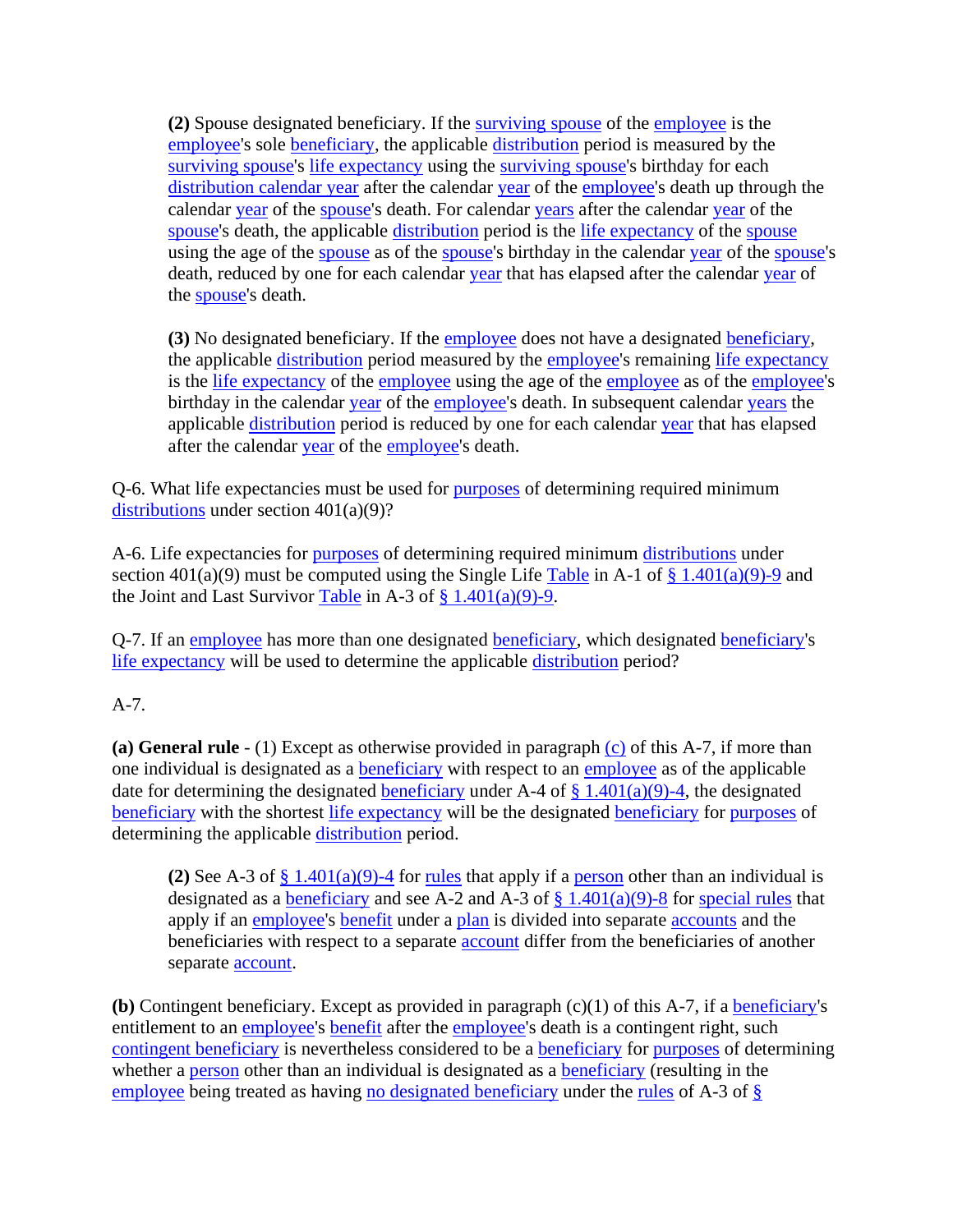$1.401(a)(9)$ -4) and which designated **beneficiary** has the shortest [life expectancy](https://www.law.cornell.edu/definitions/index.php?width=840&height=800&iframe=true&def_id=564d30d03abc28ceb49b7968bc972770&term_occur=999&term_src=Title:26:Chapter:I:Subchapter:A:Part:1:Subjgrp:2:1.401(a)(9)-5) under paragraph  $(a)$  of this A-7.

**(c)** Successor beneficiary - (1) A [person](https://www.law.cornell.edu/definitions/index.php?width=840&height=800&iframe=true&def_id=dfb083ce0cbaf165f6f86d67eb8f625c&term_occur=999&term_src=Title:26:Chapter:I:Subchapter:A:Part:1:Subjgrp:2:1.401(a)(9)-5) will not be considered a [beneficiary](https://www.law.cornell.edu/definitions/index.php?width=840&height=800&iframe=true&def_id=3ed0119947cfa6b0cca603e2e59b3ba7&term_occur=999&term_src=Title:26:Chapter:I:Subchapter:A:Part:1:Subjgrp:2:1.401(a)(9)-5) for [purposes](https://www.law.cornell.edu/definitions/index.php?width=840&height=800&iframe=true&def_id=0ad2de56cb198dce23b0b55179137f16&term_occur=999&term_src=Title:26:Chapter:I:Subchapter:A:Part:1:Subjgrp:2:1.401(a)(9)-5) of determining who is the [beneficiary](https://www.law.cornell.edu/definitions/index.php?width=840&height=800&iframe=true&def_id=3ed0119947cfa6b0cca603e2e59b3ba7&term_occur=999&term_src=Title:26:Chapter:I:Subchapter:A:Part:1:Subjgrp:2:1.401(a)(9)-5) with the shortest [life expectancy](https://www.law.cornell.edu/definitions/index.php?width=840&height=800&iframe=true&def_id=564d30d03abc28ceb49b7968bc972770&term_occur=999&term_src=Title:26:Chapter:I:Subchapter:A:Part:1:Subjgrp:2:1.401(a)(9)-5) under paragraph [\(a\)](https://www.law.cornell.edu/definitions/index.php?width=840&height=800&iframe=true&def_id=28d9b815ea16fe793464da930bb213be&term_occur=999&term_src=Title:26:Chapter:I:Subchapter:A:Part:1:Subjgrp:2:1.401(a)(9)-5) of this A-7, or whether a [person](https://www.law.cornell.edu/definitions/index.php?width=840&height=800&iframe=true&def_id=dfb083ce0cbaf165f6f86d67eb8f625c&term_occur=999&term_src=Title:26:Chapter:I:Subchapter:A:Part:1:Subjgrp:2:1.401(a)(9)-5) who is not an individual is a [beneficiary,](https://www.law.cornell.edu/definitions/index.php?width=840&height=800&iframe=true&def_id=3ed0119947cfa6b0cca603e2e59b3ba7&term_occur=999&term_src=Title:26:Chapter:I:Subchapter:A:Part:1:Subjgrp:2:1.401(a)(9)-5) merely because the person could become the [successor](https://www.law.cornell.edu/definitions/index.php?width=840&height=800&iframe=true&def_id=860c14a58cccc1754a0983d354989e5f&term_occur=999&term_src=Title:26:Chapter:I:Subchapter:A:Part:1:Subjgrp:2:1.401(a)(9)-5) to the [interest](https://www.law.cornell.edu/definitions/index.php?width=840&height=800&iframe=true&def_id=43231b255e6518283ee8fca043359569&term_occur=999&term_src=Title:26:Chapter:I:Subchapter:A:Part:1:Subjgrp:2:1.401(a)(9)-5) of one of the [employee's](https://www.law.cornell.edu/definitions/index.php?width=840&height=800&iframe=true&def_id=5d8fbd8ea279aa8f9f55233cd860b35d&term_occur=999&term_src=Title:26:Chapter:I:Subchapter:A:Part:1:Subjgrp:2:1.401(a)(9)-5) beneficiaries after that [beneficiary'](https://www.law.cornell.edu/definitions/index.php?width=840&height=800&iframe=true&def_id=3ed0119947cfa6b0cca603e2e59b3ba7&term_occur=999&term_src=Title:26:Chapter:I:Subchapter:A:Part:1:Subjgrp:2:1.401(a)(9)-5)s death. However, the preceding sentence does not apply to a [person](https://www.law.cornell.edu/definitions/index.php?width=840&height=800&iframe=true&def_id=dfb083ce0cbaf165f6f86d67eb8f625c&term_occur=999&term_src=Title:26:Chapter:I:Subchapter:A:Part:1:Subjgrp:2:1.401(a)(9)-5) who has any right (including a contingent right) to an [employee'](https://www.law.cornell.edu/definitions/index.php?width=840&height=800&iframe=true&def_id=5d8fbd8ea279aa8f9f55233cd860b35d&term_occur=999&term_src=Title:26:Chapter:I:Subchapter:A:Part:1:Subjgrp:2:1.401(a)(9)-5)s [benefit](https://www.law.cornell.edu/definitions/index.php?width=840&height=800&iframe=true&def_id=d182633c42c881f75c8112278d830a5d&term_occur=999&term_src=Title:26:Chapter:I:Subchapter:A:Part:1:Subjgrp:2:1.401(a)(9)-5) beyond being a mere potential [successor](https://www.law.cornell.edu/definitions/index.php?width=840&height=800&iframe=true&def_id=860c14a58cccc1754a0983d354989e5f&term_occur=999&term_src=Title:26:Chapter:I:Subchapter:A:Part:1:Subjgrp:2:1.401(a)(9)-5) to the [interest](https://www.law.cornell.edu/definitions/index.php?width=840&height=800&iframe=true&def_id=43231b255e6518283ee8fca043359569&term_occur=999&term_src=Title:26:Chapter:I:Subchapter:A:Part:1:Subjgrp:2:1.401(a)(9)-5) of one of the [employee'](https://www.law.cornell.edu/definitions/index.php?width=840&height=800&iframe=true&def_id=5d8fbd8ea279aa8f9f55233cd860b35d&term_occur=999&term_src=Title:26:Chapter:I:Subchapter:A:Part:1:Subjgrp:2:1.401(a)(9)-5)s beneficiaries upon that [beneficiary'](https://www.law.cornell.edu/definitions/index.php?width=840&height=800&iframe=true&def_id=3ed0119947cfa6b0cca603e2e59b3ba7&term_occur=999&term_src=Title:26:Chapter:I:Subchapter:A:Part:1:Subjgrp:2:1.401(a)(9)-5)s death. Thus, for [example,](https://www.law.cornell.edu/definitions/index.php?width=840&height=800&iframe=true&def_id=c4e66b7ed8777fb7f1eddccf398200c8&term_occur=999&term_src=Title:26:Chapter:I:Subchapter:A:Part:1:Subjgrp:2:1.401(a)(9)-5) if the first [beneficiary](https://www.law.cornell.edu/definitions/index.php?width=840&height=800&iframe=true&def_id=3ed0119947cfa6b0cca603e2e59b3ba7&term_occur=999&term_src=Title:26:Chapter:I:Subchapter:A:Part:1:Subjgrp:2:1.401(a)(9)-5) has a right to all [income](https://www.law.cornell.edu/definitions/index.php?width=840&height=800&iframe=true&def_id=1c07283120860b02c14e93d17bce07df&term_occur=999&term_src=Title:26:Chapter:I:Subchapter:A:Part:1:Subjgrp:2:1.401(a)(9)-5) with respect to an [employee'](https://www.law.cornell.edu/definitions/index.php?width=840&height=800&iframe=true&def_id=5d8fbd8ea279aa8f9f55233cd860b35d&term_occur=999&term_src=Title:26:Chapter:I:Subchapter:A:Part:1:Subjgrp:2:1.401(a)(9)-5)s [individual account](https://www.law.cornell.edu/definitions/index.php?width=840&height=800&iframe=true&def_id=35b582a493b393a320c977ceaae6cc93&term_occur=999&term_src=Title:26:Chapter:I:Subchapter:A:Part:1:Subjgrp:2:1.401(a)(9)-5) during that [beneficiary's](https://www.law.cornell.edu/definitions/index.php?width=840&height=800&iframe=true&def_id=3ed0119947cfa6b0cca603e2e59b3ba7&term_occur=999&term_src=Title:26:Chapter:I:Subchapter:A:Part:1:Subjgrp:2:1.401(a)(9)-5) life and a second [beneficiary](https://www.law.cornell.edu/definitions/index.php?width=840&height=800&iframe=true&def_id=3ed0119947cfa6b0cca603e2e59b3ba7&term_occur=999&term_src=Title:26:Chapter:I:Subchapter:A:Part:1:Subjgrp:2:1.401(a)(9)-5) has a right to the principal but only after the death of the first [income](https://www.law.cornell.edu/definitions/index.php?width=840&height=800&iframe=true&def_id=1c07283120860b02c14e93d17bce07df&term_occur=999&term_src=Title:26:Chapter:I:Subchapter:A:Part:1:Subjgrp:2:1.401(a)(9)-5) [beneficiary](https://www.law.cornell.edu/definitions/index.php?width=840&height=800&iframe=true&def_id=3ed0119947cfa6b0cca603e2e59b3ba7&term_occur=999&term_src=Title:26:Chapter:I:Subchapter:A:Part:1:Subjgrp:2:1.401(a)(9)-5) (any portion of the principal [distributed](https://www.law.cornell.edu/definitions/index.php?width=840&height=800&iframe=true&def_id=04e98b7c1e36a49ad26f498d5f78fe8c&term_occur=999&term_src=Title:26:Chapter:I:Subchapter:A:Part:1:Subjgrp:2:1.401(a)(9)-5) during the life of the first [income](https://www.law.cornell.edu/definitions/index.php?width=840&height=800&iframe=true&def_id=1c07283120860b02c14e93d17bce07df&term_occur=999&term_src=Title:26:Chapter:I:Subchapter:A:Part:1:Subjgrp:2:1.401(a)(9)-5) [beneficiary](https://www.law.cornell.edu/definitions/index.php?width=840&height=800&iframe=true&def_id=3ed0119947cfa6b0cca603e2e59b3ba7&term_occur=999&term_src=Title:26:Chapter:I:Subchapter:A:Part:1:Subjgrp:2:1.401(a)(9)-5) to be held in [trust](https://www.law.cornell.edu/definitions/index.php?width=840&height=800&iframe=true&def_id=51508d26cc4b7c4c977788a33dd0fdcc&term_occur=999&term_src=Title:26:Chapter:I:Subchapter:A:Part:1:Subjgrp:2:1.401(a)(9)-5) until that first [beneficiary'](https://www.law.cornell.edu/definitions/index.php?width=840&height=800&iframe=true&def_id=3ed0119947cfa6b0cca603e2e59b3ba7&term_occur=999&term_src=Title:26:Chapter:I:Subchapter:A:Part:1:Subjgrp:2:1.401(a)(9)-5)s death), both beneficiaries must be taken into [account](https://www.law.cornell.edu/definitions/index.php?width=840&height=800&iframe=true&def_id=c3b57a31fc226d7b84e26175afe251f2&term_occur=999&term_src=Title:26:Chapter:I:Subchapter:A:Part:1:Subjgrp:2:1.401(a)(9)-5) in determining the [beneficiary](https://www.law.cornell.edu/definitions/index.php?width=840&height=800&iframe=true&def_id=3ed0119947cfa6b0cca603e2e59b3ba7&term_occur=999&term_src=Title:26:Chapter:I:Subchapter:A:Part:1:Subjgrp:2:1.401(a)(9)-5) with the shortest [life expectancy](https://www.law.cornell.edu/definitions/index.php?width=840&height=800&iframe=true&def_id=564d30d03abc28ceb49b7968bc972770&term_occur=999&term_src=Title:26:Chapter:I:Subchapter:A:Part:1:Subjgrp:2:1.401(a)(9)-5) and whether only [individuals](https://www.law.cornell.edu/definitions/index.php?width=840&height=800&iframe=true&def_id=2df621360dbe949e49c36d476d908e43&term_occur=999&term_src=Title:26:Chapter:I:Subchapter:A:Part:1:Subjgrp:2:1.401(a)(9)-5) are beneficiaries.

**(2)** If the individual [beneficiary](https://www.law.cornell.edu/definitions/index.php?width=840&height=800&iframe=true&def_id=3ed0119947cfa6b0cca603e2e59b3ba7&term_occur=999&term_src=Title:26:Chapter:I:Subchapter:A:Part:1:Subjgrp:2:1.401(a)(9)-5) whose [life expectancy](https://www.law.cornell.edu/definitions/index.php?width=840&height=800&iframe=true&def_id=564d30d03abc28ceb49b7968bc972770&term_occur=999&term_src=Title:26:Chapter:I:Subchapter:A:Part:1:Subjgrp:2:1.401(a)(9)-5) is being used to calculate the [distribution](https://www.law.cornell.edu/definitions/index.php?width=840&height=800&iframe=true&def_id=c77697945d34b55b17c827aaeb8358b9&term_occur=999&term_src=Title:26:Chapter:I:Subchapter:A:Part:1:Subjgrp:2:1.401(a)(9)-5) period dies after September 30 of the calendar [year](https://www.law.cornell.edu/definitions/index.php?width=840&height=800&iframe=true&def_id=41a60a8d42ad9f7a78551674b98031a8&term_occur=999&term_src=Title:26:Chapter:I:Subchapter:A:Part:1:Subjgrp:2:1.401(a)(9)-5) following the calendar [year](https://www.law.cornell.edu/definitions/index.php?width=840&height=800&iframe=true&def_id=41a60a8d42ad9f7a78551674b98031a8&term_occur=999&term_src=Title:26:Chapter:I:Subchapter:A:Part:1:Subjgrp:2:1.401(a)(9)-5) of the [employee'](https://www.law.cornell.edu/definitions/index.php?width=840&height=800&iframe=true&def_id=5d8fbd8ea279aa8f9f55233cd860b35d&term_occur=999&term_src=Title:26:Chapter:I:Subchapter:A:Part:1:Subjgrp:2:1.401(a)(9)-5)s death, such [beneficiary's](https://www.law.cornell.edu/definitions/index.php?width=840&height=800&iframe=true&def_id=3ed0119947cfa6b0cca603e2e59b3ba7&term_occur=999&term_src=Title:26:Chapter:I:Subchapter:A:Part:1:Subjgrp:2:1.401(a)(9)-5) remaining [life expectancy](https://www.law.cornell.edu/definitions/index.php?width=840&height=800&iframe=true&def_id=564d30d03abc28ceb49b7968bc972770&term_occur=999&term_src=Title:26:Chapter:I:Subchapter:A:Part:1:Subjgrp:2:1.401(a)(9)-5) will be used to determine the [distribution](https://www.law.cornell.edu/definitions/index.php?width=840&height=800&iframe=true&def_id=c77697945d34b55b17c827aaeb8358b9&term_occur=999&term_src=Title:26:Chapter:I:Subchapter:A:Part:1:Subjgrp:2:1.401(a)(9)-5) period without regard to the [life expectancy](https://www.law.cornell.edu/definitions/index.php?width=840&height=800&iframe=true&def_id=564d30d03abc28ceb49b7968bc972770&term_occur=999&term_src=Title:26:Chapter:I:Subchapter:A:Part:1:Subjgrp:2:1.401(a)(9)-5) of the subsequent [beneficiary.](https://www.law.cornell.edu/definitions/index.php?width=840&height=800&iframe=true&def_id=3ed0119947cfa6b0cca603e2e59b3ba7&term_occur=999&term_src=Title:26:Chapter:I:Subchapter:A:Part:1:Subjgrp:2:1.401(a)(9)-5)

**(3)** This paragraph [\(c\)](https://www.law.cornell.edu/definitions/index.php?width=840&height=800&iframe=true&def_id=05ab4cc0bf13cc5bcef83d3950eefb63&term_occur=999&term_src=Title:26:Chapter:I:Subchapter:A:Part:1:Subjgrp:2:1.401(a)(9)-5) is illustrated by the following examples:

#### **Example 1.**

**(i)** Employer M maintains a defined contribution plan, Plan X. Employee A, an employee of M, died in 2005 at the age of 55, survived by spouse, B, who was 50 years old. Prior to A's death, M had established an account balance for A in Plan X. A's account balance is invested only in productive assets. A named a testamentary trust (Trust P) established under A's will as the beneficiary of all amounts payable from A's account in Plan X after A's death. A copy of the Trust P and a list of the trust beneficiaries were provided to the plan administrator of Plan X by October 31 of the calendar year following the calendar year of A's death. As of the date of A's death, the Trust P was irrevocable and was a valid trust under the laws of the state of A's domicile. A's account balance in Plan X was includible in A's gross estate under § 2039.

**(ii)** Under the [terms](https://www.law.cornell.edu/definitions/index.php?width=840&height=800&iframe=true&def_id=6e02ab47b6e9584ede0a067339f05a6f&term_occur=999&term_src=Title:26:Chapter:I:Subchapter:A:Part:1:Subjgrp:2:1.401(a)(9)-5) of [Trust](https://www.law.cornell.edu/definitions/index.php?width=840&height=800&iframe=true&def_id=51508d26cc4b7c4c977788a33dd0fdcc&term_occur=999&term_src=Title:26:Chapter:I:Subchapter:A:Part:1:Subjgrp:2:1.401(a)(9)-5) P, all [trust](https://www.law.cornell.edu/definitions/index.php?width=840&height=800&iframe=true&def_id=51508d26cc4b7c4c977788a33dd0fdcc&term_occur=999&term_src=Title:26:Chapter:I:Subchapter:A:Part:1:Subjgrp:2:1.401(a)(9)-5) [income](https://www.law.cornell.edu/definitions/index.php?width=840&height=800&iframe=true&def_id=1c07283120860b02c14e93d17bce07df&term_occur=999&term_src=Title:26:Chapter:I:Subchapter:A:Part:1:Subjgrp:2:1.401(a)(9)-5) is payable annually to B, and no one has the power to appoint [Trust](https://www.law.cornell.edu/definitions/index.php?width=840&height=800&iframe=true&def_id=51508d26cc4b7c4c977788a33dd0fdcc&term_occur=999&term_src=Title:26:Chapter:I:Subchapter:A:Part:1:Subjgrp:2:1.401(a)(9)-5) P principal to any [person](https://www.law.cornell.edu/definitions/index.php?width=840&height=800&iframe=true&def_id=dfb083ce0cbaf165f6f86d67eb8f625c&term_occur=999&term_src=Title:26:Chapter:I:Subchapter:A:Part:1:Subjgrp:2:1.401(a)(9)-5) other than B. A's children, who are all younger than B, are the sole remainder beneficiaries of the [Trust](https://www.law.cornell.edu/definitions/index.php?width=840&height=800&iframe=true&def_id=51508d26cc4b7c4c977788a33dd0fdcc&term_occur=999&term_src=Title:26:Chapter:I:Subchapter:A:Part:1:Subjgrp:2:1.401(a)(9)-5) P. No other [person](https://www.law.cornell.edu/definitions/index.php?width=840&height=800&iframe=true&def_id=dfb083ce0cbaf165f6f86d67eb8f625c&term_occur=999&term_src=Title:26:Chapter:I:Subchapter:A:Part:1:Subjgrp:2:1.401(a)(9)-5) has a beneficial [interest](https://www.law.cornell.edu/definitions/index.php?width=840&height=800&iframe=true&def_id=43231b255e6518283ee8fca043359569&term_occur=999&term_src=Title:26:Chapter:I:Subchapter:A:Part:1:Subjgrp:2:1.401(a)(9)-5) in [Trust](https://www.law.cornell.edu/definitions/index.php?width=840&height=800&iframe=true&def_id=51508d26cc4b7c4c977788a33dd0fdcc&term_occur=999&term_src=Title:26:Chapter:I:Subchapter:A:Part:1:Subjgrp:2:1.401(a)(9)-5) P. Under the [terms](https://www.law.cornell.edu/definitions/index.php?width=840&height=800&iframe=true&def_id=6e02ab47b6e9584ede0a067339f05a6f&term_occur=999&term_src=Title:26:Chapter:I:Subchapter:A:Part:1:Subjgrp:2:1.401(a)(9)-5) of the [Trust](https://www.law.cornell.edu/definitions/index.php?width=840&height=800&iframe=true&def_id=51508d26cc4b7c4c977788a33dd0fdcc&term_occur=999&term_src=Title:26:Chapter:I:Subchapter:A:Part:1:Subjgrp:2:1.401(a)(9)-5) P, B has the power, exercisable annually, to compel the [trustee](https://www.law.cornell.edu/definitions/index.php?width=840&height=800&iframe=true&def_id=543b5d223089f6209c32c47891af84f4&term_occur=999&term_src=Title:26:Chapter:I:Subchapter:A:Part:1:Subjgrp:2:1.401(a)(9)-5) to withdraw from A's [account](https://www.law.cornell.edu/definitions/index.php?width=840&height=800&iframe=true&def_id=c3b57a31fc226d7b84e26175afe251f2&term_occur=999&term_src=Title:26:Chapter:I:Subchapter:A:Part:1:Subjgrp:2:1.401(a)(9)-5) balance in [Plan](https://www.law.cornell.edu/definitions/index.php?width=840&height=800&iframe=true&def_id=09908080a1bd91313e828e95ed7dad15&term_occur=999&term_src=Title:26:Chapter:I:Subchapter:A:Part:1:Subjgrp:2:1.401(a)(9)-5) X an [amount](https://www.law.cornell.edu/definitions/index.php?width=840&height=800&iframe=true&def_id=661fb5529bda5e7b12e0c516a1a1473f&term_occur=999&term_src=Title:26:Chapter:I:Subchapter:A:Part:1:Subjgrp:2:1.401(a)(9)-5) equal to the [income](https://www.law.cornell.edu/definitions/index.php?width=840&height=800&iframe=true&def_id=1c07283120860b02c14e93d17bce07df&term_occur=999&term_src=Title:26:Chapter:I:Subchapter:A:Part:1:Subjgrp:2:1.401(a)(9)-5) earned on the assets held in A's **account** in [Plan](https://www.law.cornell.edu/definitions/index.php?width=840&height=800&iframe=true&def_id=09908080a1bd91313e828e95ed7dad15&term_occur=999&term_src=Title:26:Chapter:I:Subchapter:A:Part:1:Subjgrp:2:1.401(a)(9)-5) X during the calendar [year](https://www.law.cornell.edu/definitions/index.php?width=840&height=800&iframe=true&def_id=41a60a8d42ad9f7a78551674b98031a8&term_occur=999&term_src=Title:26:Chapter:I:Subchapter:A:Part:1:Subjgrp:2:1.401(a)(9)-5) and to distribute that [amount](https://www.law.cornell.edu/definitions/index.php?width=840&height=800&iframe=true&def_id=661fb5529bda5e7b12e0c516a1a1473f&term_occur=999&term_src=Title:26:Chapter:I:Subchapter:A:Part:1:Subjgrp:2:1.401(a)(9)-5) through [Trust](https://www.law.cornell.edu/definitions/index.php?width=840&height=800&iframe=true&def_id=51508d26cc4b7c4c977788a33dd0fdcc&term_occur=999&term_src=Title:26:Chapter:I:Subchapter:A:Part:1:Subjgrp:2:1.401(a)(9)-5) P to B. [Plan](https://www.law.cornell.edu/definitions/index.php?width=840&height=800&iframe=true&def_id=09908080a1bd91313e828e95ed7dad15&term_occur=999&term_src=Title:26:Chapter:I:Subchapter:A:Part:1:Subjgrp:2:1.401(a)(9)-5) X contains no prohibition on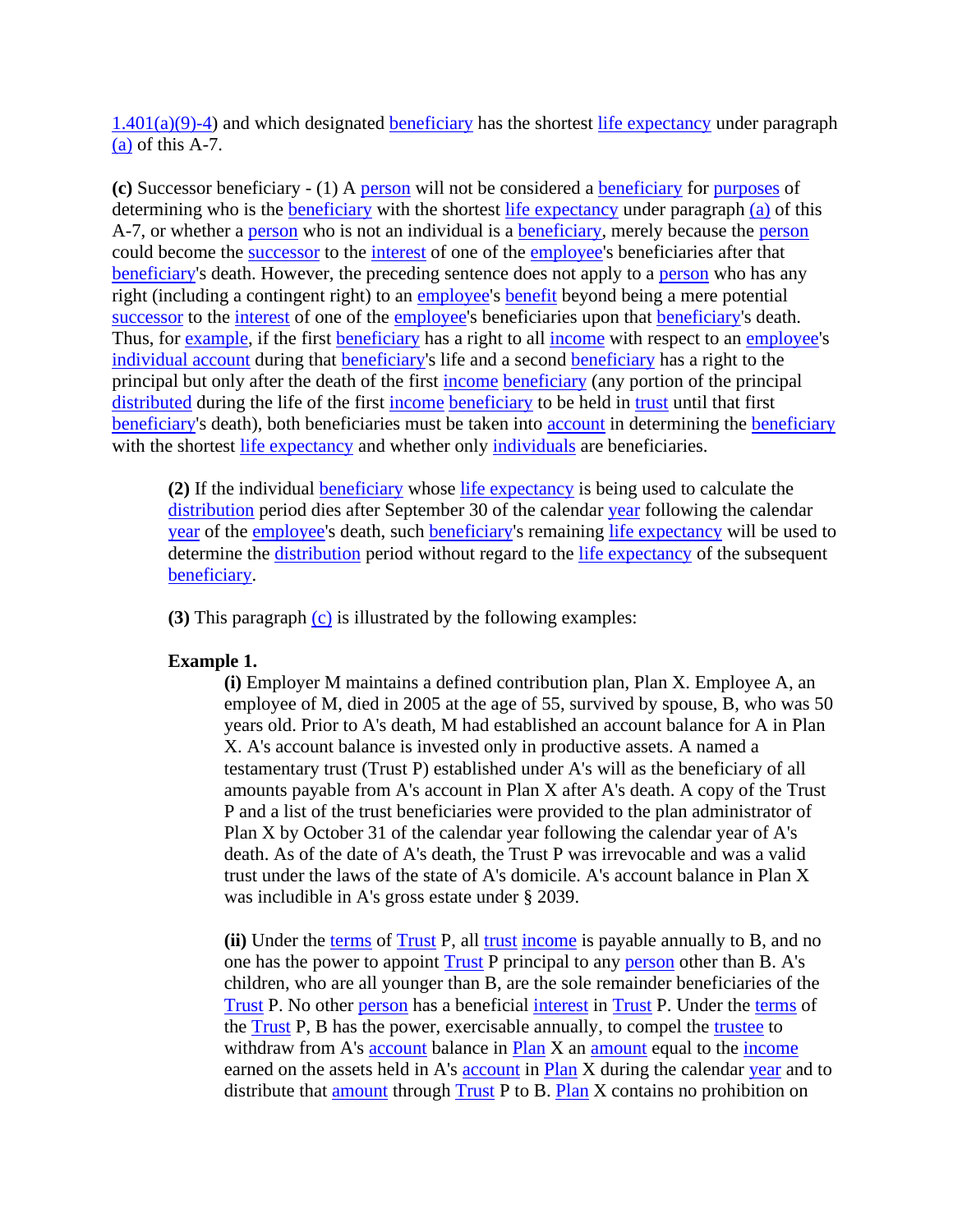withdrawal from A's [account](https://www.law.cornell.edu/definitions/index.php?width=840&height=800&iframe=true&def_id=c3b57a31fc226d7b84e26175afe251f2&term_occur=999&term_src=Title:26:Chapter:I:Subchapter:A:Part:1:Subjgrp:2:1.401(a)(9)-5) of [amounts](https://www.law.cornell.edu/definitions/index.php?width=840&height=800&iframe=true&def_id=661fb5529bda5e7b12e0c516a1a1473f&term_occur=999&term_src=Title:26:Chapter:I:Subchapter:A:Part:1:Subjgrp:2:1.401(a)(9)-5) in excess of the annual required minimum [distributions](https://www.law.cornell.edu/definitions/index.php?width=840&height=800&iframe=true&def_id=e8d476c1b4aba17778317e7d24ab594a&term_occur=999&term_src=Title:26:Chapter:I:Subchapter:A:Part:1:Subjgrp:2:1.401(a)(9)-5) under section 401(a)(9). In accordance with the [terms](https://www.law.cornell.edu/definitions/index.php?width=840&height=800&iframe=true&def_id=6e02ab47b6e9584ede0a067339f05a6f&term_occur=999&term_src=Title:26:Chapter:I:Subchapter:A:Part:1:Subjgrp:2:1.401(a)(9)-5) of [Plan](https://www.law.cornell.edu/definitions/index.php?width=840&height=800&iframe=true&def_id=09908080a1bd91313e828e95ed7dad15&term_occur=999&term_src=Title:26:Chapter:I:Subchapter:A:Part:1:Subjgrp:2:1.401(a)(9)-5) X, the [trustee](https://www.law.cornell.edu/definitions/index.php?width=840&height=800&iframe=true&def_id=543b5d223089f6209c32c47891af84f4&term_occur=999&term_src=Title:26:Chapter:I:Subchapter:A:Part:1:Subjgrp:2:1.401(a)(9)-5) of [Trust](https://www.law.cornell.edu/definitions/index.php?width=840&height=800&iframe=true&def_id=51508d26cc4b7c4c977788a33dd0fdcc&term_occur=999&term_src=Title:26:Chapter:I:Subchapter:A:Part:1:Subjgrp:2:1.401(a)(9)-5) P elects, in order to satisfy section  $401(a)(9)$ , to receive annual required minimum [distributions](https://www.law.cornell.edu/definitions/index.php?width=840&height=800&iframe=true&def_id=e8d476c1b4aba17778317e7d24ab594a&term_occur=999&term_src=Title:26:Chapter:I:Subchapter:A:Part:1:Subjgrp:2:1.401(a)(9)-5) using the [life expectancy](https://www.law.cornell.edu/definitions/index.php?width=840&height=800&iframe=true&def_id=564d30d03abc28ceb49b7968bc972770&term_occur=999&term_src=Title:26:Chapter:I:Subchapter:A:Part:1:Subjgrp:2:1.401(a)(9)-5) [rule](https://www.law.cornell.edu/definitions/index.php?width=840&height=800&iframe=true&def_id=46bcdb5568d6a75306ff954291e17ab8&term_occur=999&term_src=Title:26:Chapter:I:Subchapter:A:Part:1:Subjgrp:2:1.401(a)(9)-5) in section  $401(a)(9)(B)(iii)$  for [distributions](https://www.law.cornell.edu/definitions/index.php?width=840&height=800&iframe=true&def_id=e8d476c1b4aba17778317e7d24ab594a&term_occur=999&term_src=Title:26:Chapter:I:Subchapter:A:Part:1:Subjgrp:2:1.401(a)(9)-5) over a [distribution](https://www.law.cornell.edu/definitions/index.php?width=840&height=800&iframe=true&def_id=c77697945d34b55b17c827aaeb8358b9&term_occur=999&term_src=Title:26:Chapter:I:Subchapter:A:Part:1:Subjgrp:2:1.401(a)(9)-5) period equal to B's [life expectancy.](https://www.law.cornell.edu/definitions/index.php?width=840&height=800&iframe=true&def_id=564d30d03abc28ceb49b7968bc972770&term_occur=999&term_src=Title:26:Chapter:I:Subchapter:A:Part:1:Subjgrp:2:1.401(a)(9)-5) If B [exercises](https://www.law.cornell.edu/definitions/index.php?width=840&height=800&iframe=true&def_id=970d2414a1a31dbe5eef288e0a9bfa3c&term_occur=999&term_src=Title:26:Chapter:I:Subchapter:A:Part:1:Subjgrp:2:1.401(a)(9)-5) the withdrawal power, the [trustee](https://www.law.cornell.edu/definitions/index.php?width=840&height=800&iframe=true&def_id=543b5d223089f6209c32c47891af84f4&term_occur=999&term_src=Title:26:Chapter:I:Subchapter:A:Part:1:Subjgrp:2:1.401(a)(9)-5) must withdraw from A's [account](https://www.law.cornell.edu/definitions/index.php?width=840&height=800&iframe=true&def_id=c3b57a31fc226d7b84e26175afe251f2&term_occur=999&term_src=Title:26:Chapter:I:Subchapter:A:Part:1:Subjgrp:2:1.401(a)(9)-5) under [Plan](https://www.law.cornell.edu/definitions/index.php?width=840&height=800&iframe=true&def_id=09908080a1bd91313e828e95ed7dad15&term_occur=999&term_src=Title:26:Chapter:I:Subchapter:A:Part:1:Subjgrp:2:1.401(a)(9)-5) X the greater of the [amount](https://www.law.cornell.edu/definitions/index.php?width=840&height=800&iframe=true&def_id=661fb5529bda5e7b12e0c516a1a1473f&term_occur=999&term_src=Title:26:Chapter:I:Subchapter:A:Part:1:Subjgrp:2:1.401(a)(9)-5) of [income](https://www.law.cornell.edu/definitions/index.php?width=840&height=800&iframe=true&def_id=1c07283120860b02c14e93d17bce07df&term_occur=999&term_src=Title:26:Chapter:I:Subchapter:A:Part:1:Subjgrp:2:1.401(a)(9)-5) earned in the [account](https://www.law.cornell.edu/definitions/index.php?width=840&height=800&iframe=true&def_id=c3b57a31fc226d7b84e26175afe251f2&term_occur=999&term_src=Title:26:Chapter:I:Subchapter:A:Part:1:Subjgrp:2:1.401(a)(9)-5) during the calendar [year](https://www.law.cornell.edu/definitions/index.php?width=840&height=800&iframe=true&def_id=41a60a8d42ad9f7a78551674b98031a8&term_occur=999&term_src=Title:26:Chapter:I:Subchapter:A:Part:1:Subjgrp:2:1.401(a)(9)-5) or the required minimum [distribution.](https://www.law.cornell.edu/definitions/index.php?width=840&height=800&iframe=true&def_id=c77697945d34b55b17c827aaeb8358b9&term_occur=999&term_src=Title:26:Chapter:I:Subchapter:A:Part:1:Subjgrp:2:1.401(a)(9)-5) However, under the [terms](https://www.law.cornell.edu/definitions/index.php?width=840&height=800&iframe=true&def_id=6e02ab47b6e9584ede0a067339f05a6f&term_occur=999&term_src=Title:26:Chapter:I:Subchapter:A:Part:1:Subjgrp:2:1.401(a)(9)-5) of [Trust](https://www.law.cornell.edu/definitions/index.php?width=840&height=800&iframe=true&def_id=51508d26cc4b7c4c977788a33dd0fdcc&term_occur=999&term_src=Title:26:Chapter:I:Subchapter:A:Part:1:Subjgrp:2:1.401(a)(9)-5) P, and applicable [state](https://www.law.cornell.edu/definitions/index.php?width=840&height=800&iframe=true&def_id=8a5270feb074ea85e9ec5ce707357490&term_occur=999&term_src=Title:26:Chapter:I:Subchapter:A:Part:1:Subjgrp:2:1.401(a)(9)-5) law, only the portion of the [Plan](https://www.law.cornell.edu/definitions/index.php?width=840&height=800&iframe=true&def_id=09908080a1bd91313e828e95ed7dad15&term_occur=999&term_src=Title:26:Chapter:I:Subchapter:A:Part:1:Subjgrp:2:1.401(a)(9)-5) X [distribution](https://www.law.cornell.edu/definitions/index.php?width=840&height=800&iframe=true&def_id=c77697945d34b55b17c827aaeb8358b9&term_occur=999&term_src=Title:26:Chapter:I:Subchapter:A:Part:1:Subjgrp:2:1.401(a)(9)-5) received by the [trustee](https://www.law.cornell.edu/definitions/index.php?width=840&height=800&iframe=true&def_id=543b5d223089f6209c32c47891af84f4&term_occur=999&term_src=Title:26:Chapter:I:Subchapter:A:Part:1:Subjgrp:2:1.401(a)(9)-5) equal to the [income](https://www.law.cornell.edu/definitions/index.php?width=840&height=800&iframe=true&def_id=1c07283120860b02c14e93d17bce07df&term_occur=999&term_src=Title:26:Chapter:I:Subchapter:A:Part:1:Subjgrp:2:1.401(a)(9)-5) earned by A's [account](https://www.law.cornell.edu/definitions/index.php?width=840&height=800&iframe=true&def_id=c3b57a31fc226d7b84e26175afe251f2&term_occur=999&term_src=Title:26:Chapter:I:Subchapter:A:Part:1:Subjgrp:2:1.401(a)(9)-5) in [Plan](https://www.law.cornell.edu/definitions/index.php?width=840&height=800&iframe=true&def_id=09908080a1bd91313e828e95ed7dad15&term_occur=999&term_src=Title:26:Chapter:I:Subchapter:A:Part:1:Subjgrp:2:1.401(a)(9)-5) X is required to be [distributed](https://www.law.cornell.edu/definitions/index.php?width=840&height=800&iframe=true&def_id=04e98b7c1e36a49ad26f498d5f78fe8c&term_occur=999&term_src=Title:26:Chapter:I:Subchapter:A:Part:1:Subjgrp:2:1.401(a)(9)-5) to B (along with any other [trust](https://www.law.cornell.edu/definitions/index.php?width=840&height=800&iframe=true&def_id=51508d26cc4b7c4c977788a33dd0fdcc&term_occur=999&term_src=Title:26:Chapter:I:Subchapter:A:Part:1:Subjgrp:2:1.401(a)(9)-5) [income.](https://www.law.cornell.edu/definitions/index.php?width=840&height=800&iframe=true&def_id=1c07283120860b02c14e93d17bce07df&term_occur=999&term_src=Title:26:Chapter:I:Subchapter:A:Part:1:Subjgrp:2:1.401(a)(9)-5))

**(iii)** Because some amounts [distributed](https://www.law.cornell.edu/definitions/index.php?width=840&height=800&iframe=true&def_id=04e98b7c1e36a49ad26f498d5f78fe8c&term_occur=999&term_src=Title:26:Chapter:I:Subchapter:A:Part:1:Subjgrp:2:1.401(a)(9)-5) from A's [account](https://www.law.cornell.edu/definitions/index.php?width=840&height=800&iframe=true&def_id=c3b57a31fc226d7b84e26175afe251f2&term_occur=999&term_src=Title:26:Chapter:I:Subchapter:A:Part:1:Subjgrp:2:1.401(a)(9)-5) in [Plan](https://www.law.cornell.edu/definitions/index.php?width=840&height=800&iframe=true&def_id=09908080a1bd91313e828e95ed7dad15&term_occur=999&term_src=Title:26:Chapter:I:Subchapter:A:Part:1:Subjgrp:2:1.401(a)(9)-5) X to [Trust](https://www.law.cornell.edu/definitions/index.php?width=840&height=800&iframe=true&def_id=51508d26cc4b7c4c977788a33dd0fdcc&term_occur=999&term_src=Title:26:Chapter:I:Subchapter:A:Part:1:Subjgrp:2:1.401(a)(9)-5) P may be accumulated in [Trust](https://www.law.cornell.edu/definitions/index.php?width=840&height=800&iframe=true&def_id=51508d26cc4b7c4c977788a33dd0fdcc&term_occur=999&term_src=Title:26:Chapter:I:Subchapter:A:Part:1:Subjgrp:2:1.401(a)(9)-5) P during B's lifetime for the [benefit](https://www.law.cornell.edu/definitions/index.php?width=840&height=800&iframe=true&def_id=d182633c42c881f75c8112278d830a5d&term_occur=999&term_src=Title:26:Chapter:I:Subchapter:A:Part:1:Subjgrp:2:1.401(a)(9)-5) of A's children, as remaindermen beneficiaries of [Trust](https://www.law.cornell.edu/definitions/index.php?width=840&height=800&iframe=true&def_id=51508d26cc4b7c4c977788a33dd0fdcc&term_occur=999&term_src=Title:26:Chapter:I:Subchapter:A:Part:1:Subjgrp:2:1.401(a)(9)-5) P, even though access to those [amounts](https://www.law.cornell.edu/definitions/index.php?width=840&height=800&iframe=true&def_id=661fb5529bda5e7b12e0c516a1a1473f&term_occur=999&term_src=Title:26:Chapter:I:Subchapter:A:Part:1:Subjgrp:2:1.401(a)(9)-5) are delayed until after B's death, A's [children](https://www.law.cornell.edu/definitions/index.php?width=840&height=800&iframe=true&def_id=6a8c2672a49031aba8ef7b706dd739d4&term_occur=999&term_src=Title:26:Chapter:I:Subchapter:A:Part:1:Subjgrp:2:1.401(a)(9)-5) are beneficiaries of A's [account](https://www.law.cornell.edu/definitions/index.php?width=840&height=800&iframe=true&def_id=c3b57a31fc226d7b84e26175afe251f2&term_occur=999&term_src=Title:26:Chapter:I:Subchapter:A:Part:1:Subjgrp:2:1.401(a)(9)-5) in [Plan](https://www.law.cornell.edu/definitions/index.php?width=840&height=800&iframe=true&def_id=09908080a1bd91313e828e95ed7dad15&term_occur=999&term_src=Title:26:Chapter:I:Subchapter:A:Part:1:Subjgrp:2:1.401(a)(9)-5) X in addition to B and B is not the sole designated [beneficiary](https://www.law.cornell.edu/definitions/index.php?width=840&height=800&iframe=true&def_id=3ed0119947cfa6b0cca603e2e59b3ba7&term_occur=999&term_src=Title:26:Chapter:I:Subchapter:A:Part:1:Subjgrp:2:1.401(a)(9)-5) of A's [account.](https://www.law.cornell.edu/definitions/index.php?width=840&height=800&iframe=true&def_id=c3b57a31fc226d7b84e26175afe251f2&term_occur=999&term_src=Title:26:Chapter:I:Subchapter:A:Part:1:Subjgrp:2:1.401(a)(9)-5) Thus the designated [beneficiary](https://www.law.cornell.edu/definitions/index.php?width=840&height=800&iframe=true&def_id=3ed0119947cfa6b0cca603e2e59b3ba7&term_occur=999&term_src=Title:26:Chapter:I:Subchapter:A:Part:1:Subjgrp:2:1.401(a)(9)-5) used to determine the [distribution](https://www.law.cornell.edu/definitions/index.php?width=840&height=800&iframe=true&def_id=c77697945d34b55b17c827aaeb8358b9&term_occur=999&term_src=Title:26:Chapter:I:Subchapter:A:Part:1:Subjgrp:2:1.401(a)(9)-5) period from A's [account](https://www.law.cornell.edu/definitions/index.php?width=840&height=800&iframe=true&def_id=c3b57a31fc226d7b84e26175afe251f2&term_occur=999&term_src=Title:26:Chapter:I:Subchapter:A:Part:1:Subjgrp:2:1.401(a)(9)-5) in [Plan](https://www.law.cornell.edu/definitions/index.php?width=840&height=800&iframe=true&def_id=09908080a1bd91313e828e95ed7dad15&term_occur=999&term_src=Title:26:Chapter:I:Subchapter:A:Part:1:Subjgrp:2:1.401(a)(9)-5) X is the [beneficiary](https://www.law.cornell.edu/definitions/index.php?width=840&height=800&iframe=true&def_id=3ed0119947cfa6b0cca603e2e59b3ba7&term_occur=999&term_src=Title:26:Chapter:I:Subchapter:A:Part:1:Subjgrp:2:1.401(a)(9)-5) with the shortest [life expectancy.](https://www.law.cornell.edu/definitions/index.php?width=840&height=800&iframe=true&def_id=564d30d03abc28ceb49b7968bc972770&term_occur=999&term_src=Title:26:Chapter:I:Subchapter:A:Part:1:Subjgrp:2:1.401(a)(9)-5) B's [life](https://www.law.cornell.edu/definitions/index.php?width=840&height=800&iframe=true&def_id=564d30d03abc28ceb49b7968bc972770&term_occur=999&term_src=Title:26:Chapter:I:Subchapter:A:Part:1:Subjgrp:2:1.401(a)(9)-5)  [expectancy](https://www.law.cornell.edu/definitions/index.php?width=840&height=800&iframe=true&def_id=564d30d03abc28ceb49b7968bc972770&term_occur=999&term_src=Title:26:Chapter:I:Subchapter:A:Part:1:Subjgrp:2:1.401(a)(9)-5) is the shortest of all the potential beneficiaries of the testamentary [trust's](https://www.law.cornell.edu/definitions/index.php?width=840&height=800&iframe=true&def_id=51508d26cc4b7c4c977788a33dd0fdcc&term_occur=999&term_src=Title:26:Chapter:I:Subchapter:A:Part:1:Subjgrp:2:1.401(a)(9)-5) [interest](https://www.law.cornell.edu/definitions/index.php?width=840&height=800&iframe=true&def_id=43231b255e6518283ee8fca043359569&term_occur=999&term_src=Title:26:Chapter:I:Subchapter:A:Part:1:Subjgrp:2:1.401(a)(9)-5) in A's [account](https://www.law.cornell.edu/definitions/index.php?width=840&height=800&iframe=true&def_id=c3b57a31fc226d7b84e26175afe251f2&term_occur=999&term_src=Title:26:Chapter:I:Subchapter:A:Part:1:Subjgrp:2:1.401(a)(9)-5) in [Plan](https://www.law.cornell.edu/definitions/index.php?width=840&height=800&iframe=true&def_id=09908080a1bd91313e828e95ed7dad15&term_occur=999&term_src=Title:26:Chapter:I:Subchapter:A:Part:1:Subjgrp:2:1.401(a)(9)-5) X (including remainder beneficiaries). Thus, the [distribution](https://www.law.cornell.edu/definitions/index.php?width=840&height=800&iframe=true&def_id=c77697945d34b55b17c827aaeb8358b9&term_occur=999&term_src=Title:26:Chapter:I:Subchapter:A:Part:1:Subjgrp:2:1.401(a)(9)-5) period for [purposes](https://www.law.cornell.edu/definitions/index.php?width=840&height=800&iframe=true&def_id=0ad2de56cb198dce23b0b55179137f16&term_occur=999&term_src=Title:26:Chapter:I:Subchapter:A:Part:1:Subjgrp:2:1.401(a)(9)-5) of section  $401(a)(9)(B)(iii)$  is B's life [expectancy.](https://www.law.cornell.edu/definitions/index.php?width=840&height=800&iframe=true&def_id=564d30d03abc28ceb49b7968bc972770&term_occur=999&term_src=Title:26:Chapter:I:Subchapter:A:Part:1:Subjgrp:2:1.401(a)(9)-5) Because B is not the sole designated **beneficiary** of the testamentary [trust's](https://www.law.cornell.edu/definitions/index.php?width=840&height=800&iframe=true&def_id=51508d26cc4b7c4c977788a33dd0fdcc&term_occur=999&term_src=Title:26:Chapter:I:Subchapter:A:Part:1:Subjgrp:2:1.401(a)(9)-5) [interest](https://www.law.cornell.edu/definitions/index.php?width=840&height=800&iframe=true&def_id=43231b255e6518283ee8fca043359569&term_occur=999&term_src=Title:26:Chapter:I:Subchapter:A:Part:1:Subjgrp:2:1.401(a)(9)-5) in A's [account](https://www.law.cornell.edu/definitions/index.php?width=840&height=800&iframe=true&def_id=c3b57a31fc226d7b84e26175afe251f2&term_occur=999&term_src=Title:26:Chapter:I:Subchapter:A:Part:1:Subjgrp:2:1.401(a)(9)-5) in [Plan](https://www.law.cornell.edu/definitions/index.php?width=840&height=800&iframe=true&def_id=09908080a1bd91313e828e95ed7dad15&term_occur=999&term_src=Title:26:Chapter:I:Subchapter:A:Part:1:Subjgrp:2:1.401(a)(9)-5) X, the [special rule](https://www.law.cornell.edu/definitions/index.php?width=840&height=800&iframe=true&def_id=0b2f0c93fddab08950de46256e5967c1&term_occur=999&term_src=Title:26:Chapter:I:Subchapter:A:Part:1:Subjgrp:2:1.401(a)(9)-5) in  $401(a)(9)(B)(iv)$  is not available and the annual required minimum [distributions](https://www.law.cornell.edu/definitions/index.php?width=840&height=800&iframe=true&def_id=e8d476c1b4aba17778317e7d24ab594a&term_occur=999&term_src=Title:26:Chapter:I:Subchapter:A:Part:1:Subjgrp:2:1.401(a)(9)-5) from the [account](https://www.law.cornell.edu/definitions/index.php?width=840&height=800&iframe=true&def_id=c3b57a31fc226d7b84e26175afe251f2&term_occur=999&term_src=Title:26:Chapter:I:Subchapter:A:Part:1:Subjgrp:2:1.401(a)(9)-5) to [Trust](https://www.law.cornell.edu/definitions/index.php?width=840&height=800&iframe=true&def_id=51508d26cc4b7c4c977788a33dd0fdcc&term_occur=999&term_src=Title:26:Chapter:I:Subchapter:A:Part:1:Subjgrp:2:1.401(a)(9)-5) M must begin no later than the end of the calendar [year](https://www.law.cornell.edu/definitions/index.php?width=840&height=800&iframe=true&def_id=41a60a8d42ad9f7a78551674b98031a8&term_occur=999&term_src=Title:26:Chapter:I:Subchapter:A:Part:1:Subjgrp:2:1.401(a)(9)-5) immediately following the calendar [year](https://www.law.cornell.edu/definitions/index.php?width=840&height=800&iframe=true&def_id=41a60a8d42ad9f7a78551674b98031a8&term_occur=999&term_src=Title:26:Chapter:I:Subchapter:A:Part:1:Subjgrp:2:1.401(a)(9)-5) of A's death.

#### **Example 2.**

**(i)** The facts are the same as Example 1 except that the testamentary trust instrument provides that all amounts distributed from A's account in Plan X to the trustee while B is alive will be paid directly to B upon receipt by the trustee of Trust P.

**(ii)** In this case, B is the sole designated [beneficiary](https://www.law.cornell.edu/definitions/index.php?width=840&height=800&iframe=true&def_id=3ed0119947cfa6b0cca603e2e59b3ba7&term_occur=999&term_src=Title:26:Chapter:I:Subchapter:A:Part:1:Subjgrp:2:1.401(a)(9)-5) of A's [account](https://www.law.cornell.edu/definitions/index.php?width=840&height=800&iframe=true&def_id=c3b57a31fc226d7b84e26175afe251f2&term_occur=999&term_src=Title:26:Chapter:I:Subchapter:A:Part:1:Subjgrp:2:1.401(a)(9)-5) in [Plan](https://www.law.cornell.edu/definitions/index.php?width=840&height=800&iframe=true&def_id=09908080a1bd91313e828e95ed7dad15&term_occur=999&term_src=Title:26:Chapter:I:Subchapter:A:Part:1:Subjgrp:2:1.401(a)(9)-5) X for [purposes](https://www.law.cornell.edu/definitions/index.php?width=840&height=800&iframe=true&def_id=0ad2de56cb198dce23b0b55179137f16&term_occur=999&term_src=Title:26:Chapter:I:Subchapter:A:Part:1:Subjgrp:2:1.401(a)(9)-5) of determining the designated [beneficiary](https://www.law.cornell.edu/definitions/index.php?width=840&height=800&iframe=true&def_id=3ed0119947cfa6b0cca603e2e59b3ba7&term_occur=999&term_src=Title:26:Chapter:I:Subchapter:A:Part:1:Subjgrp:2:1.401(a)(9)-5) under section  $401(a)(9)(B)(iii)$  and [\(iv\).](https://www.law.cornell.edu/definitions/index.php?width=840&height=800&iframe=true&def_id=736ad18590d1eace09b8be117ccb7911&term_occur=999&term_src=Title:26:Chapter:I:Subchapter:A:Part:1:Subjgrp:2:1.401(a)(9)-5) No amounts [distributed](https://www.law.cornell.edu/definitions/index.php?width=840&height=800&iframe=true&def_id=04e98b7c1e36a49ad26f498d5f78fe8c&term_occur=999&term_src=Title:26:Chapter:I:Subchapter:A:Part:1:Subjgrp:2:1.401(a)(9)-5) from A's [account](https://www.law.cornell.edu/definitions/index.php?width=840&height=800&iframe=true&def_id=c3b57a31fc226d7b84e26175afe251f2&term_occur=999&term_src=Title:26:Chapter:I:Subchapter:A:Part:1:Subjgrp:2:1.401(a)(9)-5) in [Plan](https://www.law.cornell.edu/definitions/index.php?width=840&height=800&iframe=true&def_id=09908080a1bd91313e828e95ed7dad15&term_occur=999&term_src=Title:26:Chapter:I:Subchapter:A:Part:1:Subjgrp:2:1.401(a)(9)-5) X to [Trust](https://www.law.cornell.edu/definitions/index.php?width=840&height=800&iframe=true&def_id=51508d26cc4b7c4c977788a33dd0fdcc&term_occur=999&term_src=Title:26:Chapter:I:Subchapter:A:Part:1:Subjgrp:2:1.401(a)(9)-5) P are accumulated in [Trust](https://www.law.cornell.edu/definitions/index.php?width=840&height=800&iframe=true&def_id=51508d26cc4b7c4c977788a33dd0fdcc&term_occur=999&term_src=Title:26:Chapter:I:Subchapter:A:Part:1:Subjgrp:2:1.401(a)(9)-5) P during B's lifetime for the [benefit](https://www.law.cornell.edu/definitions/index.php?width=840&height=800&iframe=true&def_id=d182633c42c881f75c8112278d830a5d&term_occur=999&term_src=Title:26:Chapter:I:Subchapter:A:Part:1:Subjgrp:2:1.401(a)(9)-5) of any other [beneficiary.](https://www.law.cornell.edu/definitions/index.php?width=840&height=800&iframe=true&def_id=3ed0119947cfa6b0cca603e2e59b3ba7&term_occur=999&term_src=Title:26:Chapter:I:Subchapter:A:Part:1:Subjgrp:2:1.401(a)(9)-5) Therefore, the residuary beneficiaries of [Trust](https://www.law.cornell.edu/definitions/index.php?width=840&height=800&iframe=true&def_id=51508d26cc4b7c4c977788a33dd0fdcc&term_occur=999&term_src=Title:26:Chapter:I:Subchapter:A:Part:1:Subjgrp:2:1.401(a)(9)-5) P are mere potential [successors](https://www.law.cornell.edu/definitions/index.php?width=840&height=800&iframe=true&def_id=860c14a58cccc1754a0983d354989e5f&term_occur=999&term_src=Title:26:Chapter:I:Subchapter:A:Part:1:Subjgrp:2:1.401(a)(9)-5) to B's [interest](https://www.law.cornell.edu/definitions/index.php?width=840&height=800&iframe=true&def_id=43231b255e6518283ee8fca043359569&term_occur=999&term_src=Title:26:Chapter:I:Subchapter:A:Part:1:Subjgrp:2:1.401(a)(9)-5) in [Plan](https://www.law.cornell.edu/definitions/index.php?width=840&height=800&iframe=true&def_id=09908080a1bd91313e828e95ed7dad15&term_occur=999&term_src=Title:26:Chapter:I:Subchapter:A:Part:1:Subjgrp:2:1.401(a)(9)-5) X. Because B is the sole [beneficiary](https://www.law.cornell.edu/definitions/index.php?width=840&height=800&iframe=true&def_id=3ed0119947cfa6b0cca603e2e59b3ba7&term_occur=999&term_src=Title:26:Chapter:I:Subchapter:A:Part:1:Subjgrp:2:1.401(a)(9)-5) of the testamentary [trust's](https://www.law.cornell.edu/definitions/index.php?width=840&height=800&iframe=true&def_id=51508d26cc4b7c4c977788a33dd0fdcc&term_occur=999&term_src=Title:26:Chapter:I:Subchapter:A:Part:1:Subjgrp:2:1.401(a)(9)-5) [interest](https://www.law.cornell.edu/definitions/index.php?width=840&height=800&iframe=true&def_id=43231b255e6518283ee8fca043359569&term_occur=999&term_src=Title:26:Chapter:I:Subchapter:A:Part:1:Subjgrp:2:1.401(a)(9)-5) in A's [account](https://www.law.cornell.edu/definitions/index.php?width=840&height=800&iframe=true&def_id=c3b57a31fc226d7b84e26175afe251f2&term_occur=999&term_src=Title:26:Chapter:I:Subchapter:A:Part:1:Subjgrp:2:1.401(a)(9)-5) in [Plan](https://www.law.cornell.edu/definitions/index.php?width=840&height=800&iframe=true&def_id=09908080a1bd91313e828e95ed7dad15&term_occur=999&term_src=Title:26:Chapter:I:Subchapter:A:Part:1:Subjgrp:2:1.401(a)(9)-5) X, the annual required minimum [distributions](https://www.law.cornell.edu/definitions/index.php?width=840&height=800&iframe=true&def_id=e8d476c1b4aba17778317e7d24ab594a&term_occur=999&term_src=Title:26:Chapter:I:Subchapter:A:Part:1:Subjgrp:2:1.401(a)(9)-5) from A's [account](https://www.law.cornell.edu/definitions/index.php?width=840&height=800&iframe=true&def_id=c3b57a31fc226d7b84e26175afe251f2&term_occur=999&term_src=Title:26:Chapter:I:Subchapter:A:Part:1:Subjgrp:2:1.401(a)(9)-5) to [Trust](https://www.law.cornell.edu/definitions/index.php?width=840&height=800&iframe=true&def_id=51508d26cc4b7c4c977788a33dd0fdcc&term_occur=999&term_src=Title:26:Chapter:I:Subchapter:A:Part:1:Subjgrp:2:1.401(a)(9)-5) P must begin no later than the end of the calendar [year](https://www.law.cornell.edu/definitions/index.php?width=840&height=800&iframe=true&def_id=41a60a8d42ad9f7a78551674b98031a8&term_occur=999&term_src=Title:26:Chapter:I:Subchapter:A:Part:1:Subjgrp:2:1.401(a)(9)-5) in which A would have attained age 70 1/2, rather than the calendar [year](https://www.law.cornell.edu/definitions/index.php?width=840&height=800&iframe=true&def_id=41a60a8d42ad9f7a78551674b98031a8&term_occur=999&term_src=Title:26:Chapter:I:Subchapter:A:Part:1:Subjgrp:2:1.401(a)(9)-5) immediately following the calendar year of A's death.

Q-8. If a portion of an [employee's](https://www.law.cornell.edu/definitions/index.php?width=840&height=800&iframe=true&def_id=5d8fbd8ea279aa8f9f55233cd860b35d&term_occur=999&term_src=Title:26:Chapter:I:Subchapter:A:Part:1:Subjgrp:2:1.401(a)(9)-5) [individual account](https://www.law.cornell.edu/definitions/index.php?width=840&height=800&iframe=true&def_id=35b582a493b393a320c977ceaae6cc93&term_occur=999&term_src=Title:26:Chapter:I:Subchapter:A:Part:1:Subjgrp:2:1.401(a)(9)-5) is not [vested](https://www.law.cornell.edu/definitions/index.php?width=840&height=800&iframe=true&def_id=215ba60a3fbd487a873a979cdea479c4&term_occur=999&term_src=Title:26:Chapter:I:Subchapter:A:Part:1:Subjgrp:2:1.401(a)(9)-5) as of the [employee's](https://www.law.cornell.edu/definitions/index.php?width=840&height=800&iframe=true&def_id=5d8fbd8ea279aa8f9f55233cd860b35d&term_occur=999&term_src=Title:26:Chapter:I:Subchapter:A:Part:1:Subjgrp:2:1.401(a)(9)-5) required beginning date, how is the [determination](https://www.law.cornell.edu/definitions/index.php?width=840&height=800&iframe=true&def_id=f5ab273ae10cdf631e5cdb564d59a0d3&term_occur=999&term_src=Title:26:Chapter:I:Subchapter:A:Part:1:Subjgrp:2:1.401(a)(9)-5) of the required minimum [distribution](https://www.law.cornell.edu/definitions/index.php?width=840&height=800&iframe=true&def_id=c77697945d34b55b17c827aaeb8358b9&term_occur=999&term_src=Title:26:Chapter:I:Subchapter:A:Part:1:Subjgrp:2:1.401(a)(9)-5) affected?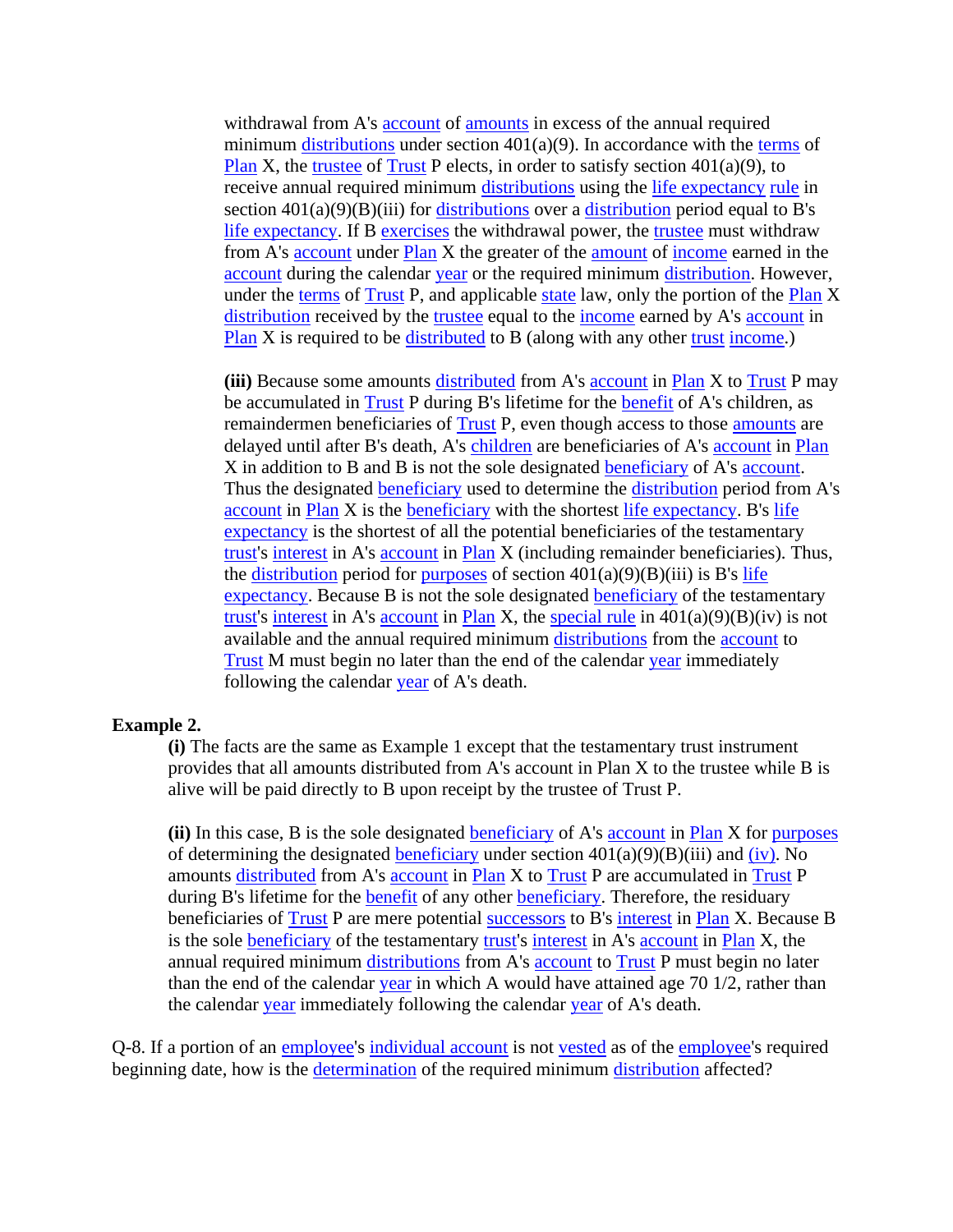A-8. If the [employee'](https://www.law.cornell.edu/definitions/index.php?width=840&height=800&iframe=true&def_id=5d8fbd8ea279aa8f9f55233cd860b35d&term_occur=999&term_src=Title:26:Chapter:I:Subchapter:A:Part:1:Subjgrp:2:1.401(a)(9)-5)s [benefit](https://www.law.cornell.edu/definitions/index.php?width=840&height=800&iframe=true&def_id=d182633c42c881f75c8112278d830a5d&term_occur=999&term_src=Title:26:Chapter:I:Subchapter:A:Part:1:Subjgrp:2:1.401(a)(9)-5) is in the form of an [individual account,](https://www.law.cornell.edu/definitions/index.php?width=840&height=800&iframe=true&def_id=35b582a493b393a320c977ceaae6cc93&term_occur=999&term_src=Title:26:Chapter:I:Subchapter:A:Part:1:Subjgrp:2:1.401(a)(9)-5) the [benefit](https://www.law.cornell.edu/definitions/index.php?width=840&height=800&iframe=true&def_id=d182633c42c881f75c8112278d830a5d&term_occur=999&term_src=Title:26:Chapter:I:Subchapter:A:Part:1:Subjgrp:2:1.401(a)(9)-5) used to determine the required minimum [distribution](https://www.law.cornell.edu/definitions/index.php?width=840&height=800&iframe=true&def_id=c77697945d34b55b17c827aaeb8358b9&term_occur=999&term_src=Title:26:Chapter:I:Subchapter:A:Part:1:Subjgrp:2:1.401(a)(9)-5) for any [distribution calendar year](https://www.law.cornell.edu/definitions/index.php?width=840&height=800&iframe=true&def_id=1368c1115b8accd5c0299dd351c5ce12&term_occur=999&term_src=Title:26:Chapter:I:Subchapter:A:Part:1:Subjgrp:2:1.401(a)(9)-5) will be determined in accordance with A-1 of this section without regard to whether or not all of the [employee's](https://www.law.cornell.edu/definitions/index.php?width=840&height=800&iframe=true&def_id=5d8fbd8ea279aa8f9f55233cd860b35d&term_occur=999&term_src=Title:26:Chapter:I:Subchapter:A:Part:1:Subjgrp:2:1.401(a)(9)-5) [benefit](https://www.law.cornell.edu/definitions/index.php?width=840&height=800&iframe=true&def_id=d182633c42c881f75c8112278d830a5d&term_occur=999&term_src=Title:26:Chapter:I:Subchapter:A:Part:1:Subjgrp:2:1.401(a)(9)-5) is vested. If any portion of the [employee's](https://www.law.cornell.edu/definitions/index.php?width=840&height=800&iframe=true&def_id=5d8fbd8ea279aa8f9f55233cd860b35d&term_occur=999&term_src=Title:26:Chapter:I:Subchapter:A:Part:1:Subjgrp:2:1.401(a)(9)-5) benefit is not vested, [distributions](https://www.law.cornell.edu/definitions/index.php?width=840&height=800&iframe=true&def_id=e8d476c1b4aba17778317e7d24ab594a&term_occur=999&term_src=Title:26:Chapter:I:Subchapter:A:Part:1:Subjgrp:2:1.401(a)(9)-5) will be treated as being paid from the [vested](https://www.law.cornell.edu/definitions/index.php?width=840&height=800&iframe=true&def_id=215ba60a3fbd487a873a979cdea479c4&term_occur=999&term_src=Title:26:Chapter:I:Subchapter:A:Part:1:Subjgrp:2:1.401(a)(9)-5) portion of the [benefit](https://www.law.cornell.edu/definitions/index.php?width=840&height=800&iframe=true&def_id=d182633c42c881f75c8112278d830a5d&term_occur=999&term_src=Title:26:Chapter:I:Subchapter:A:Part:1:Subjgrp:2:1.401(a)(9)-5) first. If, as of the end of a [distribution calendar year](https://www.law.cornell.edu/definitions/index.php?width=840&height=800&iframe=true&def_id=1368c1115b8accd5c0299dd351c5ce12&term_occur=999&term_src=Title:26:Chapter:I:Subchapter:A:Part:1:Subjgrp:2:1.401(a)(9)-5) (or as of the [employee'](https://www.law.cornell.edu/definitions/index.php?width=840&height=800&iframe=true&def_id=5d8fbd8ea279aa8f9f55233cd860b35d&term_occur=999&term_src=Title:26:Chapter:I:Subchapter:A:Part:1:Subjgrp:2:1.401(a)(9)-5)s required beginning date, in the case of the [employee's](https://www.law.cornell.edu/definitions/index.php?width=840&height=800&iframe=true&def_id=5d8fbd8ea279aa8f9f55233cd860b35d&term_occur=999&term_src=Title:26:Chapter:I:Subchapter:A:Part:1:Subjgrp:2:1.401(a)(9)-5) first [distribution](https://www.law.cornell.edu/definitions/index.php?width=840&height=800&iframe=true&def_id=c77697945d34b55b17c827aaeb8358b9&term_occur=999&term_src=Title:26:Chapter:I:Subchapter:A:Part:1:Subjgrp:2:1.401(a)(9)-5) calendar year), the total [amount](https://www.law.cornell.edu/definitions/index.php?width=840&height=800&iframe=true&def_id=661fb5529bda5e7b12e0c516a1a1473f&term_occur=999&term_src=Title:26:Chapter:I:Subchapter:A:Part:1:Subjgrp:2:1.401(a)(9)-5) of the [employee's](https://www.law.cornell.edu/definitions/index.php?width=840&height=800&iframe=true&def_id=5d8fbd8ea279aa8f9f55233cd860b35d&term_occur=999&term_src=Title:26:Chapter:I:Subchapter:A:Part:1:Subjgrp:2:1.401(a)(9)-5) [vested](https://www.law.cornell.edu/definitions/index.php?width=840&height=800&iframe=true&def_id=215ba60a3fbd487a873a979cdea479c4&term_occur=999&term_src=Title:26:Chapter:I:Subchapter:A:Part:1:Subjgrp:2:1.401(a)(9)-5) [benefit](https://www.law.cornell.edu/definitions/index.php?width=840&height=800&iframe=true&def_id=d182633c42c881f75c8112278d830a5d&term_occur=999&term_src=Title:26:Chapter:I:Subchapter:A:Part:1:Subjgrp:2:1.401(a)(9)-5) is less than the required minimum [distribution](https://www.law.cornell.edu/definitions/index.php?width=840&height=800&iframe=true&def_id=c77697945d34b55b17c827aaeb8358b9&term_occur=999&term_src=Title:26:Chapter:I:Subchapter:A:Part:1:Subjgrp:2:1.401(a)(9)-5) for the calendar [year,](https://www.law.cornell.edu/definitions/index.php?width=840&height=800&iframe=true&def_id=41a60a8d42ad9f7a78551674b98031a8&term_occur=999&term_src=Title:26:Chapter:I:Subchapter:A:Part:1:Subjgrp:2:1.401(a)(9)-5) only the [vested](https://www.law.cornell.edu/definitions/index.php?width=840&height=800&iframe=true&def_id=215ba60a3fbd487a873a979cdea479c4&term_occur=999&term_src=Title:26:Chapter:I:Subchapter:A:Part:1:Subjgrp:2:1.401(a)(9)-5) portion, if any, of the [employee's](https://www.law.cornell.edu/definitions/index.php?width=840&height=800&iframe=true&def_id=5d8fbd8ea279aa8f9f55233cd860b35d&term_occur=999&term_src=Title:26:Chapter:I:Subchapter:A:Part:1:Subjgrp:2:1.401(a)(9)-5) [benefit](https://www.law.cornell.edu/definitions/index.php?width=840&height=800&iframe=true&def_id=d182633c42c881f75c8112278d830a5d&term_occur=999&term_src=Title:26:Chapter:I:Subchapter:A:Part:1:Subjgrp:2:1.401(a)(9)-5) is required to be [distributed](https://www.law.cornell.edu/definitions/index.php?width=840&height=800&iframe=true&def_id=04e98b7c1e36a49ad26f498d5f78fe8c&term_occur=999&term_src=Title:26:Chapter:I:Subchapter:A:Part:1:Subjgrp:2:1.401(a)(9)-5) by the end of the calendar [year](https://www.law.cornell.edu/definitions/index.php?width=840&height=800&iframe=true&def_id=41a60a8d42ad9f7a78551674b98031a8&term_occur=999&term_src=Title:26:Chapter:I:Subchapter:A:Part:1:Subjgrp:2:1.401(a)(9)-5) (or, if applicable, by the [employee's](https://www.law.cornell.edu/definitions/index.php?width=840&height=800&iframe=true&def_id=5d8fbd8ea279aa8f9f55233cd860b35d&term_occur=999&term_src=Title:26:Chapter:I:Subchapter:A:Part:1:Subjgrp:2:1.401(a)(9)-5) required beginning date). However, the required minimum [distribution](https://www.law.cornell.edu/definitions/index.php?width=840&height=800&iframe=true&def_id=c77697945d34b55b17c827aaeb8358b9&term_occur=999&term_src=Title:26:Chapter:I:Subchapter:A:Part:1:Subjgrp:2:1.401(a)(9)-5) for the subsequent [distribution calendar year](https://www.law.cornell.edu/definitions/index.php?width=840&height=800&iframe=true&def_id=1368c1115b8accd5c0299dd351c5ce12&term_occur=999&term_src=Title:26:Chapter:I:Subchapter:A:Part:1:Subjgrp:2:1.401(a)(9)-5) must be increased by the sum of [amounts](https://www.law.cornell.edu/definitions/index.php?width=840&height=800&iframe=true&def_id=661fb5529bda5e7b12e0c516a1a1473f&term_occur=999&term_src=Title:26:Chapter:I:Subchapter:A:Part:1:Subjgrp:2:1.401(a)(9)-5) not [distributed](https://www.law.cornell.edu/definitions/index.php?width=840&height=800&iframe=true&def_id=04e98b7c1e36a49ad26f498d5f78fe8c&term_occur=999&term_src=Title:26:Chapter:I:Subchapter:A:Part:1:Subjgrp:2:1.401(a)(9)-5) in prior calendar [years](https://www.law.cornell.edu/definitions/index.php?width=840&height=800&iframe=true&def_id=41a60a8d42ad9f7a78551674b98031a8&term_occur=999&term_src=Title:26:Chapter:I:Subchapter:A:Part:1:Subjgrp:2:1.401(a)(9)-5) because the [employee'](https://www.law.cornell.edu/definitions/index.php?width=840&height=800&iframe=true&def_id=5d8fbd8ea279aa8f9f55233cd860b35d&term_occur=999&term_src=Title:26:Chapter:I:Subchapter:A:Part:1:Subjgrp:2:1.401(a)(9)-5)s [vested](https://www.law.cornell.edu/definitions/index.php?width=840&height=800&iframe=true&def_id=215ba60a3fbd487a873a979cdea479c4&term_occur=999&term_src=Title:26:Chapter:I:Subchapter:A:Part:1:Subjgrp:2:1.401(a)(9)-5) [benefit](https://www.law.cornell.edu/definitions/index.php?width=840&height=800&iframe=true&def_id=d182633c42c881f75c8112278d830a5d&term_occur=999&term_src=Title:26:Chapter:I:Subchapter:A:Part:1:Subjgrp:2:1.401(a)(9)-5) was less than the required minimum [distribution.](https://www.law.cornell.edu/definitions/index.php?width=840&height=800&iframe=true&def_id=c77697945d34b55b17c827aaeb8358b9&term_occur=999&term_src=Title:26:Chapter:I:Subchapter:A:Part:1:Subjgrp:2:1.401(a)(9)-5)

Q-9. Which amounts [distributed](https://www.law.cornell.edu/definitions/index.php?width=840&height=800&iframe=true&def_id=04e98b7c1e36a49ad26f498d5f78fe8c&term_occur=999&term_src=Title:26:Chapter:I:Subchapter:A:Part:1:Subjgrp:2:1.401(a)(9)-5) from an [individual account](https://www.law.cornell.edu/definitions/index.php?width=840&height=800&iframe=true&def_id=35b582a493b393a320c977ceaae6cc93&term_occur=999&term_src=Title:26:Chapter:I:Subchapter:A:Part:1:Subjgrp:2:1.401(a)(9)-5) are taken into [account](https://www.law.cornell.edu/definitions/index.php?width=840&height=800&iframe=true&def_id=c3b57a31fc226d7b84e26175afe251f2&term_occur=999&term_src=Title:26:Chapter:I:Subchapter:A:Part:1:Subjgrp:2:1.401(a)(9)-5) in determining whether section  $401(a)(9)$  is satisfied and which [amounts](https://www.law.cornell.edu/definitions/index.php?width=840&height=800&iframe=true&def_id=661fb5529bda5e7b12e0c516a1a1473f&term_occur=999&term_src=Title:26:Chapter:I:Subchapter:A:Part:1:Subjgrp:2:1.401(a)(9)-5) are not taken into [account](https://www.law.cornell.edu/definitions/index.php?width=840&height=800&iframe=true&def_id=c3b57a31fc226d7b84e26175afe251f2&term_occur=999&term_src=Title:26:Chapter:I:Subchapter:A:Part:1:Subjgrp:2:1.401(a)(9)-5) in determining whether section  $401(a)(9)$  is satisfied?

A-9.

**(a) General rule.** Except as provided in paragraph [\(b\),](https://www.law.cornell.edu/definitions/index.php?width=840&height=800&iframe=true&def_id=6aef00213f9cf73eb008d8bb08598aca&term_occur=999&term_src=Title:26:Chapter:I:Subchapter:A:Part:1:Subjgrp:2:1.401(a)(9)-5) all amounts [distributed](https://www.law.cornell.edu/definitions/index.php?width=840&height=800&iframe=true&def_id=04e98b7c1e36a49ad26f498d5f78fe8c&term_occur=999&term_src=Title:26:Chapter:I:Subchapter:A:Part:1:Subjgrp:2:1.401(a)(9)-5) from an [individual account](https://www.law.cornell.edu/definitions/index.php?width=840&height=800&iframe=true&def_id=35b582a493b393a320c977ceaae6cc93&term_occur=999&term_src=Title:26:Chapter:I:Subchapter:A:Part:1:Subjgrp:2:1.401(a)(9)-5) are [distributions](https://www.law.cornell.edu/definitions/index.php?width=840&height=800&iframe=true&def_id=e8d476c1b4aba17778317e7d24ab594a&term_occur=999&term_src=Title:26:Chapter:I:Subchapter:A:Part:1:Subjgrp:2:1.401(a)(9)-5) that are taken into [account](https://www.law.cornell.edu/definitions/index.php?width=840&height=800&iframe=true&def_id=c3b57a31fc226d7b84e26175afe251f2&term_occur=999&term_src=Title:26:Chapter:I:Subchapter:A:Part:1:Subjgrp:2:1.401(a)(9)-5) in determining whether section  $401(a)(9)$  is satisfied, regardless of whether the [amount](https://www.law.cornell.edu/definitions/index.php?width=840&height=800&iframe=true&def_id=661fb5529bda5e7b12e0c516a1a1473f&term_occur=999&term_src=Title:26:Chapter:I:Subchapter:A:Part:1:Subjgrp:2:1.401(a)(9)-5) is includible in [income.](https://www.law.cornell.edu/definitions/index.php?width=840&height=800&iframe=true&def_id=1c07283120860b02c14e93d17bce07df&term_occur=999&term_src=Title:26:Chapter:I:Subchapter:A:Part:1:Subjgrp:2:1.401(a)(9)-5) Thus, for [example,](https://www.law.cornell.edu/definitions/index.php?width=840&height=800&iframe=true&def_id=c4e66b7ed8777fb7f1eddccf398200c8&term_occur=999&term_src=Title:26:Chapter:I:Subchapter:A:Part:1:Subjgrp:2:1.401(a)(9)-5) [amounts](https://www.law.cornell.edu/definitions/index.php?width=840&height=800&iframe=true&def_id=661fb5529bda5e7b12e0c516a1a1473f&term_occur=999&term_src=Title:26:Chapter:I:Subchapter:A:Part:1:Subjgrp:2:1.401(a)(9)-5) that are excluded from [income](https://www.law.cornell.edu/definitions/index.php?width=840&height=800&iframe=true&def_id=1c07283120860b02c14e93d17bce07df&term_occur=999&term_src=Title:26:Chapter:I:Subchapter:A:Part:1:Subjgrp:2:1.401(a)(9)-5) as recovery of [investment](https://www.law.cornell.edu/definitions/index.php?width=840&height=800&iframe=true&def_id=f4998a4d20ab8f091d235ee8704ffd34&term_occur=999&term_src=Title:26:Chapter:I:Subchapter:A:Part:1:Subjgrp:2:1.401(a)(9)-5) in the [contract](https://www.law.cornell.edu/definitions/index.php?width=840&height=800&iframe=true&def_id=1cc802b55be2484dc63db0dc247aa463&term_occur=999&term_src=Title:26:Chapter:I:Subchapter:A:Part:1:Subjgrp:2:1.401(a)(9)-5) under section 72 are taken into [account](https://www.law.cornell.edu/definitions/index.php?width=840&height=800&iframe=true&def_id=c3b57a31fc226d7b84e26175afe251f2&term_occur=999&term_src=Title:26:Chapter:I:Subchapter:A:Part:1:Subjgrp:2:1.401(a)(9)-5) for [purposes](https://www.law.cornell.edu/definitions/index.php?width=840&height=800&iframe=true&def_id=0ad2de56cb198dce23b0b55179137f16&term_occur=999&term_src=Title:26:Chapter:I:Subchapter:A:Part:1:Subjgrp:2:1.401(a)(9)-5) of determining whether section  $401(a)(9)$  is satisfied for a [distribution calendar year.](https://www.law.cornell.edu/definitions/index.php?width=840&height=800&iframe=true&def_id=1368c1115b8accd5c0299dd351c5ce12&term_occur=999&term_src=Title:26:Chapter:I:Subchapter:A:Part:1:Subjgrp:2:1.401(a)(9)-5) Similarly, [amounts](https://www.law.cornell.edu/definitions/index.php?width=840&height=800&iframe=true&def_id=661fb5529bda5e7b12e0c516a1a1473f&term_occur=999&term_src=Title:26:Chapter:I:Subchapter:A:Part:1:Subjgrp:2:1.401(a)(9)-5) excluded from [income](https://www.law.cornell.edu/definitions/index.php?width=840&height=800&iframe=true&def_id=1c07283120860b02c14e93d17bce07df&term_occur=999&term_src=Title:26:Chapter:I:Subchapter:A:Part:1:Subjgrp:2:1.401(a)(9)-5) as net unrealized appreciation on [employer](https://www.law.cornell.edu/definitions/index.php?width=840&height=800&iframe=true&def_id=a5cce869de9e315a104504383941fa47&term_occur=999&term_src=Title:26:Chapter:I:Subchapter:A:Part:1:Subjgrp:2:1.401(a)(9)-5) [securities](https://www.law.cornell.edu/definitions/index.php?width=840&height=800&iframe=true&def_id=dab5aca5a8b12a2eb29b1b64d401d4c9&term_occur=999&term_src=Title:26:Chapter:I:Subchapter:A:Part:1:Subjgrp:2:1.401(a)(9)-5) also are amounts [distributed](https://www.law.cornell.edu/definitions/index.php?width=840&height=800&iframe=true&def_id=04e98b7c1e36a49ad26f498d5f78fe8c&term_occur=999&term_src=Title:26:Chapter:I:Subchapter:A:Part:1:Subjgrp:2:1.401(a)(9)-5) for [purposes](https://www.law.cornell.edu/definitions/index.php?width=840&height=800&iframe=true&def_id=0ad2de56cb198dce23b0b55179137f16&term_occur=999&term_src=Title:26:Chapter:I:Subchapter:A:Part:1:Subjgrp:2:1.401(a)(9)-5) of determining if section 401(a)(9) is satisfied.

**(b) Exceptions.** The following [amounts](https://www.law.cornell.edu/definitions/index.php?width=840&height=800&iframe=true&def_id=661fb5529bda5e7b12e0c516a1a1473f&term_occur=999&term_src=Title:26:Chapter:I:Subchapter:A:Part:1:Subjgrp:2:1.401(a)(9)-5) are not taken into [account](https://www.law.cornell.edu/definitions/index.php?width=840&height=800&iframe=true&def_id=c3b57a31fc226d7b84e26175afe251f2&term_occur=999&term_src=Title:26:Chapter:I:Subchapter:A:Part:1:Subjgrp:2:1.401(a)(9)-5) in determining whether the required minimum [amount](https://www.law.cornell.edu/definitions/index.php?width=840&height=800&iframe=true&def_id=661fb5529bda5e7b12e0c516a1a1473f&term_occur=999&term_src=Title:26:Chapter:I:Subchapter:A:Part:1:Subjgrp:2:1.401(a)(9)-5) has been [distributed](https://www.law.cornell.edu/definitions/index.php?width=840&height=800&iframe=true&def_id=04e98b7c1e36a49ad26f498d5f78fe8c&term_occur=999&term_src=Title:26:Chapter:I:Subchapter:A:Part:1:Subjgrp:2:1.401(a)(9)-5) for a calendar year:

**(1)** [Elective deferrals](https://www.law.cornell.edu/definitions/index.php?width=840&height=800&iframe=true&def_id=1671081247177519f323b8d8ea8ca461&term_occur=999&term_src=Title:26:Chapter:I:Subchapter:A:Part:1:Subjgrp:2:1.401(a)(9)-5) (as [defined](https://www.law.cornell.edu/definitions/index.php?width=840&height=800&iframe=true&def_id=9bc15e20ef3eaa4f45fd661aa756d465&term_occur=999&term_src=Title:26:Chapter:I:Subchapter:A:Part:1:Subjgrp:2:1.401(a)(9)-5) in section  $402(g)(3)$ ) and [employee contributions](https://www.law.cornell.edu/definitions/index.php?width=840&height=800&iframe=true&def_id=40748b8798492c6ec38584a5c1fb5021&term_occur=999&term_src=Title:26:Chapter:I:Subchapter:A:Part:1:Subjgrp:2:1.401(a)(9)-5) that, pursuant to [rules](https://www.law.cornell.edu/definitions/index.php?width=840&height=800&iframe=true&def_id=46bcdb5568d6a75306ff954291e17ab8&term_occur=999&term_src=Title:26:Chapter:I:Subchapter:A:Part:1:Subjgrp:2:1.401(a)(9)-5) prescribed by the Commissioner in revenue rulings, notices, or [other](https://www.law.cornell.edu/definitions/index.php?width=840&height=800&iframe=true&def_id=877da08eb53f0f0f856922cb184fc839&term_occur=999&term_src=Title:26:Chapter:I:Subchapter:A:Part:1:Subjgrp:2:1.401(a)(9)-5)  [guidance](https://www.law.cornell.edu/definitions/index.php?width=840&height=800&iframe=true&def_id=877da08eb53f0f0f856922cb184fc839&term_occur=999&term_src=Title:26:Chapter:I:Subchapter:A:Part:1:Subjgrp:2:1.401(a)(9)-5) published in the Internal Revenue Bulletin (see  $\frac{8}{10}$  601.601(d)(2) of this chapter), are [returned](https://www.law.cornell.edu/definitions/index.php?width=840&height=800&iframe=true&def_id=5094e5c4818e95bcf37407b8ddba53c5&term_occur=999&term_src=Title:26:Chapter:I:Subchapter:A:Part:1:Subjgrp:2:1.401(a)(9)-5) to the [employee](https://www.law.cornell.edu/definitions/index.php?width=840&height=800&iframe=true&def_id=5d8fbd8ea279aa8f9f55233cd860b35d&term_occur=999&term_src=Title:26:Chapter:I:Subchapter:A:Part:1:Subjgrp:2:1.401(a)(9)-5) (together with the [income](https://www.law.cornell.edu/definitions/index.php?width=840&height=800&iframe=true&def_id=1c07283120860b02c14e93d17bce07df&term_occur=999&term_src=Title:26:Chapter:I:Subchapter:A:Part:1:Subjgrp:2:1.401(a)(9)-5) allocable thereto) in order to comply with the section 415 [limitations.](https://www.law.cornell.edu/definitions/index.php?width=840&height=800&iframe=true&def_id=615db3161c5a297288116997c50753ae&term_occur=999&term_src=Title:26:Chapter:I:Subchapter:A:Part:1:Subjgrp:2:1.401(a)(9)-5)

**(2)** Corrective [distributions](https://www.law.cornell.edu/definitions/index.php?width=840&height=800&iframe=true&def_id=e8d476c1b4aba17778317e7d24ab594a&term_occur=999&term_src=Title:26:Chapter:I:Subchapter:A:Part:1:Subjgrp:2:1.401(a)(9)-5) of [excess deferrals](https://www.law.cornell.edu/definitions/index.php?width=840&height=800&iframe=true&def_id=4edfdfe04ff071be074cc74c5f922bb7&term_occur=999&term_src=Title:26:Chapter:I:Subchapter:A:Part:1:Subjgrp:2:1.401(a)(9)-5) as described in  $\S 1.402(g)$ -1(e)(3), together with the [income](https://www.law.cornell.edu/definitions/index.php?width=840&height=800&iframe=true&def_id=1c07283120860b02c14e93d17bce07df&term_occur=999&term_src=Title:26:Chapter:I:Subchapter:A:Part:1:Subjgrp:2:1.401(a)(9)-5) allocable to these [distributions.](https://www.law.cornell.edu/definitions/index.php?width=840&height=800&iframe=true&def_id=e8d476c1b4aba17778317e7d24ab594a&term_occur=999&term_src=Title:26:Chapter:I:Subchapter:A:Part:1:Subjgrp:2:1.401(a)(9)-5)

**(3)** Corrective [distributions](https://www.law.cornell.edu/definitions/index.php?width=840&height=800&iframe=true&def_id=e8d476c1b4aba17778317e7d24ab594a&term_occur=999&term_src=Title:26:Chapter:I:Subchapter:A:Part:1:Subjgrp:2:1.401(a)(9)-5) of [excess contributions](https://www.law.cornell.edu/definitions/index.php?width=840&height=800&iframe=true&def_id=4c8c832e1dd175e4548e026c0154c81d&term_occur=999&term_src=Title:26:Chapter:I:Subchapter:A:Part:1:Subjgrp:2:1.401(a)(9)-5) under a qualified [cash or deferred](https://www.law.cornell.edu/definitions/index.php?width=840&height=800&iframe=true&def_id=e6aa35ba89cec392183c2bf3440345e7&term_occur=999&term_src=Title:26:Chapter:I:Subchapter:A:Part:1:Subjgrp:2:1.401(a)(9)-5)  [arrangement](https://www.law.cornell.edu/definitions/index.php?width=840&height=800&iframe=true&def_id=e6aa35ba89cec392183c2bf3440345e7&term_occur=999&term_src=Title:26:Chapter:I:Subchapter:A:Part:1:Subjgrp:2:1.401(a)(9)-5) under section  $401(k)(8)$  and [excess aggregate contributions](https://www.law.cornell.edu/definitions/index.php?width=840&height=800&iframe=true&def_id=0befbe6514125d9fb7fb1462e2673633&term_occur=999&term_src=Title:26:Chapter:I:Subchapter:A:Part:1:Subjgrp:2:1.401(a)(9)-5) under section  $401(m)(6)$ , together with the [income](https://www.law.cornell.edu/definitions/index.php?width=840&height=800&iframe=true&def_id=1c07283120860b02c14e93d17bce07df&term_occur=999&term_src=Title:26:Chapter:I:Subchapter:A:Part:1:Subjgrp:2:1.401(a)(9)-5) allocable to these [distributions.](https://www.law.cornell.edu/definitions/index.php?width=840&height=800&iframe=true&def_id=e8d476c1b4aba17778317e7d24ab594a&term_occur=999&term_src=Title:26:Chapter:I:Subchapter:A:Part:1:Subjgrp:2:1.401(a)(9)-5)

**(4)** Loans that are treated as [deemed distributions](https://www.law.cornell.edu/definitions/index.php?width=840&height=800&iframe=true&def_id=a2a297a3546a1013dcd8c699d4159b94&term_occur=999&term_src=Title:26:Chapter:I:Subchapter:A:Part:1:Subjgrp:2:1.401(a)(9)-5) pursuant to section 72(p).